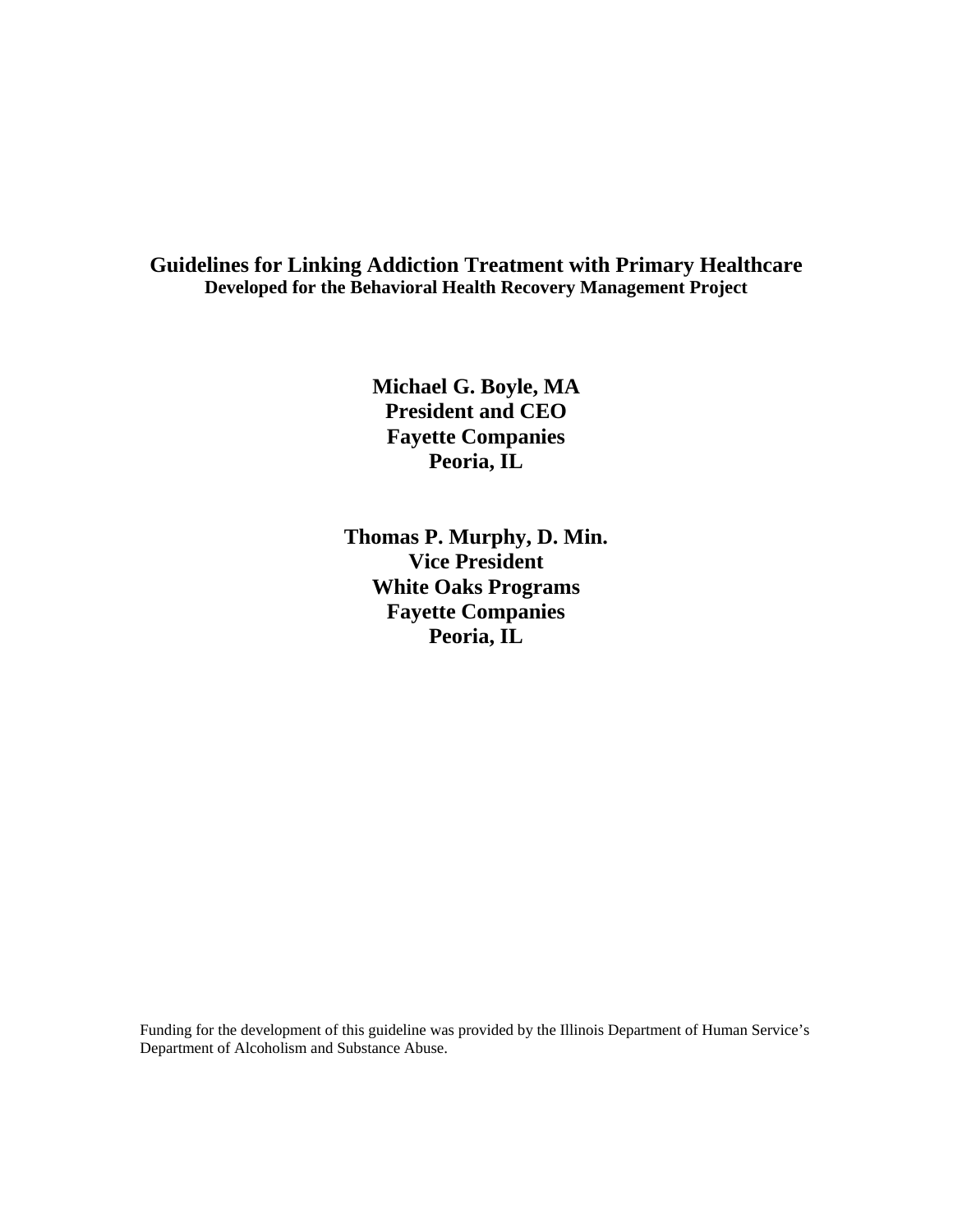## **Introduction**

In the last two decades, the authors of this guideline have often heard primary care physicians refer to addiction treatment services as a "black hole". When pressed for elaboration, they explain that when their patients are referred to alcoholism or addiction treatment, no information comes out of that system. They are not informed of patient progress, treatment completion or non-completion or recommendations for continuing care. This contrasts significantly with referrals to other specialists wherein the treatment is regularly communicated and a collaborative relationship is maintained.

Several explanations may exist for this disconnect with primary healthcare:

- The legacy of the historical battle for addiction treatment to be viewed as a separation from the "medical model of treatment".
- An extreme application of the federal and state rules regarding confidentiality of alcoholism and addiction treatment. Primary care physicians are not included in the list of those who "need to know".
- Perceived stigma addiction treatment professionals internalization of stigma to the extent that they would perceive the individual wants to hide the disorder from their primary care physician.
- Lack of an orientation to "global health" on the part of addiction treatment professionals or organizations. "Our only responsibility is to treat alcoholism or substance abuse disorders".

This criticism must be tempered by the fact that primary care physicians do not routinely provide any comprehensive screening for substance use disorders. The screening is commonly limited to a couple questions on the intake form regarding what alcohol or illicit drugs are used and the extent of use. These questions are unlikely to elicit detailed or accurate information for obvious reasons. As one person mentioned in a planning group: "I would never answer those questions accurately. But, if the doctor would have looked at my fingers, he would have seen the blisters and scars from my lighting the crake pipe".

Many physicians have also confessed to us that they do not search for addiction or mental health disorders because they would not know how to address the problems if they were to be discovered. The doctors and primary health care providers lack the training to address behavioral health problems and the knowledge of how to link persons to needed treatment. Finding a behavioral health problem may result in potential liability to the physician. If a substance use or mental health disorder is diagnosed, the doctor becomes responsible for assuring the problem is addressed. The lack of knowledge on how to refer to specialists for treatment and the lack of a feedback loop incents the physician to not investigate for behavioral health disorders from a risk management standpoint.

Significant attention has been focused on co-occurring substance use and mental disorders in the last decade. The concept of co-occurring disorders must be expanded to include the address of other health problems common among those with addictions such as Hepatitis C or liver function problems.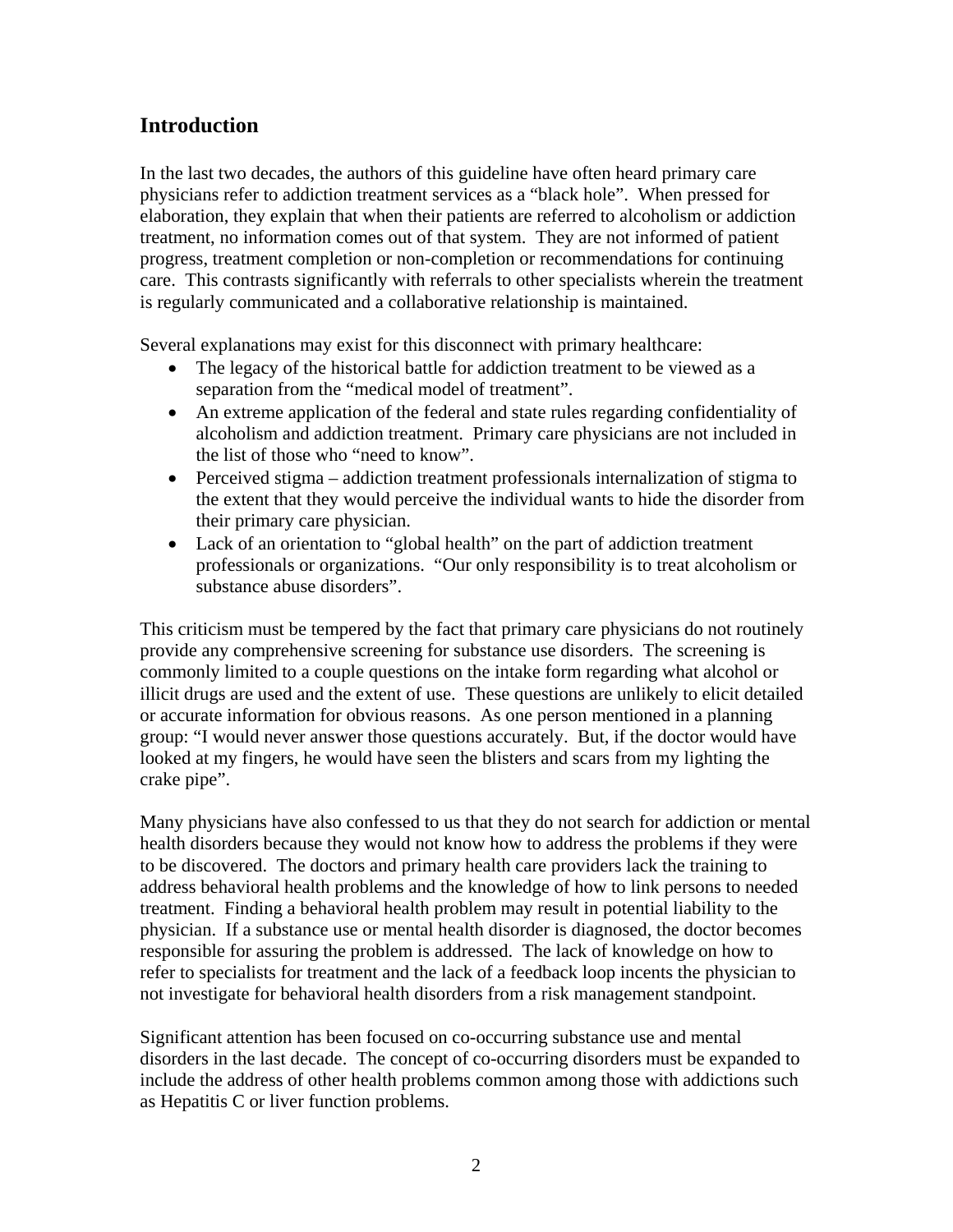## Adoption of a Disease Management Approach

Substance use disorders are often treated as acute conditions, without putting continuing recovery management in place. Along with The American Society of Addiction Medicine, we affirm its *chronic nature* and recommend a disease management approach. Research shows that brief interventions by a medical provider are very effective in recovery engagement and relapse prevention. As with other chronic diseases, recovery from alcohol and other drug dependencies is marked by progress, exacerbation and is often complicated by co-morbidities. A support relationship between a primary healthcare giver and a patient can be very helpful in the recovery process. The above assumptions prompt us to use the definition and components of disease management (as determined by The Disease Management Association of America) in formulating this protocol.

#### **Disease Management is a system of coordinated healthcare interventions and communications for populations with conditions in which patient self-care efforts are significant. Disease management:**

- supports the physician or practitioner/patient relationship and plan of care,
- emphasizes prevention of exacerbations and complications utilizing evidence-based practice guidelines and patient empowerment strategies, and
- evaluates clinical, humanistic, and economic outcomes on an going basis with the goal of improving overall health.

#### **Disease Management Component***s* **include:**

- Population identification processes
- Evidence-based practice guidelines
- Collaborative practice models to include physician and support-service providers
- Patient self-management education (may include primary prevention, behavior modification programs, and compliance/surveillance)
- Process and outcomes measurement, evaluation, and management
- Routine reporting/feedback loop (may include communication with patient, physician, health plan and ancillary providers, and practice profiling)

## **Behavioral Health Recovery Management**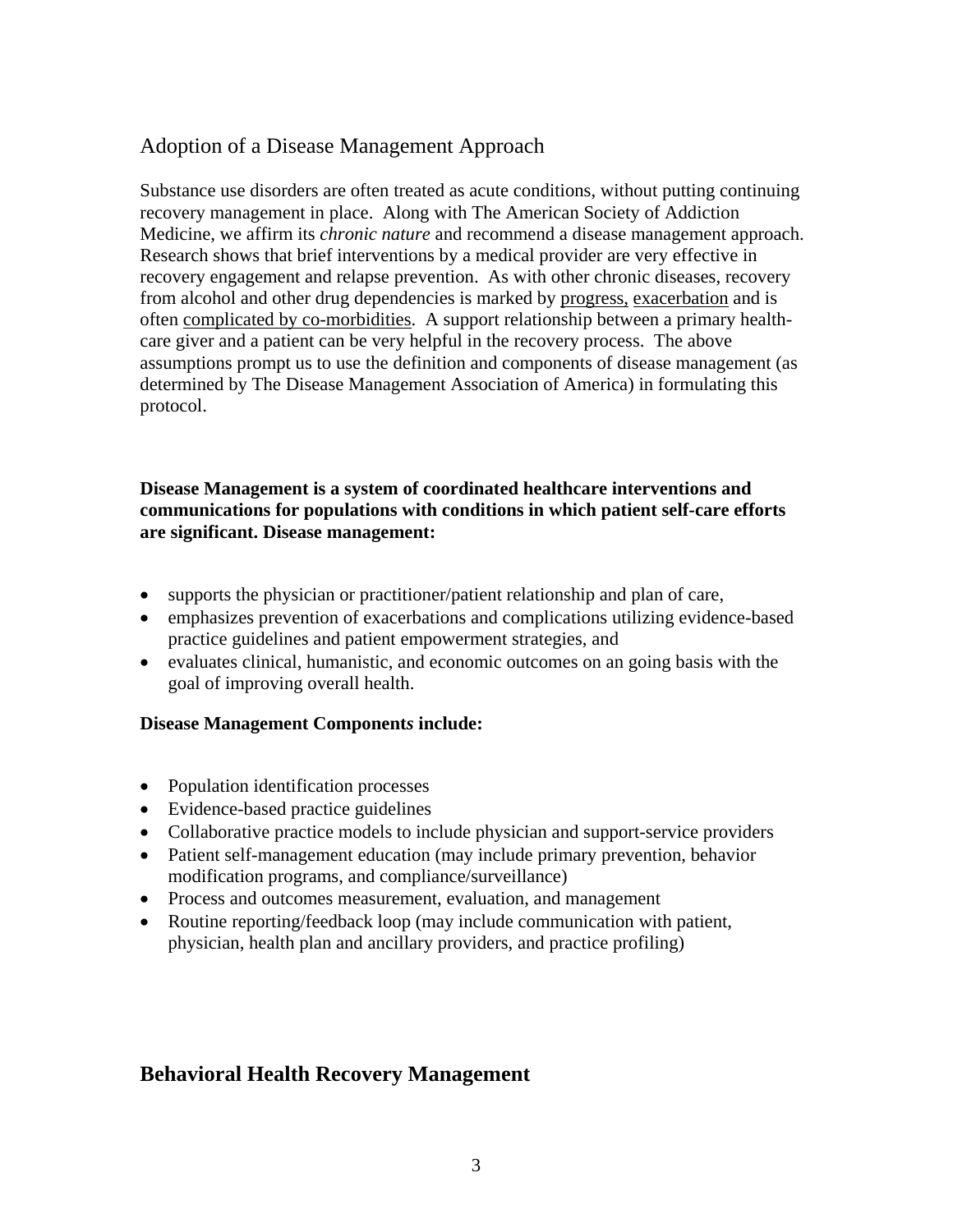In addressing chronic conditions within behavioral health, the disease management model has been expanded and framed as Behavioral Health Recovery Management (BHRM). Several key additional components are included as outlined in the BHRM principles:

**1. Recovery Focus**: Full and partial recoveries from severe behavioral health disorders are living realities evidenced in the lives of hundreds of thousands of individuals in communities throughout the world. Where complete and sustained remission is not attainable, individuals can actively mange these conditions in ways that transcend the limitations of these disorders and allow a fulfilled and contributing life. The BHRM model emphasizes recovery processes over disease processes by affirming the hope of such full and partial recoveries and by emphasizing client strengths and resiliencies rather than client deficits. Recovery re-introduces the notion that any and all life goals are possible for people with severe behavioral health disorders.

**2. Client empowerment**: The client, rather than the professional, is at the center of the BHRM model. The goal is the assumption of responsibility by each client for the management of his or her long-term recovery process and the achievement of a selfdetermined and self-fulfilling life. Client empowerment involves not just self-direction of one's own recovery, but opportunities for involvement in the design, delivery and evaluation of services provided by behavioral health organizations and involvement in shaping public attitudes and public policies regarding behavioral health disorders.

**3. The Destigmatization of Experience**: The BHRM model seeks to "normalize" or otherwise respect a person's experiences with behavioral health disorders and subsequent services. In this way, the person escapes attacks on self-esteem and self-efficacy that often accompany the stigma of mental illness. Moreover, the public begins to endorse positive images of behavioral health that undermine the prejudice and discrimination that frequently accompanies services.

**4. Evidence-based Interventions**: The BHRM model emphasizes the application of "evidence-based" interventions at all stages of the disease stabilization and recovery process. The "evidence" under girding such interventions includes scientific studies (randomized clinical trials, clinical field experiments) and inter-disciplinary professional consensus regarding promising approaches, but the ultimate evidence is the fit between the intervention and the client at a particular point in time as judged by the experience and response of the client.

**5. Service Integration**: Based on the recognition that severe disorders heighten vulnerability for other disorders and problems, the BHRM model seeks to coordinate categorically segregated services into an integrated response focused on the person rather than territorial ownership of the person's problems. The goal is to mesh these historically isolated services into an integrated, recovery-oriented system of care. The BHRM model advocates multi-agency, multi-disciplinary service models that can provide less fragmented and more holistic care.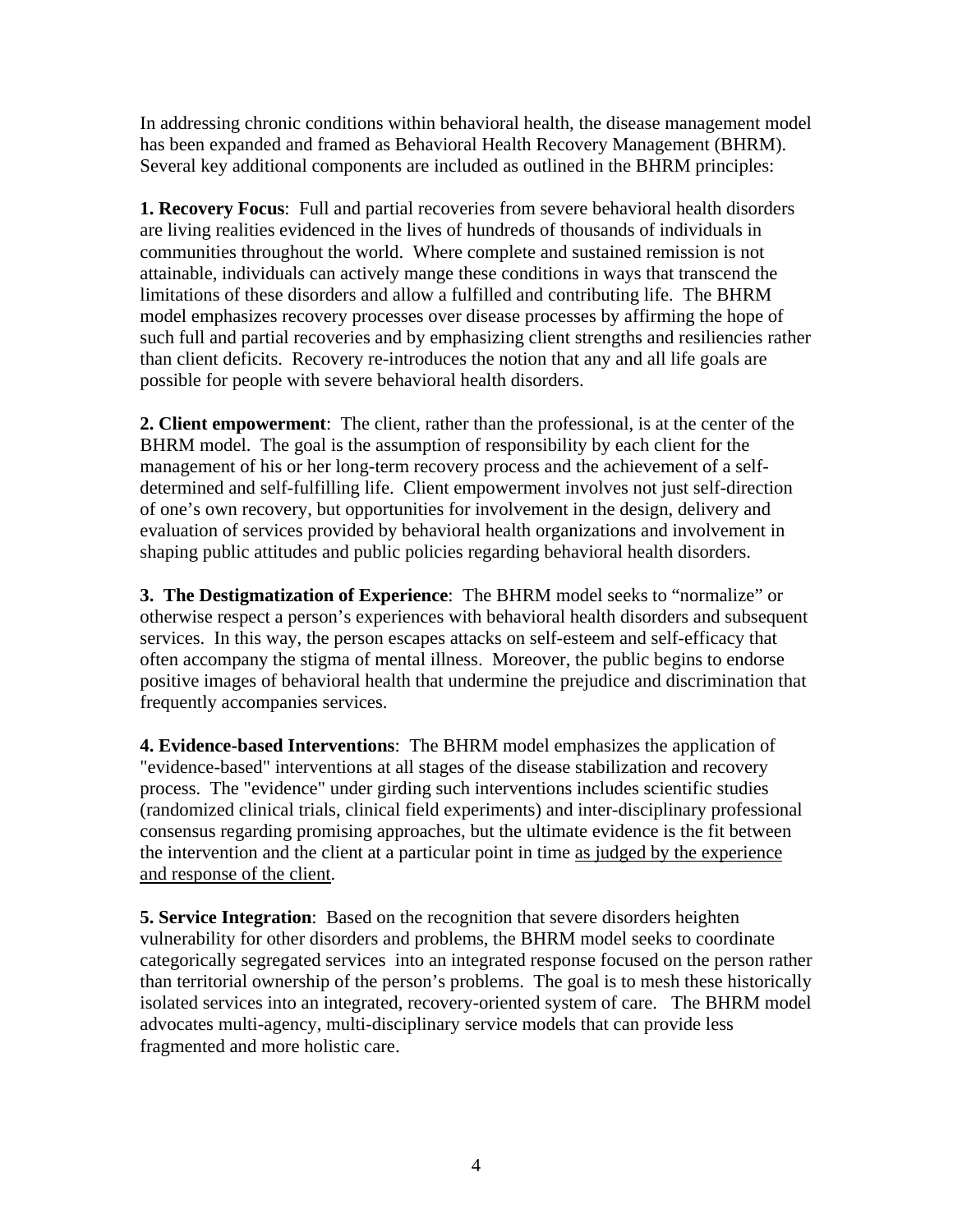**6. Development of Clinical Algorithms:** As knowledge and application of evidence based practices advance, the challenge becomes knowing what treatment approaches to use with specific individuals as they progress through the stages of change and stages of treatment. Medication algorithms have been developed that specify preferred first line prescriptions for specific diagnoses, dosing and time frames for evaluating the effects. Similar practice support algorithms are needed for clinicians utilizing psychosocial treatments.

**7. Application of Technology:** The rapid advances in technology must be applied to recovery from serious mental illness and addictions. Technology being utilized in other fields may be adopted or adapted to addressing behavioral health issues. While web based services and supports are currently being explored, what other technologies could be made available for treatment and recovery support? Is there an application for GPS, nanotechnology or other developing scientific advances? Many technologies could be applied today while we await the miracles that will arise from the human gnome project through fields such as genetic engineering and bioinformatics.

**8. Recovery Partnership**: In the BHRM model, the traditional professional role of "expert" and "treater" progressively shifts to a recovery management partnership with the client. Within this partnership, the professional serves primarily as a "recovery consultant." The service relationship within the BHRM model is marked by continuity of contact in a primary service relationship (with a recovery consultant) over time--a relationship analogous to that between a physician and patient managing any health care problem characterized by chronicity and episodic acuity.

**9. The Ecology of Recovery**: The family (as defined by the client) and community constitute a reservoir of support for long-term recovery from behavioral health disorders. The BHRM model seeks to enhance the availability and the support capacities of family, intimate social networks and indigenous institutions (e.g., mutual aid groups, churches) to persons recovering from behavioral health disorders. The BHRM model also extends the locus of service delivery from the professional environment to the natural environment of the client. One of the major goals of the BHRM model is to create the physical, psychological and social space within which recoveries can flourish in local communities.

**10. Monitoring and Support Emphasis**: The BHRM model emphasizes the need for on-going monitoring, feedback and encouragement, linkage to indigenous supports and, when necessary re-engagement and early re-intervention. This model of sustained monitoring and recovery support services contrasts with models that provide repeated episodes characterized by "assess, admit, treat, and discharge," as is traditional in the treatment of substance use disorders. It also contrasts with mental health programs that focus on stabilization and maintenance of symptom suppression rather than on recovery and personal growth.

**11. Continual Evaluation**: Service and support interventions must be matched not only to the unique needs of each client but to the stage-specific needs of each client as these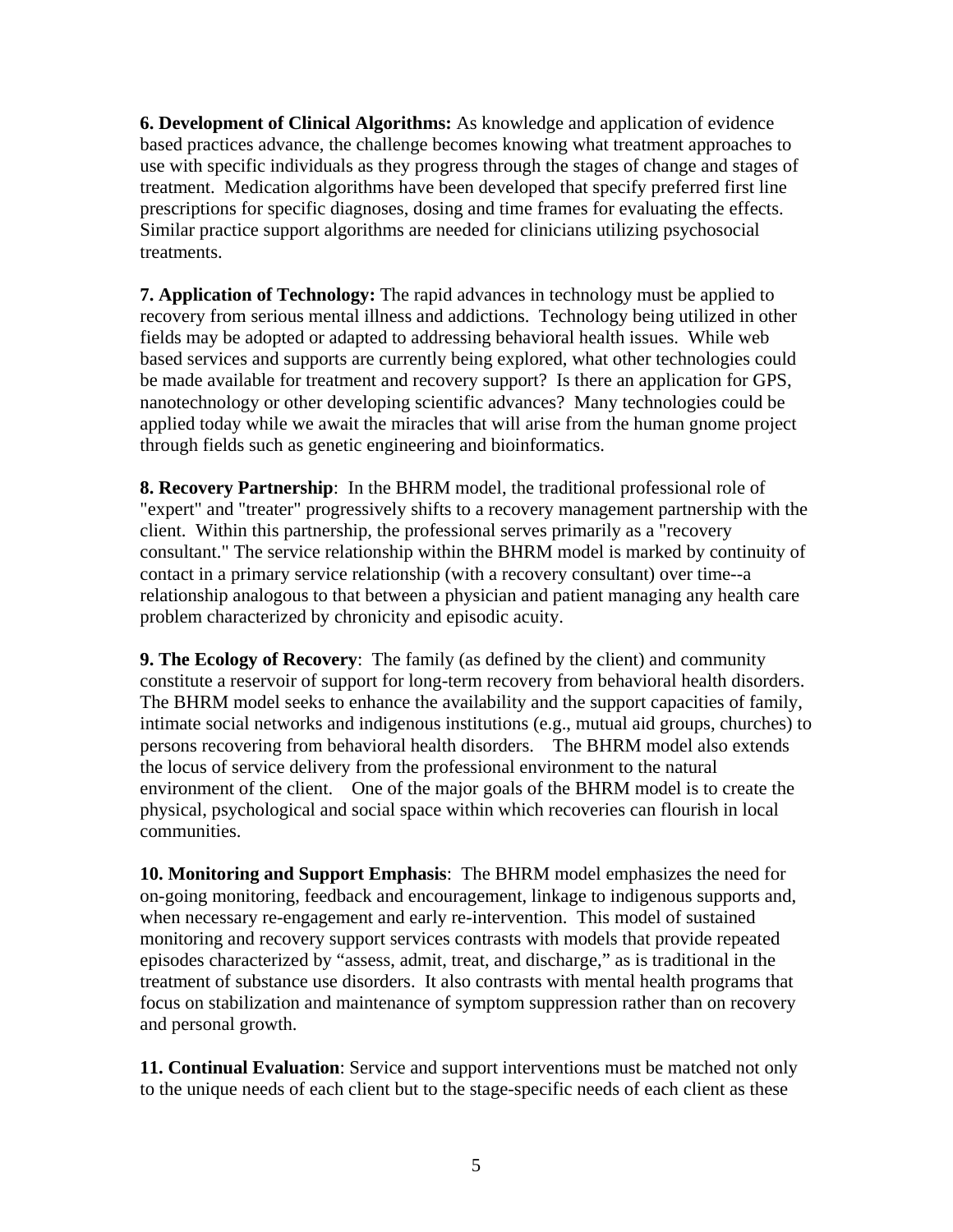needs evolve through the stages of recovery. In the BHRM model, both assessment and evaluation become continual activities rather than activities that mark the beginning and conclusion of a service episode. There is also a shift from evaluating single episodes of care to evaluating the effect of particular combinations and sequences of interventions on the course of behavioral health disorders and on recovery careers.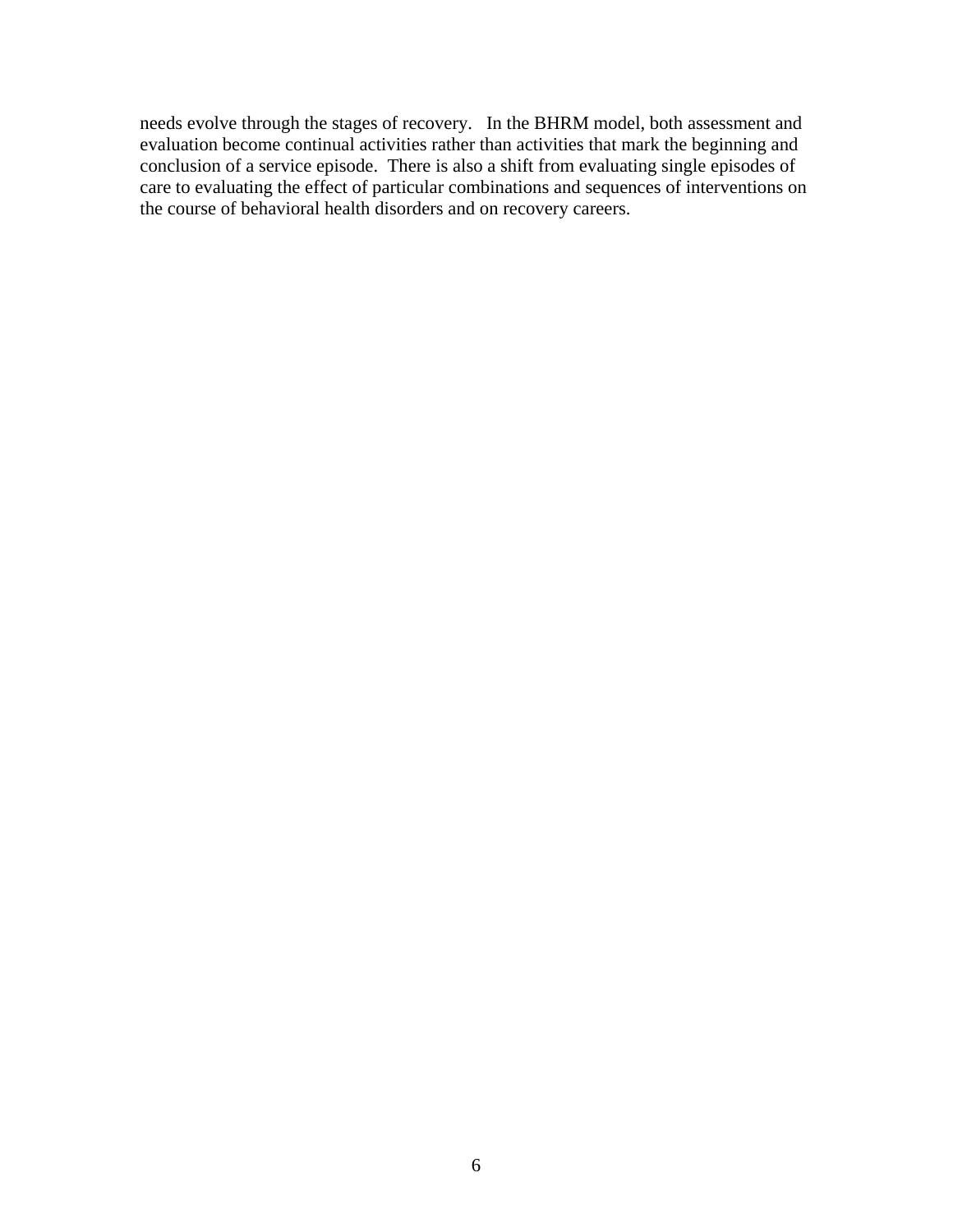## **Linkage to Primary Health Care**

A primary care physician can play a valuable role as a partner in assisting those served in addiction treatment to achieve positive outcomes while screening for and treating other health care disorders. Identified health care issues often require frequent visits to the primary heath care provider. These can serve as an opportunity for the physician or nurse to inquire about continuing abstinence or return to use. If the person has reassumed use of alcohol or drugs, the primary care provider can use supportive "early re-intervention" to attempt to assist the individual to re-engage in addiction treatment. Note that the key word is "supportive" not confrontational. Abundant research exists that persons trust and listen to the advice of their physicians. For example, brief motivational sessions giving facts and information about a persons alcohol use with advice has found to significantly reduce patient drinking in many studies.

If the person is maintaining abstinence or has significantly reduced the days of use or amounts, the physician has an opportunity to reinforce this behavior and may be able to provide data on increased health status to further reinforce the new behaviors.

#### *Example:*

*Joe, let me show you the results of your liver function profile we did last week compared to the test results two years ago. This shows a 20% positive increase in functioning. Your decision to stop drinking is really having a great impact on your health!* 

Most primary care physicians are comfortable in prescribing for less severe mental health problems such as depression and anxiety disorders. A high percentage of persons in addiction treatment also suffer from these co-occurring disorders. The linkage to a primary care physician can allow for ongoing prescribing and monitoring of needed psychotropic medications.

Thus, the primary care physician can play an important role in implementing the principles of Behavior Health Recovery Management.

#### **Identification of existing primary care relationships**

Upon assessment and intake, the existence of an ongoing primary care relationship is identified and the name and address of the physician obtained. The client is asked to send a letter to their physician indicating that they have sought help for a substance use disorder and requesting their ongoing support. A sample letter is included in Attachment A. The client is also asked to sign a consent that will allow the addiction treatment program to send a letter to their physician providing information on addictions and offering consultation. See attachment B for a sample letter.

A client may be uncomfortable in disclosing their substance use problem to their physician in the early stages of treatment. If they express this concern, do not argue or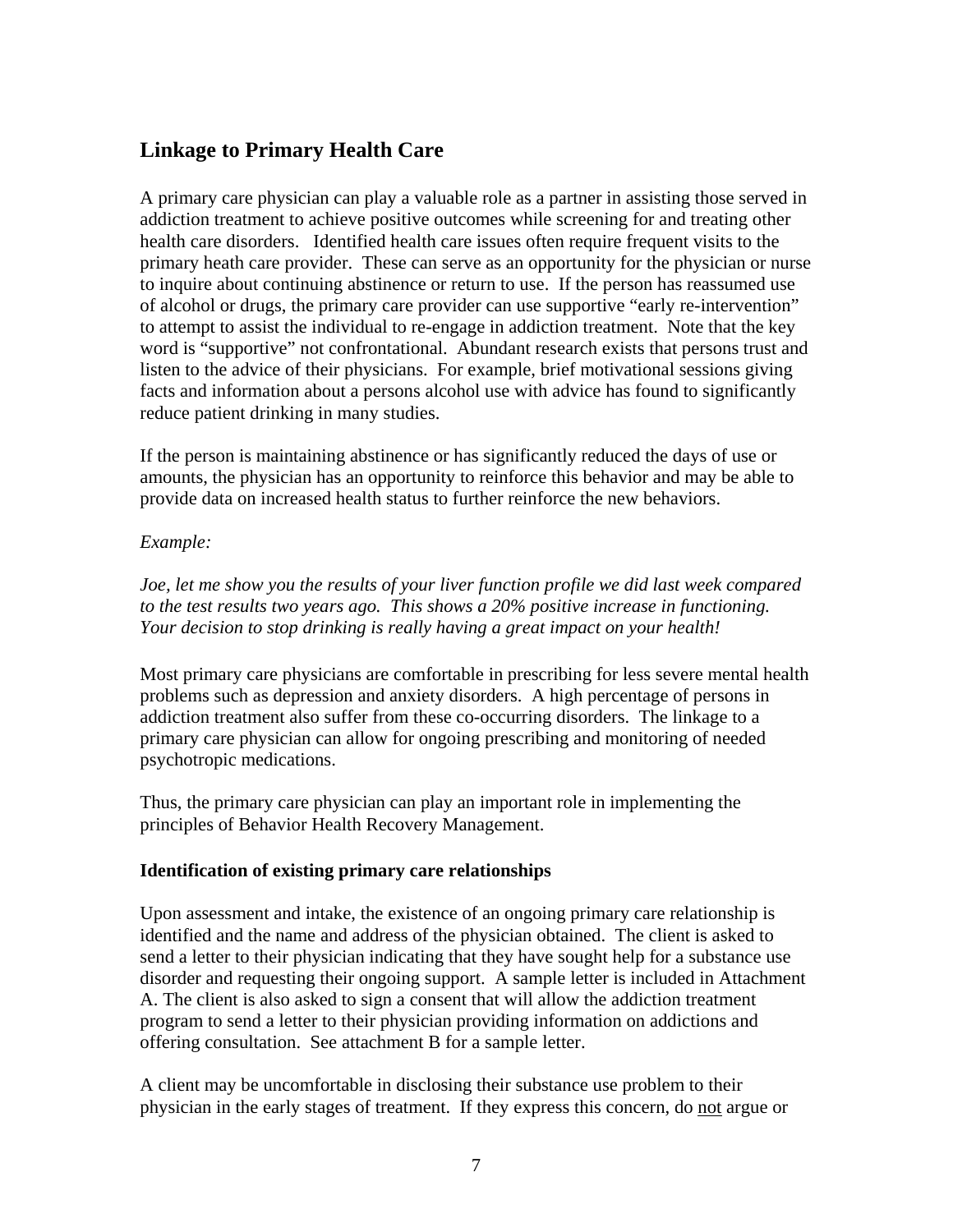attempt to convince them to sign the letter or consent. Instead, return to the subject at a later date using Motivational Interviewing techniques to help them determine the benefit of involving their physician in their support system. A brief guideline to Motivational Interviewing and a list of resources to learn about this treatment approach may be found under "clinical guidelines" on the BHRM web site at www.bhrm.org.

#### **Addressing lack of a primary care relationship**

Commonly, people entering addiction treatment lack any ongoing primary care relationships. In this case, the addiction treatment provider must assist individuals in selecting and establishing a relationship with a provider or clinic. This may be a difficult task for persons who are covered by Medicaid or are uninsured as many primary care providers shy away from accepting these populations into their practice.

A potential solution for many locations is to partner with a Federally Qualified Health Center (FQHC). These organizations are funded by the Bureau of Primary Health Care, a branch of the US Department of Health and Human Services' Health Resources and Services Administration. The centers originated in the 1960's as a component of the War on Poverty as neighborhood health centers. They are now funded under section 330 of the Health Centers Consolidation Act of 1996 and are a key component of the Bush Administration's efforts to expand health care for persons who are uninsured.

FQHCs are located in both urban and rural medically underserved areas to provide preventive and primary health care and dental care. A key fact is that they are now required to provide mental health and substance abuse services. Over 3,000 clinics are operated by FQHCs across the United States and territories.

Under the 330 program, a successful applicant receives an initial Federal grant of up to \$650,000 annually. A key component of the program is the enhanced Medicaid and Medicare rates paid to FQHCs. These rates often exceed \$100 per encounter. The enhanced Medicaid and Medicare rates allow organizations to expand services to the low income uninsured. Thus, the success of a FQHC depends on being able to enroll the right balance of patients. Many women in addiction treatment and even a larger percentage of their children are covered by Medicaid thus they are an attractive population for a FQHC. There are also FQHC "look alike" clinics that receive the enhanced Medicare and Medicaid rates but do not receive the Federal grant.

Establishing a partnership with a local FQHC will usually be beneficial to both parties. The addiction treatment provider will have a resource for linking their clients to needed primary health care. The health clinic may be able to meet their requirements to provide substance abuse treatment through a relationship with the addiction treatment provider.

There are numerous Federally Qualified Health Centers operating clinics in Illinois.

The name and addresses of these clinics are contained in Attachment C .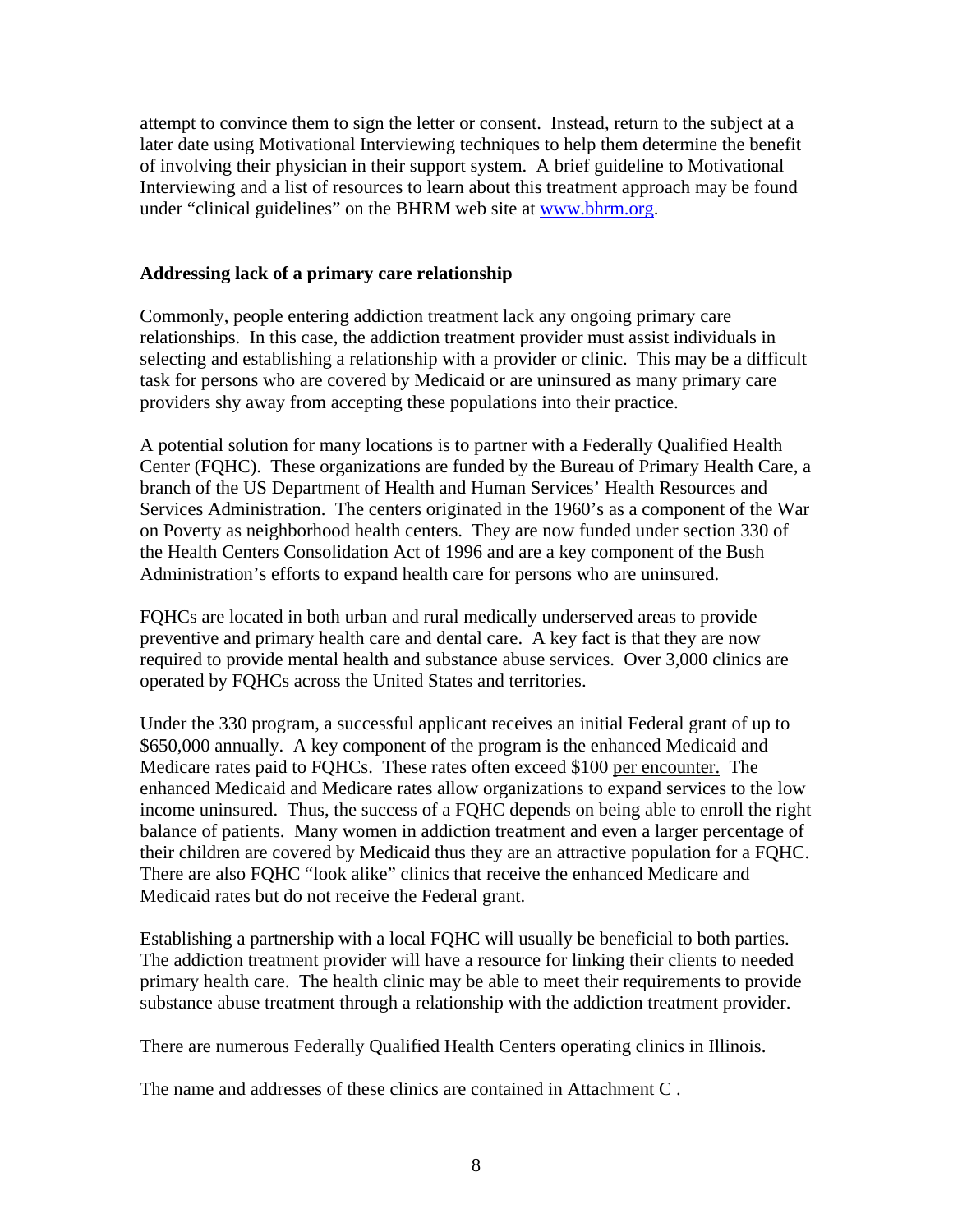Linkage to a primary care physician may occur at any point in the treatment process but should be completed prior to treatment completion. If the person has identified health care needs, the referral should be made early in the treatment process to begin the address of these problems.

It is important that the client be assisted to enroll with a primary health care provider even if they do not wish to disclose their substance use disorder and treatment at the present time. As the relationship with the physician is established, they may become comfortable in disclosure at a later date. Thus, if they choose to not disclose, the counselor or medical staff at the addiction treatment center should assist the individual in making a call to set an appointment with the primary care clinic.

If the client is willing to disclose, the program may contact the clinic and assist in the enrollment process. The primary care clinic will usually request certain records from the addiction treatment provider including the history and physical completed by the program's attending physician and recommendations for continuing care. Consents for release of this information is necessary and the letters contained in Attachments A and B can be sent to the primary care physician.

If the client refuses to allow referral to a primary care physician, Motivational Interviewing techniques can be utilized to assist the person in weighing the potential benefits on their long term health status.

## **Next steps**

Linkage between addiction services and primary care is a first step toward an integrated treatment model. True integration would involve a team approach that provides a "one stop" care system that combines primary care, addiction and mental health treatment through either a single provider or a through utilizing a collaboration. Models of this approach are emerging particularly in staff model HMOs. The acid test of a truly integrated model is the existence of a single clinical record for all problem areas.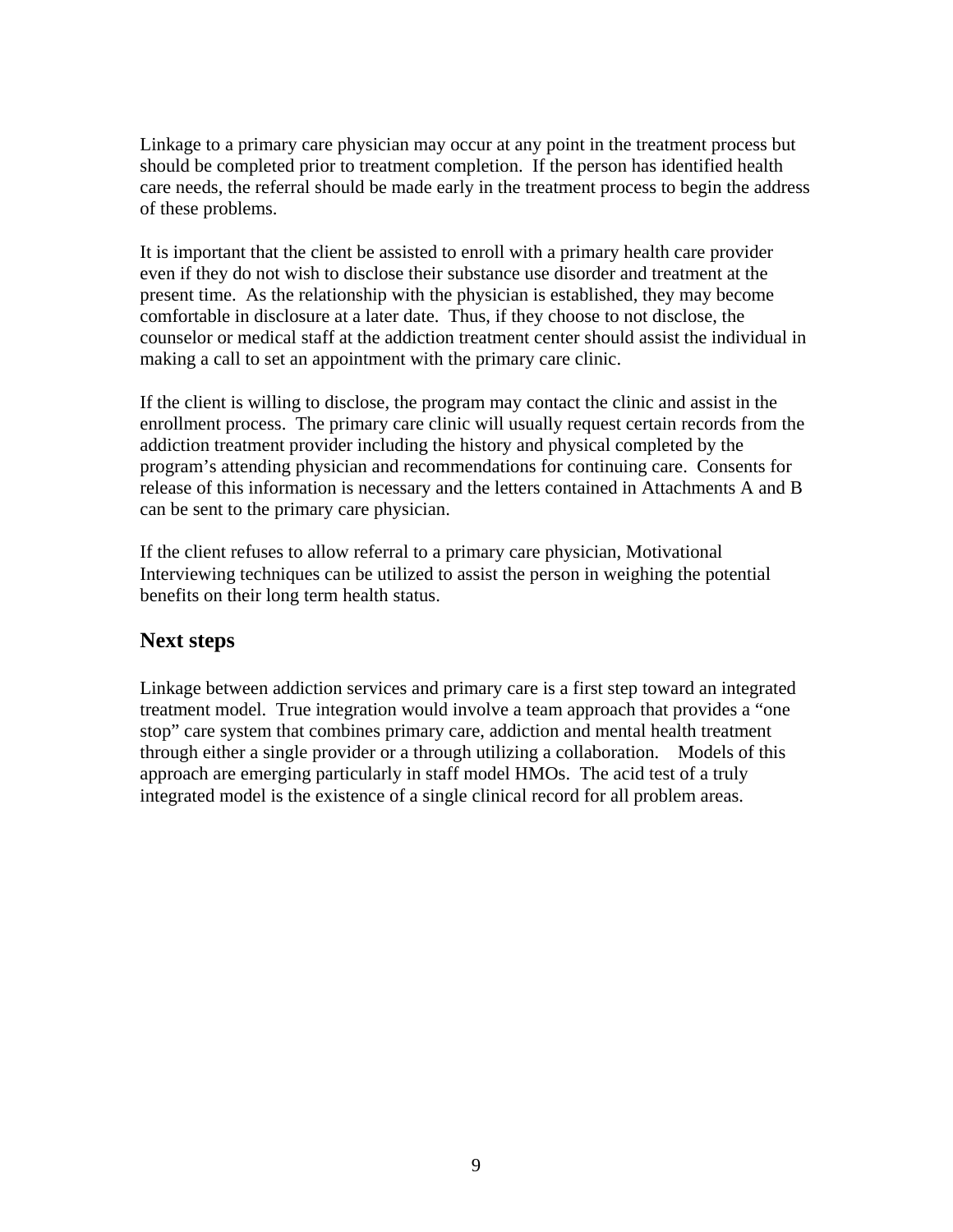## **Attachment A**

Dear Dr.

 Over the past few years, I have experienced a growing problem in my relationship with alcohol and or other drugs. This communication is to inform you that I am now seeking help for these problems at White Oaks in Peoria, IL. The staff of White Oaks encouraged me to enlist your support in my long-term recovery from these problems. I have signed a release of information giving Dr. and the other staff permission to talk with you about the services I received and my continued recovery plan.

 I am learning that my recovery requires long-term management. You can be a significant help to me. I am designing my plan for recovery with that in mind. I will be contacting your office in the near future to schedule an appointment with you to review the status of my physical health and to seek your suggestions regarding my continued recovery. Your support at this important transition time in my life is greatly appreciated.

Enclosed is a copy of the release I signed that will allow the staff at White Oaks discuss my condition with you.

Sincerely,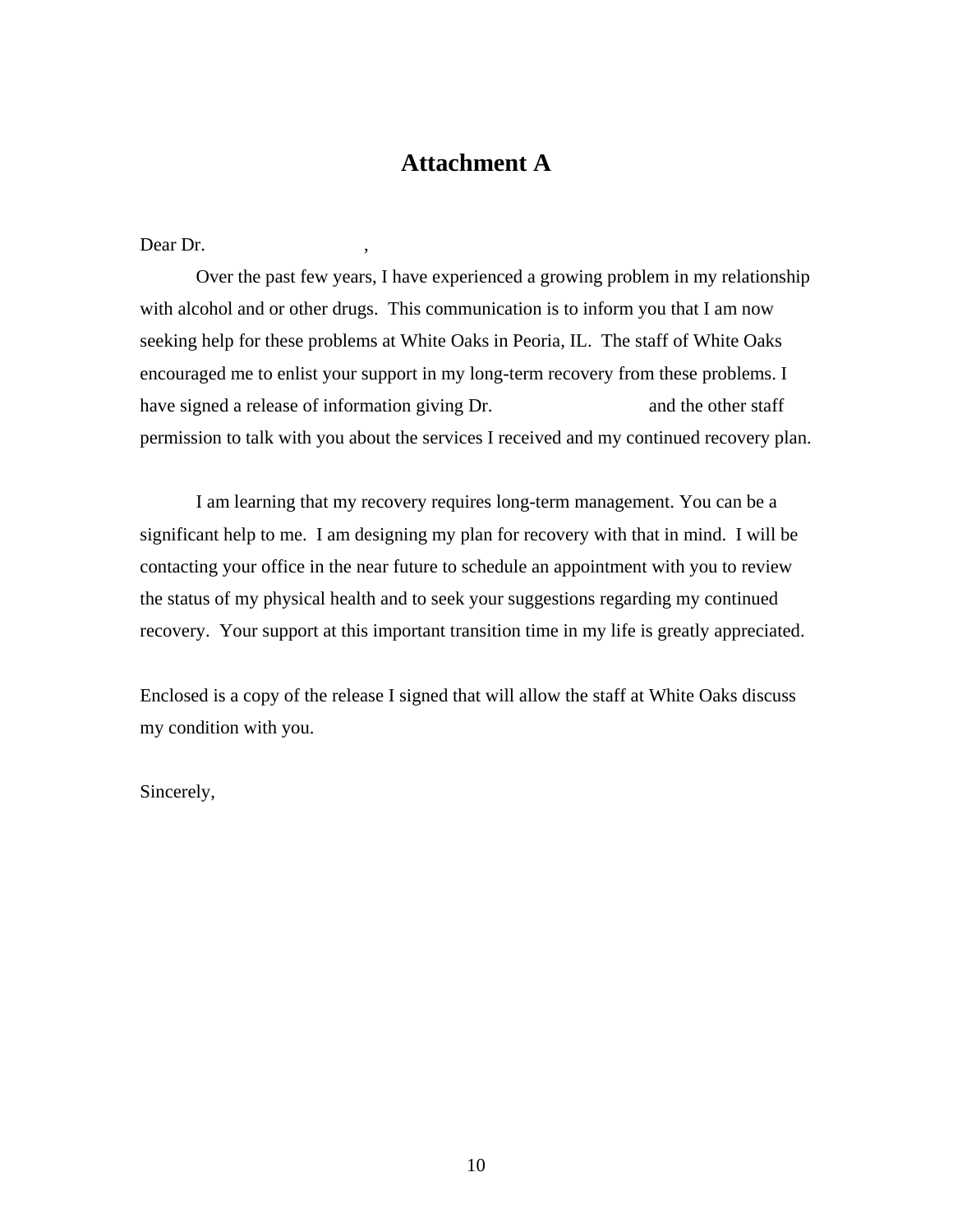## **Attachment B**

Dear Dr.

Your patient, The state of the state of the Southern Association of the Oaks outpatient of the Southern Southern Southern Southern Southern Southern Southern Southern Southern Southern Southern Southern Southern Southern S for treatment of a substance use disorder and has requested that I contact you to solicit your support in his/her continued recovery. I have encouraged to schedule an appointment with you as soon as possible to discuss with you any continuing health concerns.

 Your participation in the recovery process from addiction will be very important. Recovery is a long term process that requires ongoing monitoring and support. Research has shown that primary care physicians can be a key component of assisting persons with substance abuse disorders. A manuscript published in the Journal of the American Medical Association, *Brief Physician Advice for Problem Drinkers* by Fleming et. al. (JAMA 277 (13): 1039-1045, 1997) shows that very brief interventions by primary care physicians can exert a profound effect on the patient who abuse alcohol. Many subsequent studies have found similar results. To support your work with such patients, we have enclosed a brief exhibit that details the important role the physician can play in recovery from addiction-related disorders. Monitoring 's recovery status, encouraging and supporting the importance of this recovery process, and, if necessary, early re-intervening in any alcohol-or other drug-related relapses will go a long way in supporting his or her continued recovery.

 From our experience providing addiction treatment services in the Peoria area for more than 20 years, we know that many people in recovery have medical issues that require the support of a primary care physician knowledgeable in addiction and addiction recovery. Our patients have greatly benefited from such support over the years. Our agency is available at any time to assist you. If you have any concerns regarding this or another patient and how together we may better serve them, please contact either myself or , RN at .

11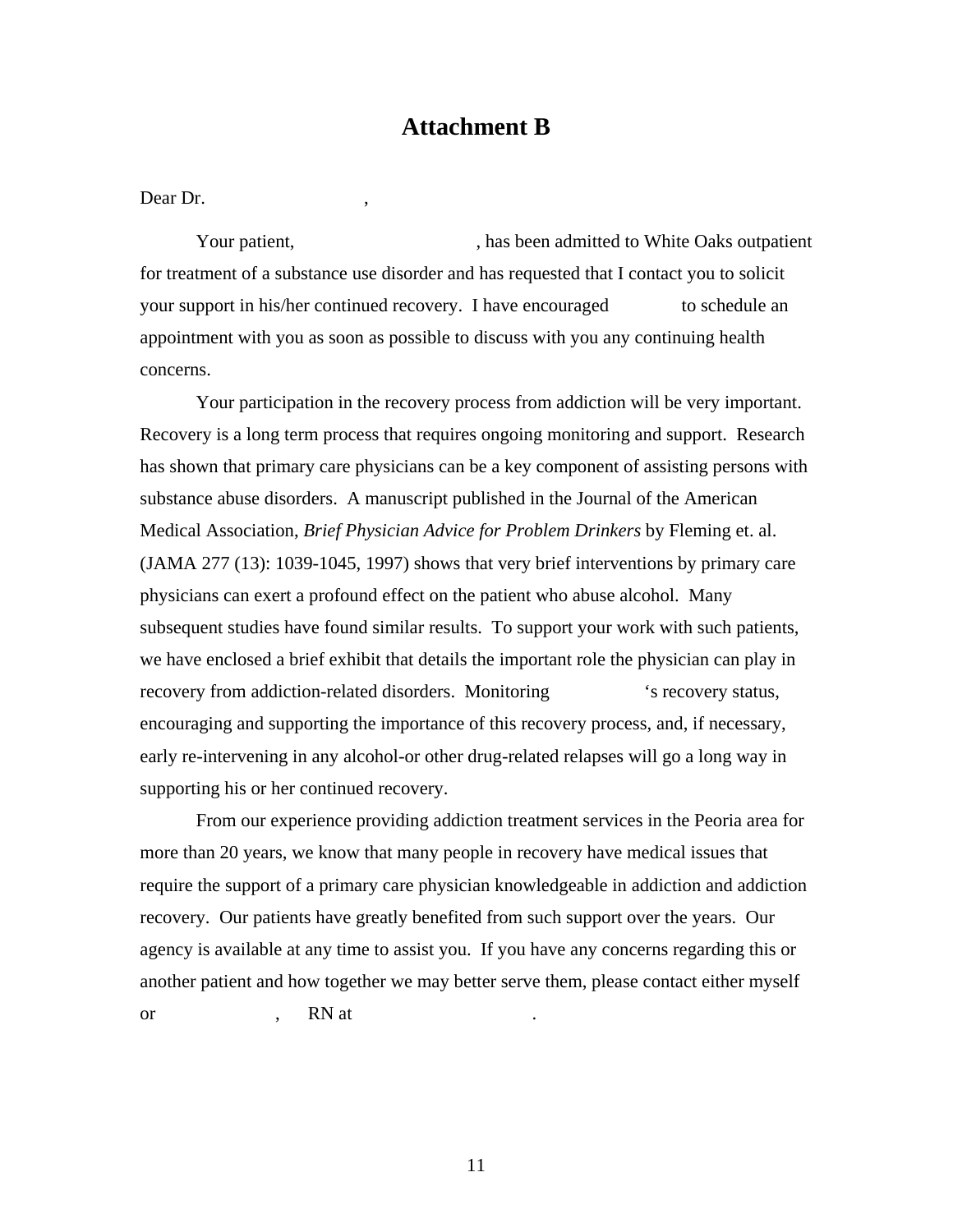Enclosed is a copy of the release your patient signed authorizing our continued communication.

Sincerely,

MD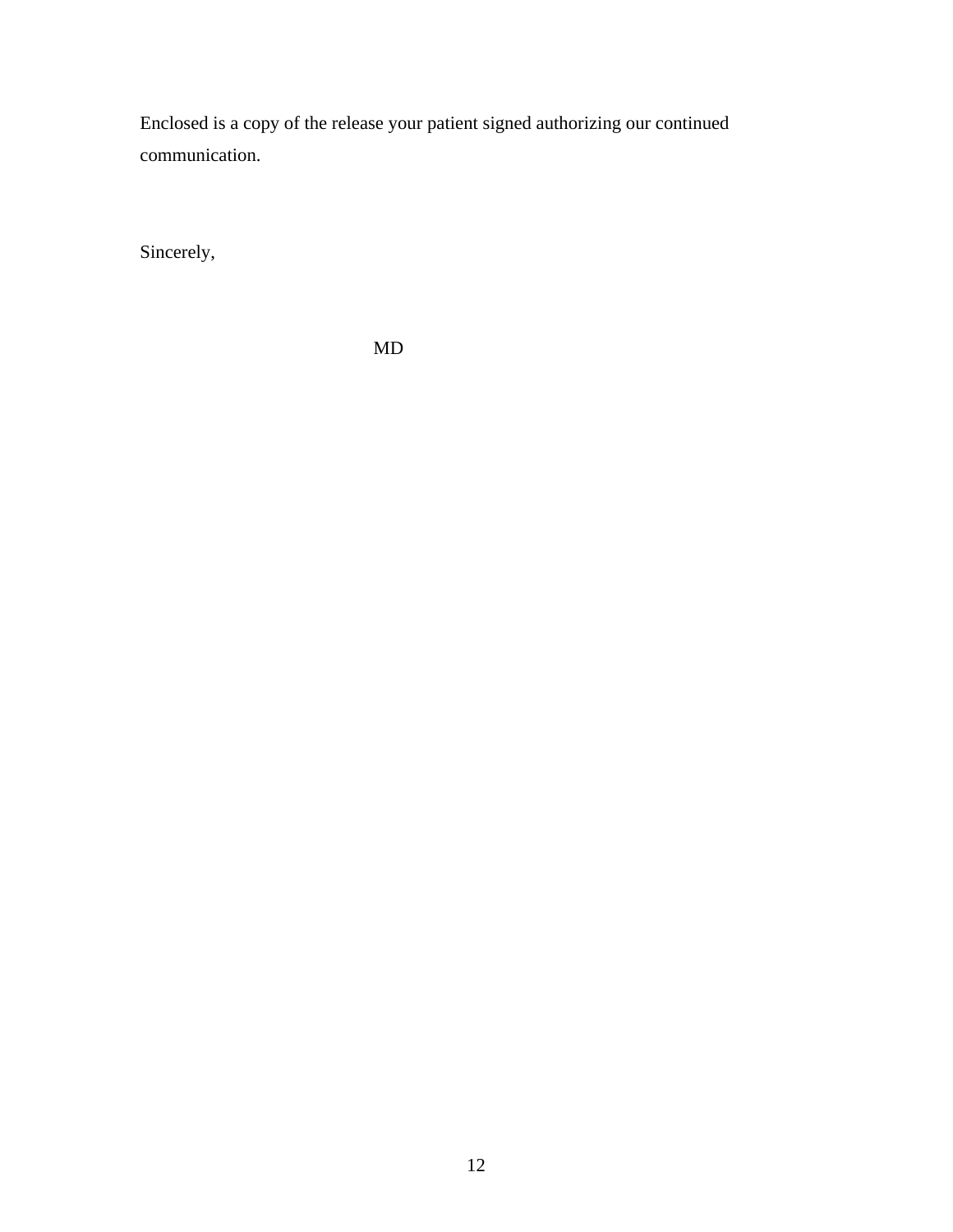## **Attachment C**

# **Federally Qualified Health Centers in Illinois**

| City               | <b>Branch</b>           | <b>Facility Name</b>          | <b>Street Address</b>        | <b>Phone Number</b> |
|--------------------|-------------------------|-------------------------------|------------------------------|---------------------|
| Chicago            | <b>Access Community</b> | <b>Access Community</b>       | 1501 South California Avenue | (773) 257-6770      |
|                    | <b>Health Centers</b>   | <b>Health Network</b>         | <b>NR 644</b>                |                     |
| Bloomingdale       | <b>Access Community</b> | Martin T. Russo Family        | 245 S. Gary Ave. Suite 200   | (630) 893-5230      |
|                    | <b>Health Centers</b>   | <b>Health Center</b>          |                              |                     |
| <b>Blue Island</b> | <b>Access Community</b> | <b>Blue Island Family</b>     | 13000 Maple Ave.             | (708) 385-6100      |
|                    | <b>Health Centers</b>   | <b>Health Center</b>          |                              |                     |
| Chicago            | <b>Access Community</b> | <b>Access Agarwal Dental</b>  | 1415 Emerald Ave             |                     |
|                    | <b>Health Centers</b>   | Clinic                        |                              |                     |
| Chicago            | <b>Access Community</b> | <b>ACCESS at Anixter</b>      | 2020 N. Clybourn Ave.        | (773) 404-5277      |
|                    | <b>Health Centers</b>   | Center                        |                              |                     |
| Chicago            | <b>Access Community</b> | Access at TPAN                | 5537 North Broadway          | (773) 989-9400      |
|                    | <b>Health Centers</b>   |                               |                              |                     |
| Chicago            | <b>Access Community</b> | <b>Armitage Family Health</b> | 2957 W. Armitage Ave.        | (773) 772-4319      |
|                    | <b>Health Centers</b>   | Center                        |                              |                     |
| Chicago            | <b>Access Community</b> | <b>Ashland Family Health</b>  | 5256 S. Ashland Ave.         | (773) 434-9216      |
|                    | <b>Health Centers</b>   | Center                        |                              |                     |
| Chicago            | <b>Access Community</b> | Auburn-Gresham                | 8234 S. Ashland Ave.         | (773) 874-1400      |
|                    | <b>Health Centers</b>   | <b>Family Health Center</b>   |                              |                     |
| Chicago            | <b>Access Community</b> | <b>Austin Family Health</b>   | 5835 W. North Ave.           | (773) 745-1200      |
|                    | <b>Health Centers</b>   | Center                        |                              |                     |
| Chicago            | <b>Access Community</b> | <b>Booker Family Health</b>   | 654 E. 47th St.              | (773) 624-4800      |
|                    | <b>Health Centers</b>   | Center                        |                              |                     |
|                    |                         |                               |                              |                     |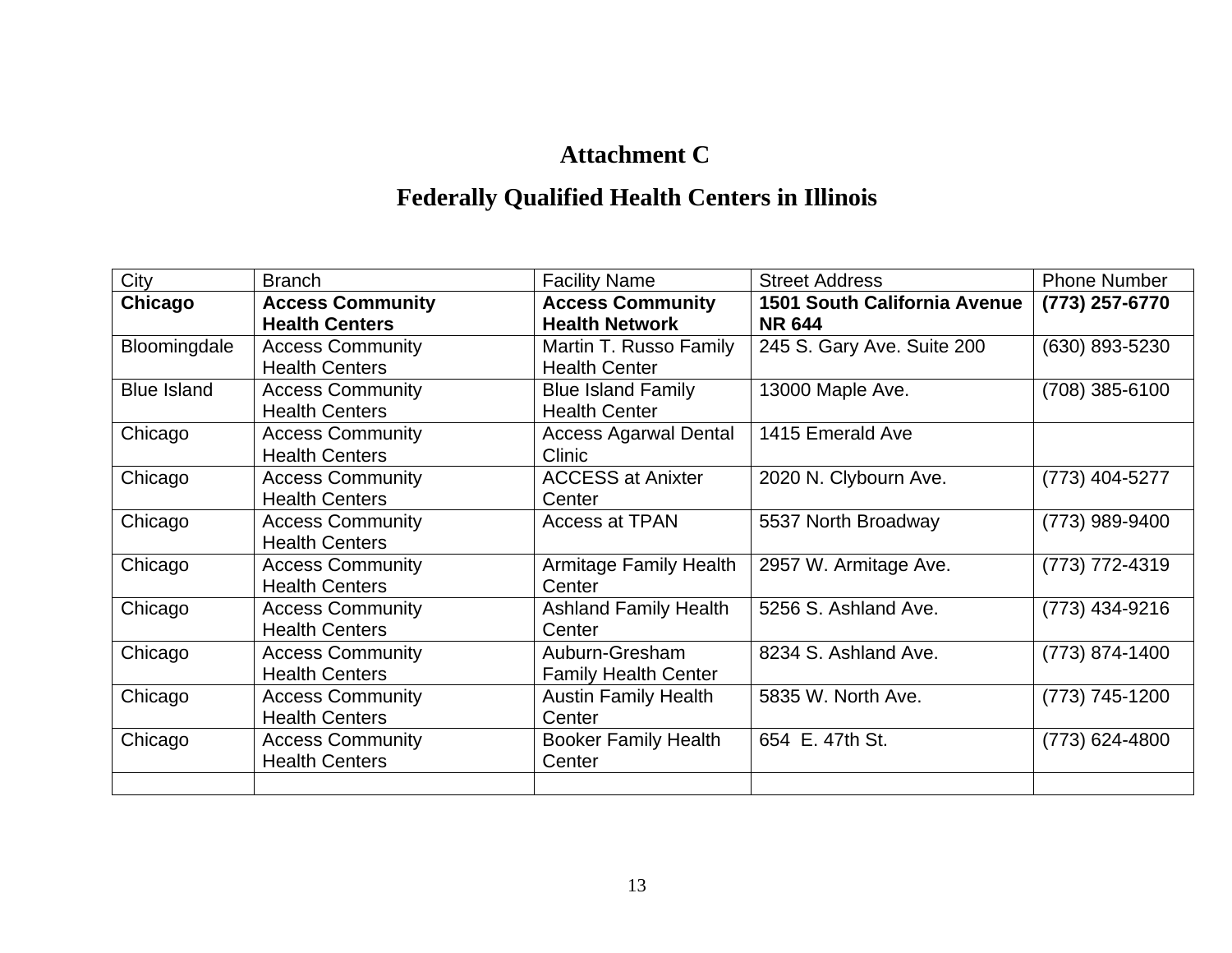| Chicago | <b>Access Community</b><br><b>Health Centers</b> | <b>Brandon Family Health</b><br>Center                | 8300 S. Brandon Ave      | (773) 721-7600     |
|---------|--------------------------------------------------|-------------------------------------------------------|--------------------------|--------------------|
| Chicago | <b>Access Community</b><br><b>Health Centers</b> | <b>Cabrini Family Health</b><br>Center                | 1858 West 35th Street    | (773) 523-1000     |
| Chicago | <b>Access Community</b><br><b>Health Centers</b> | Centro Médico                                         | 3700 W. 26th St.         | $(773) 542 - 5203$ |
| Chicago | <b>Access Community</b><br><b>Health Centers</b> | Centro Médico San<br>Rafael                           | 3204 W. 26th St.         | (773) 927-3100     |
| Chicago | <b>Access Community</b><br><b>Health Centers</b> | <b>Doctors Medical Group</b>                          | 6240 W. 55th St.         | (773) 284-2200     |
| Chicago | <b>Access Community</b><br><b>Health Centers</b> | Dr. James West Clinic<br>at Haymarket Center          | 120 N. Sangamon Avenue   | (312) 226-7984     |
| Chicago | <b>Access Community</b><br><b>Health Centers</b> | <b>Grand Boulevard</b><br><b>Family Health Center</b> | 5401 S. Wentworth Avenue | (773) 288-6900     |
| Chicago | <b>Access Community</b><br><b>Health Centers</b> | <b>Humboldt Park Family</b><br><b>Health Center</b>   | 3202 W. North Ave        | (773) 278-1880     |
| Chicago | <b>Access Community</b><br><b>Health Centers</b> | <b>Ideal Family Health</b><br>Center                  | 2413 S. State St.        | $(312)$ 225-6800   |
| Chicago | <b>Access Community</b><br><b>Health Centers</b> | Kedzie Family Health<br>Center                        | 3213-21 West 47th Place  | (773) 254-6044     |
| Chicago | <b>Access Community</b><br><b>Health Centers</b> | <b>Kling Professional</b><br><b>Medical Center</b>    | 2720 W. 15th St.         | (773) 257-6730     |
| Chicago | <b>Access Community</b><br><b>Health Centers</b> | <b>Madison Family Health</b><br>Center                | 3800 W. Madison Ave.     | (773) 826-6600     |
| Chicago | <b>Access Community</b><br><b>Health Centers</b> | Near North Family<br><b>Health Center</b>             | 361 W. Chestnut St.      | (312) 751-4080     |
| Chicago | <b>Access Community</b><br><b>Health Centers</b> | <b>Near West Family</b><br><b>Health Center</b>       | 1158 W. Taylor St.       | $(312)$ 455-8640   |
| Chicago | <b>Access Community</b><br><b>Health Centers</b> | Peterson Family Health<br>Center                      | 2655 W. Peterson         | (773) 271-8880     |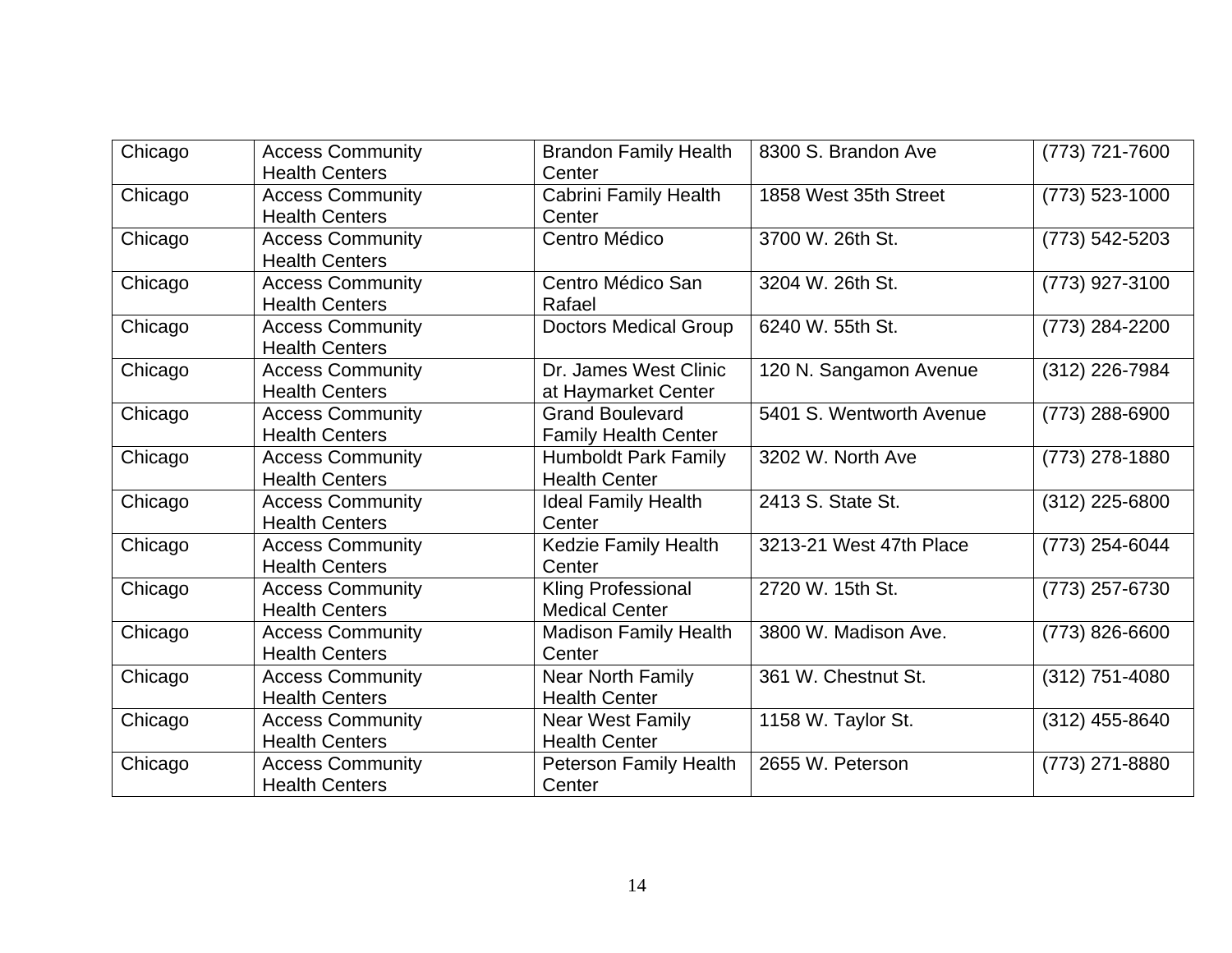| Chicago                   | <b>Access Community</b><br><b>Health Centers</b> | <b>Pilsen Family Health</b><br>Center                       | 1817 S. Loomis St.            | (312) 666-6511 |
|---------------------------|--------------------------------------------------|-------------------------------------------------------------|-------------------------------|----------------|
| Chicago                   | <b>Access Community</b><br><b>Health Centers</b> | <b>Plaza Medical Center</b>                                 | 2507 W. Cermak Rd.            | (773) 523-0900 |
| Chicago                   | <b>Access Community</b><br><b>Health Centers</b> | <b>Servicios Medicos</b><br>LaVillita                       | 3303 W. 26th St.              | (773) 277-6589 |
| Chicago                   | <b>Access Community</b><br><b>Health Centers</b> | <b>South State Family</b><br><b>Health Center</b>           | 5050 S. State Steet 2nd Floor | (773) 624-2700 |
| Chicago                   | <b>Access Community</b><br><b>Health Centers</b> | <b>Southwest Family</b><br><b>Health Center</b>             | 4839 W. 47th St.              | (773) 735-2345 |
| Chicago                   | <b>Access Community</b><br><b>Health Centers</b> | Sullivan High School<br><b>Health Center</b>                | 6631 N. Bosworth Ave.         | (773) 761-5035 |
| Chicago                   | <b>Access Community</b><br><b>Health Centers</b> | <b>Taylor Family Health</b><br>Center                       | 4501 S. State St.             | (773) 548-0800 |
| Chicago                   | <b>Access Community</b><br><b>Health Centers</b> | Warren Family Health<br>Center                              | 2409 W. Warren Blvd.          | (312) 733-4475 |
| Chicago                   | <b>Access Community</b><br><b>Health Centers</b> | <b>West Division Family</b><br><b>Health Center</b>         | 4401 W. Division St.          | (773) 252-3122 |
| Chicago                   | <b>Access Community</b><br><b>Health Centers</b> | <b>Westside Family Health</b><br>Center                     | 3752 W. 16th St.              | (773) 762-2435 |
| Chicago<br><b>Heights</b> | <b>Access Community</b><br><b>Health Centers</b> | <b>ACCESS Family Health</b><br>Society                      | 152 West Lincoln Hwy          | (708) 754-9687 |
| Cicero                    | <b>Access Community</b><br><b>Health Centers</b> | <b>Hawthorne Family</b><br><b>Health Center</b>             | 2307-09 S. Cicero Ave.        | (708) 780-9777 |
| <b>Des Plaines</b>        | <b>Access Community</b><br><b>Health Centers</b> | <b>ACCESS Genesis</b><br>Center for Health &<br>Empowerment | 1 N. Broadway                 | (847) 298-3150 |
| Evanston                  | <b>Access Community</b><br><b>Health Centers</b> | <b>Evanston-Rogers Park</b><br><b>Family Health Center</b>  | 1555 W. Howard St.            | (773) 764-7146 |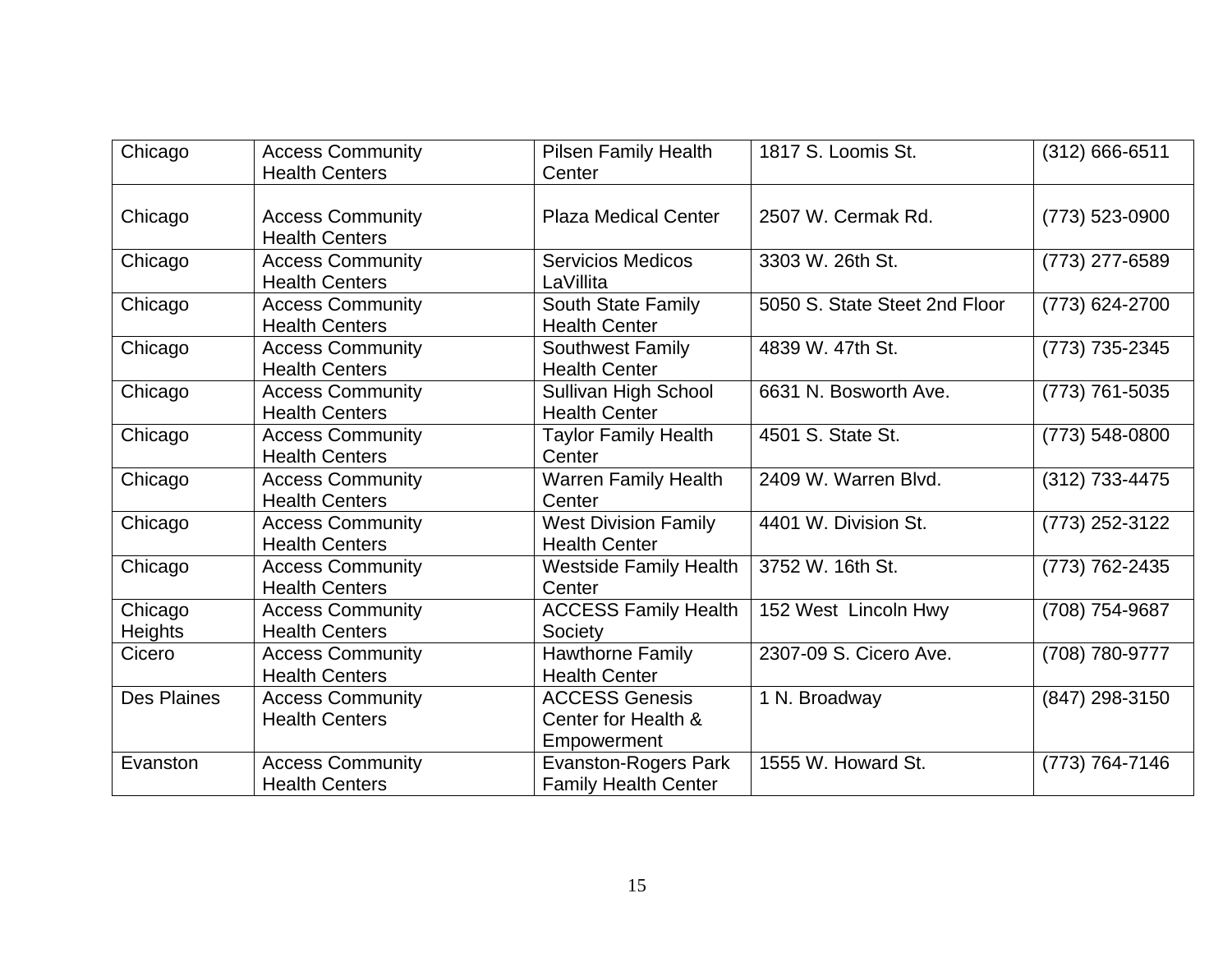| Maywood             | <b>Access Community</b>      | <b>Alma Family Health</b>  | 318 W. Madison Street       | (708) 344-5300     |
|---------------------|------------------------------|----------------------------|-----------------------------|--------------------|
|                     | <b>Health Centers</b>        | Center                     |                             |                    |
|                     |                              |                            |                             |                    |
| <b>Melrose Park</b> | <b>Access Community</b>      | <b>AIDS Pastoral Care</b>  | 8321 W. North Ave.          | (708) 681-2298     |
|                     | <b>Health Centers</b>        | Network/Melrose Park       |                             |                    |
|                     |                              | <b>Family CHC</b>          |                             |                    |
| Summit              | <b>Access Community</b>      | Des Plaines Valley         | 7450 W. 63rd St.            | (708) 458-0757     |
|                     | <b>Health Centers</b>        | <b>Health Center</b>       |                             |                    |
| Chicago             | <b>Alivio Medical Center</b> | 21st Street and            | 966 W. 21st St.             | $(312)$ 829-6303   |
|                     |                              | <b>Morgan Facility</b>     |                             |                    |
| Chicago             | <b>Alivio Medical Center</b> | <b>Gladstone School</b>    | 1231 S. Damen Ave.          | $(773) 534 - 7395$ |
|                     |                              | <b>Based Health Center</b> |                             |                    |
| Chicago             | <b>Alivio Medical Center</b> | <b>Western Avenue</b>      | 2355 S. Western Ave.        | $(773)$ 254-1400   |
|                     |                              | Facility                   |                             |                    |
| Chicago             | <b>American Indian</b>       | <b>American Indian</b>     | 4081 North Broadway         | 773) 883-9100      |
|                     | <b>Health Service of</b>     | <b>Health Service of</b>   |                             |                    |
|                     | Chicago                      | Chicago                    |                             |                    |
| Chicago             | <b>Asian Human</b>           | <b>Asian Human</b>         | 2820 W. Peterson            | (773) 293-8454     |
|                     | <b>Services Family</b>       | <b>Services Family</b>     |                             |                    |
|                     | <b>Health Center</b>         | <b>Health Center</b>       |                             |                    |
| Chicago             | <b>Aunt Martha's Youth</b>   | <b>Aunt Martha's Youth</b> | 233 West Joe Orr Road North | (708) 709-7610     |
| <b>Heights</b>      | <b>Service Center, Inc.</b>  | Service Center, Inc.       | <b>Bldg</b>                 |                    |
| Aurora              | <b>Aunt Martha's Youth</b>   | <b>Aurora Community</b>    | 101 S. Broadway             | (630) 896-7900     |
|                     | Service Center, Inc.         | <b>Health Center</b>       |                             |                    |
| Bellwood            | <b>Aunt Martha's Youth</b>   | <b>Bellwood Home</b>       | 2614 St. Charles            | (708) 649-9970     |
|                     | Service Center, Inc.         |                            |                             |                    |
| <b>Burnham</b>      | <b>Aunt Martha's Youth</b>   | <b>Burnham Home</b>        | 14046 S Calhoun             | (708) 891-4795     |
|                     | Service Center, Inc.         |                            |                             |                    |
|                     |                              |                            |                             |                    |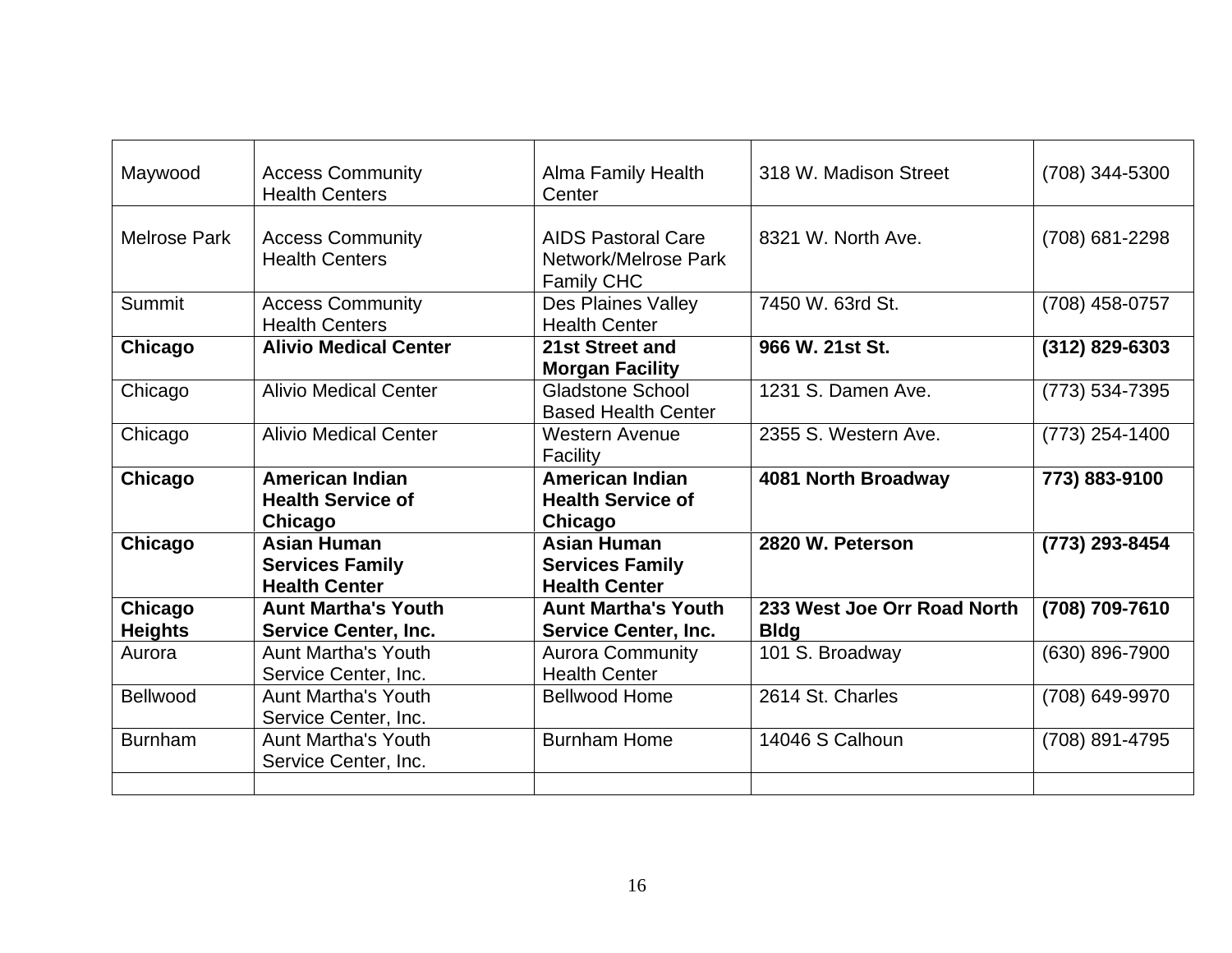| Carpentersville           | <b>Aunt Martha's Youth</b><br>Service Center, Inc. | Carpentersville<br><b>Community Health</b><br>Center       | 3003 Wakefield              | (847) 851-8600 |
|---------------------------|----------------------------------------------------|------------------------------------------------------------|-----------------------------|----------------|
| Carpentersville           | <b>Aunt Martha's Youth</b><br>Service Center, Inc. | North Clinic for<br>Women's Health                         | 1646 Ravine Lane            | (847) 426-8400 |
| Chicago                   | <b>Aunt Martha's Youth</b><br>Service Center, Inc. | The Evening Report<br>Center                               | 7601 S. Phillips Ave.       | (773) 731-0444 |
| Chicago                   | <b>Aunt Martha's Youth</b><br>Service Center, Inc. | <b>Garfield Home</b>                                       | 1442 W Garfield             | (773) 776-0588 |
| Chicago                   | <b>Aunt Martha's Youth</b><br>Service Center, Inc. | <b>Teen Parenting Service</b><br>Network (West)            | 346 N. Justine              | (312) 733-8148 |
| Chicago<br><b>Heights</b> | <b>Aunt Martha's Youth</b><br>Service Center, Inc. | Chicago Heights<br><b>Community Health</b><br>Center       | 1536 Vincennes              | (708) 756-2001 |
| Chicago<br><b>Heights</b> | <b>Aunt Martha's Youth</b><br>Service Center, Inc  | <b>Teen Parenting Service</b><br>Network (South)           | 233 W. Joe Orr Rd.          | (708) 754-1044 |
| Chicago<br><b>Heights</b> | <b>Aunt Martha's Youth</b><br>Service Center, Inc. | <b>Tower Office</b>                                        | 1700 S. Halsted St.         | (708) 756-0326 |
| Chicago<br><b>Heights</b> | <b>Aunt Martha's Youth</b><br>Service Center, Inc  | (Women's Health Clinic                                     | 233 W. Joe Orr Road         |                |
| Danville                  | <b>Aunt Martha's Youth</b><br>Service Center, Inc. | <b>Vermilion Area</b><br><b>Community Health</b><br>Center | 100 North Franklin          | (217) 442-8790 |
| Elgin                     | <b>Aunt Martha's Youth</b><br>Service Center, Inc. | <b>Elgin Office</b>                                        | 115 S. Grove Ave. Suite 203 | (847) 622-0010 |
| Glenwood                  | <b>Aunt Martha's Youth</b><br>Service Center, Inc. | <b>Glenwood Home</b>                                       | 601 E. Glenwood-Lansing Rd. | (708) 758-7008 |
| Harvey                    | <b>Aunt Martha's Youth</b><br>Service Center, Inc  | The Evening Report<br>Center                               | 14618 Lincoln Ave.          | (708) 333-3604 |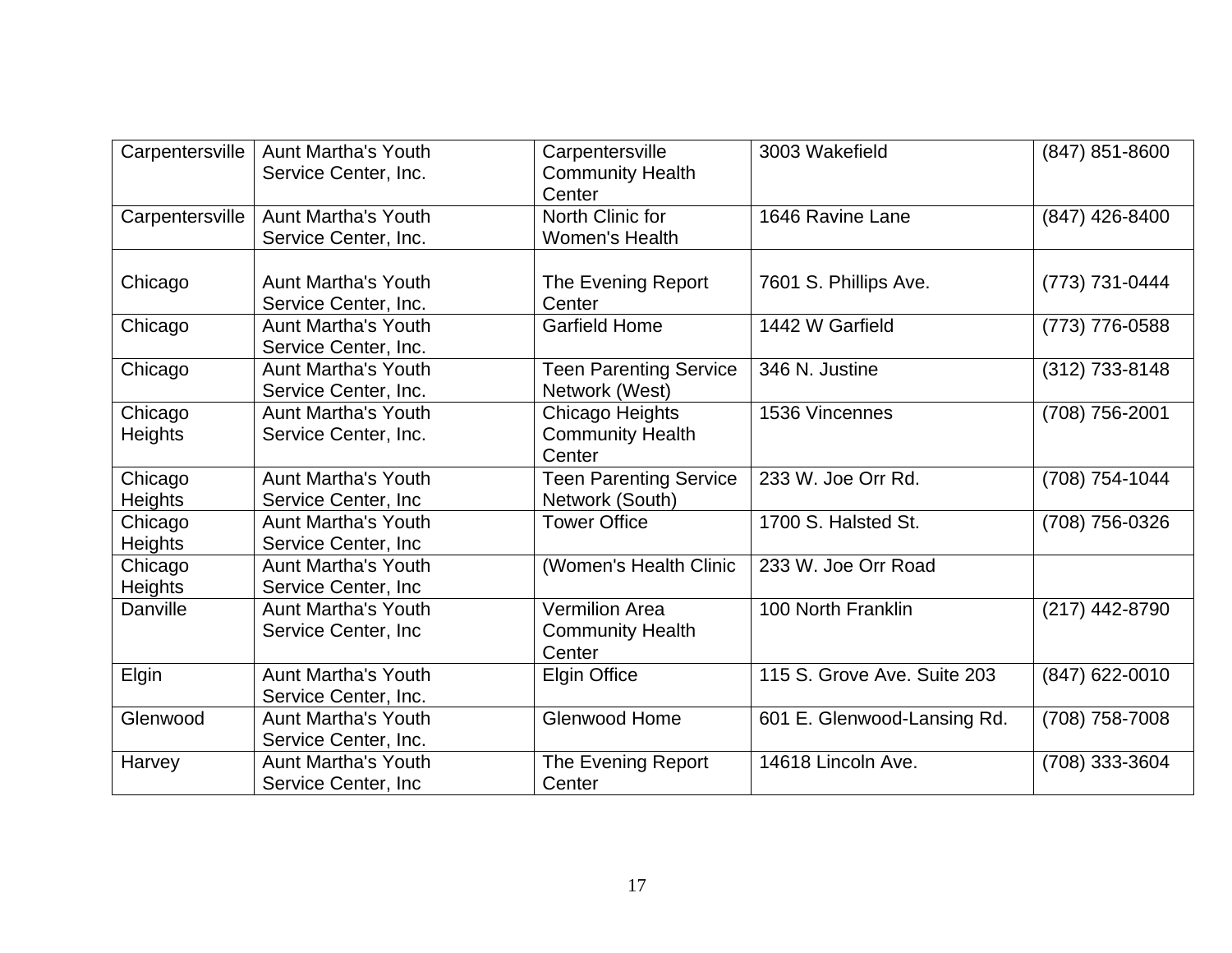| Harvey             | <b>Aunt Martha's Youth</b>     | The Evening Report             | 16408 S. Lathrop          | (708) 333-2768   |
|--------------------|--------------------------------|--------------------------------|---------------------------|------------------|
|                    | Service Center, Inc            | Center (Jordan Center)         |                           |                  |
| Harvey             | <b>Aunt Martha's Youth</b>     | <b>Harvey Community</b>        | 159 E. 154th St.          | (708) 333-1095   |
|                    | Service Center, Inc.           | <b>Health Center</b>           |                           |                  |
| <b>Joliet</b>      | <b>Aunt Martha's Youth</b>     | <b>Unified Delinquency</b>     | 140 E. Jefferson          | (815) 727-3002   |
|                    | Service Center, Inc            | <b>Intervention Services</b>   |                           |                  |
|                    |                                |                                |                           |                  |
| Kankakee           | <b>Aunt Martha's Youth</b>     | <b>Kankakee Community</b>      | 1777 E. Court St.         | (815) 928-6222   |
|                    | Service Center, Inc.           | <b>Health Center</b>           |                           |                  |
| Kankakee           | <b>Aunt Martha's Youth</b>     | <b>Unified Delinquency</b>     | 355 N. Schuyler           | (815) 937-0100   |
|                    | Service Center, Inc.           | <b>Intervention Services</b>   |                           |                  |
| <b>Oak Forest</b>  | <b>Aunt Martha's Youth</b>     | Counseling/Juvenile            | 15020 Cicero Ave. Suite D | (708) 535-2934   |
|                    | Service Center, Inc.           | Justice                        |                           |                  |
| <b>Park Forest</b> | <b>Aunt Martha's Youth</b>     | <b>Head Start</b>              | 23485 S. Western          | (708) 747-2780   |
|                    | Service Center, Inc            |                                |                           |                  |
| Riverdale          | <b>Aunt Martha's Youth</b>     | <b>Riverdale-Dolton Youth</b>  | 14424 S. Wentworth Ave.   | (708) 849-6019   |
|                    | Service Center, Inc            | Center                         |                           |                  |
| Riverdale          | <b>Aunt Martha's Youth</b>     | <b>Transition to</b>           | 15 W. 137th St.           | (708) 849-2770   |
|                    | Service Center, Inc.           | Independent Living             |                           |                  |
|                    |                                | <b>Shelter</b>                 |                           |                  |
| Yorkville          | <b>Aunt Martha's Youth</b>     | <b>Delinquency Diversion</b>   | 718 N. Bridge St.         | $(630)$ 553-1400 |
|                    | Service Center, Inc.           | Project                        |                           |                  |
| <b>Springfield</b> | <b>Central Counties</b>        | <b>Central Counties</b>        | 2239 East Cook Street     | (217) 788-2300   |
|                    | <b>Health Centers, Inc.</b>    | <b>Health Centers, Inc.</b>    |                           |                  |
| Springfield        | <b>Central Counties Health</b> | <b>Catholic Charities' St.</b> | 430 North 5th Street      |                  |
|                    | Centers, Inc.                  | John's Breadline               |                           |                  |
| Springfield        | <b>Central Counties Health</b> | <b>Contact Ministries</b>      | 1100 East Adams Street    |                  |
|                    | Centers, Inc.                  |                                |                           |                  |
| Springfield        | <b>Central Counties Health</b> | <b>Salvation Army</b>          | 530 North 6th Street      | (217) 525-2196   |
|                    | Centers, Inc.                  |                                |                           |                  |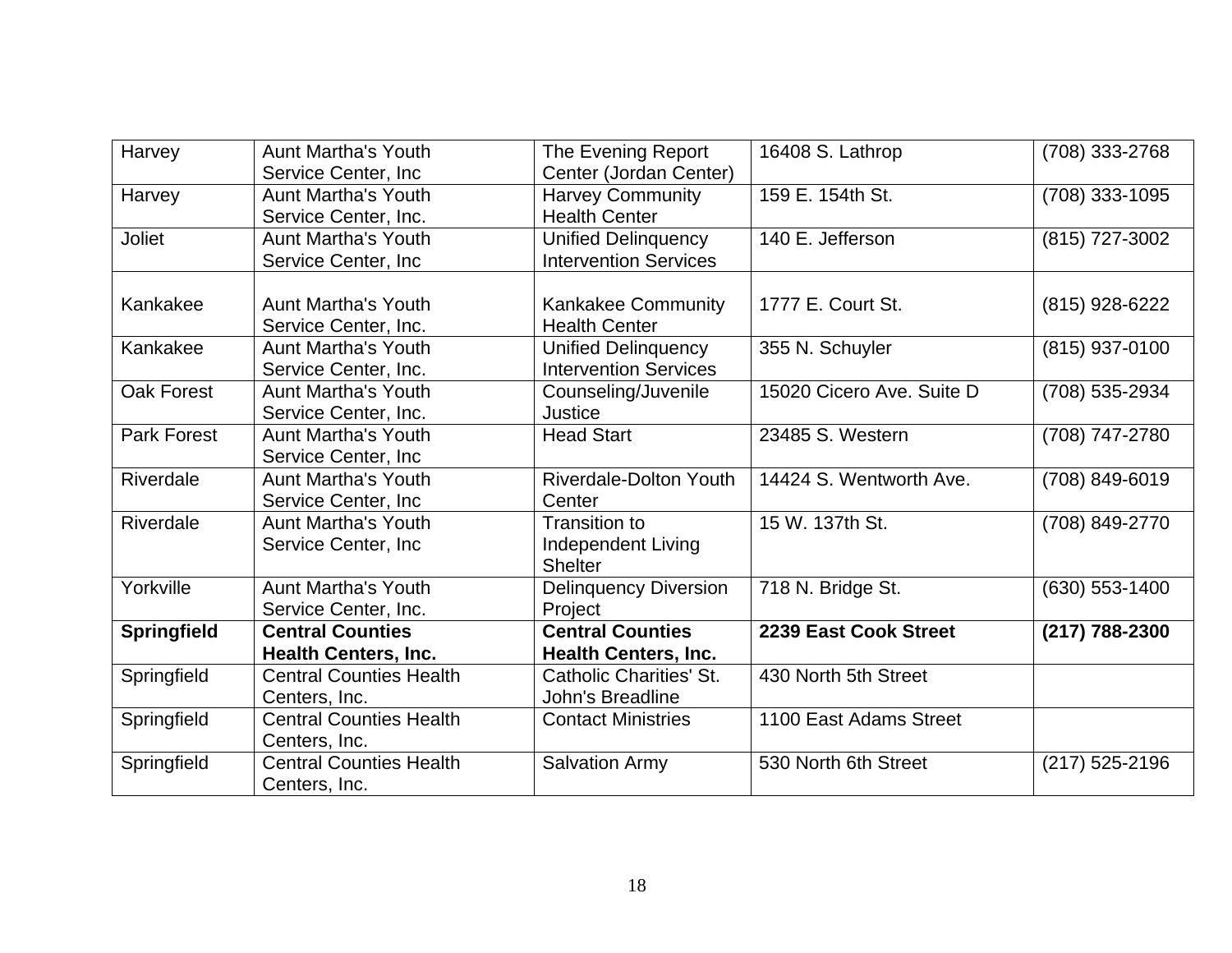| Springfield         | <b>Central Counties Health</b><br>Centers, Inc.    | <b>Salvation Army Adult</b><br><b>Rehabilitation Center</b> | 221 North 11th Street                              | (217) 528-7573   |
|---------------------|----------------------------------------------------|-------------------------------------------------------------|----------------------------------------------------|------------------|
| Chicago             | <b>Chicago Department</b><br>of Public Health      | <b>Chicago Department</b><br>of Public Health               | 333 South State Street<br>DePaul Center, Room 2116 | (312) 747-7448   |
| Chicago             | Chicago Department of<br><b>Public Health</b>      | <b>Englewood Center</b>                                     | 641 W. 63rd St.                                    | (312) 747-7831   |
| Chicago             | Chicago Department of<br><b>Public Health</b>      | <b>Lower West Side</b><br>Center                            | 1713 S. Ashland                                    | (312) 746-5157   |
| Chicago             | Chicago Department of<br><b>Public Health</b>      | <b>Roseland Health Center</b>                               | 200 E. 115th St.                                   | (312) 747-9500   |
| Chicago             | Chicago Department of<br><b>Public Health</b>      | South Chicago Center                                        | 2938 E. 89th St.                                   | (312) 747-5285   |
| Chicago             | Chicago Department of<br><b>Public Health</b>      | South Lawndale Center                                       | 3059 W. 26th St.                                   | (312) 747-0066   |
| Chicago             | Chicago Department of<br><b>Public Health</b>      | <b>Uptown Center</b>                                        | 845 W. Wilson Ave.                                 | (312) 744-1938   |
| Chicago             | Chicago Department of<br><b>Public Health</b>      | <b>West Town Center</b>                                     | 2418 W. Division St.                               | (312) 744-0943   |
| Chicago             | <b>Chicago Family</b><br><b>Health Center</b>      | <b>Chicago Family</b><br><b>Health Center</b>               | 9119 South Exchange Avenue                         | (773) 768-5000   |
| Chicago             | Chicago Family Health<br>Center                    | <b>Family Services Center</b>                               | 9204 S. Commercial                                 | $(773)$ 356-6250 |
| Chicago             | <b>Chicago Family Health</b><br>Center             | <b>Roseland Center</b>                                      | 556 E. 115th St.                                   | (773) 785-6800   |
| Chicago             | <b>Christian Community</b><br><b>Health Center</b> | <b>Christian Community</b><br><b>Health Center</b>          | 9718 South Halsted Street                          | (773) 233-4100   |
| <b>Calumet City</b> | <b>Christian Community</b><br><b>Health Center</b> | <b>Christian Community</b><br><b>Health Center-Cal City</b> | 364 Torrence Avenue                                | (708) 868-9457   |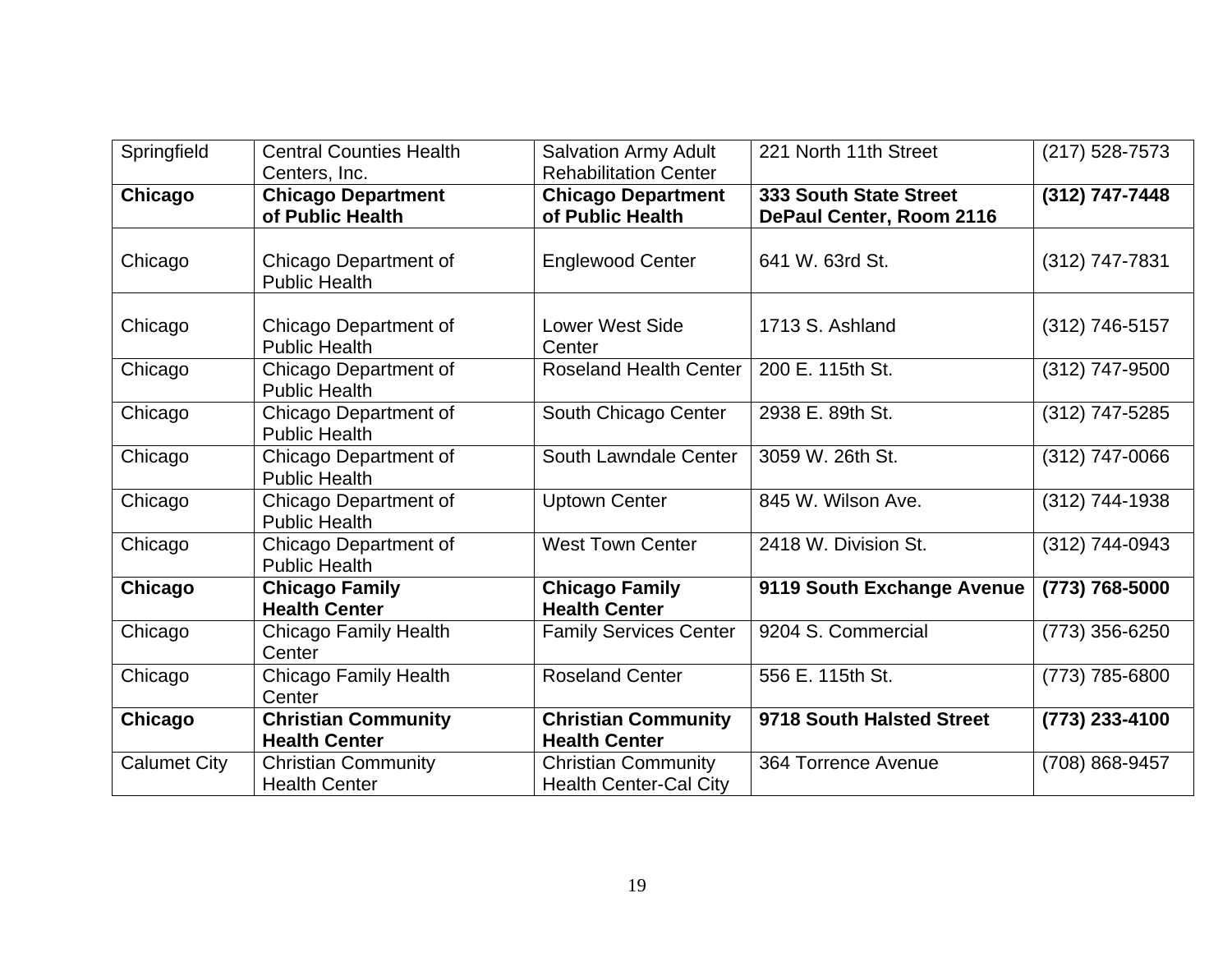| <b>Christopher</b>  | <b>Christopher Rural</b><br><b>Health Planning</b><br>Corporation | <b>Rea Clinic</b>                                        | 4241 Route 14 West PO Box<br>155   | (618) 724-2436   |
|---------------------|-------------------------------------------------------------------|----------------------------------------------------------|------------------------------------|------------------|
| <b>Benton</b>       | <b>Christopher Rural</b><br><b>Health Planning</b><br>Corporation | <b>Rea Benton Clinic</b>                                 | 201 Bailey Lane                    | $(618)$ 438-3113 |
| Cisne               | <b>Christopher Rural</b><br><b>Health Planning</b><br>Corporation | <b>Cisne Medical Center</b>                              | <b>Railroad &amp; Park Streets</b> | (618) 673-3511   |
| Du Quoin            | <b>Christopher Rural</b><br><b>Health Planning</b><br>Corporation | Rea Clinic/Du Quoin                                      | 900 North Washington               | (618) 542-8692   |
| Eldorado            | <b>Christopher Rural</b><br><b>Health Planning</b><br>Corporation | <b>Doctor's Clinic</b>                                   | 1306 Maple St. PO Box 249          | (618) 273-2360   |
| Eldorado            | <b>Christopher Rural</b><br><b>Health Planning</b><br>Corporation | <b>Fourth Street Clinic</b>                              | 607 4th Street                     | (618) 273-2951   |
| Flora               | <b>Christopher Rural</b><br><b>Health Planning</b><br>Corporation | <b>Clay Medical Center</b>                               | 201 E. North Ave. PO Box 619       | (617) 662-8386   |
| Herrin              | <b>Christopher Rural</b><br><b>Health Planning</b><br>Corporation | Rea/Herrin Clinic                                        | 3303 Logan Dr.                     | (618) 993-5767   |
| McLeansboro         | <b>Christopher Rural</b><br><b>Health Planning</b><br>Corporation | <b>Hamilton County Health</b><br>Center                  | 613 S. Marshall Ave.               |                  |
| <b>Mount Vernon</b> | <b>Christopher Rural</b><br><b>Health Planning</b><br>Corporation | <b>Mount Vernon</b><br><b>Community Health</b><br>Center | 1097 1/2 Broadway                  |                  |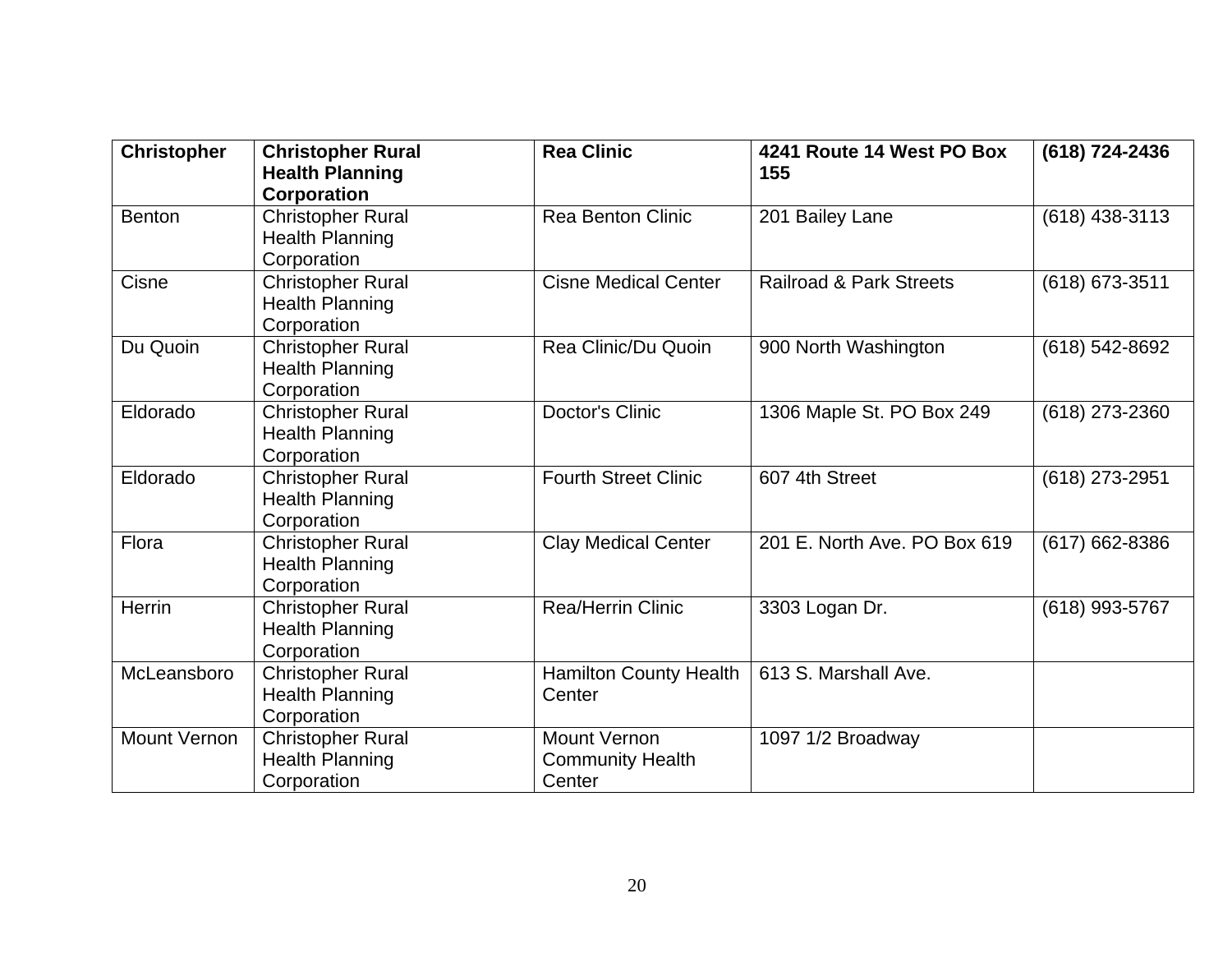| Royalton      | <b>Christopher Rural</b><br><b>Health Planning</b><br>Corporation   | <b>Royalton Community</b><br><b>Health Center</b> | 300 S. Main                        |                  |
|---------------|---------------------------------------------------------------------|---------------------------------------------------|------------------------------------|------------------|
| <b>Sesser</b> | <b>Christopher Rural</b><br><b>Health Planning</b><br>Corporation   | <b>Sesser Dental Clinic</b>                       | 115 E. Franklin St. PO Box 640     | (618) 625-6979   |
| Shawneetown   | <b>Christopher Rural</b><br><b>Health Planning</b><br>Corporation   | <b>Shawneetown Clinic</b>                         | 209 N. Lincoln Blvd.               | (618) 269-3815   |
| Zeigler       | <b>Christopher Rural</b><br><b>Health Planning</b><br>Corporation   | <b>Zeigler Community</b><br><b>Health Center</b>  | 27 Circle Street                   |                  |
| Chicago       | <b>Circle Family Care</b>                                           | <b>Circle Family Care</b>                         | 5002 West Madison Street           | (773) 379-1000   |
| Chicago       | <b>Circle Family Care</b>                                           | <b>Behavioral Health</b><br><b>Services</b>       | 1633 N. Hamlin Ave.                | (773) 276-1200   |
| Chicago       | <b>Circle Family Care</b>                                           | Children & Family<br><b>Services</b>              | 118 N. Central Ave.                | (773) 287-2600   |
| Chicago       | <b>Circle Family Care</b>                                           | <b>Community Health</b><br><b>Services</b>        | 4909 W. Division                   | $(773)$ 921-8100 |
| Chicago       | <b>Circle Family Care</b>                                           | <b>Community Health</b><br><b>Services</b>        | 115 N. Parkside                    | (773) 921-9669   |
| Chicago       | <b>Circle Family Care</b>                                           | <b>Family Support Project</b>                     | 1629 N. Hamlin Ave.                | (773) 227-9015   |
| Chicago       | <b>Circle Family Care</b>                                           | <b>Residential Program</b>                        | 3919 N. Albany Ave.                | (773) 478-4747   |
| Cairo         | <b>Community Health &amp;</b><br><b>Emergency Services,</b><br>Inc. | <b>Mega Clinic</b>                                | 13245 Kessler Road P.O. Box<br>233 | (618) 734-4400   |
| Carbondale    |                                                                     | <b>Cedar Court Clinic</b>                         | 1250 Cedar Ct.                     | (618) 457-7821   |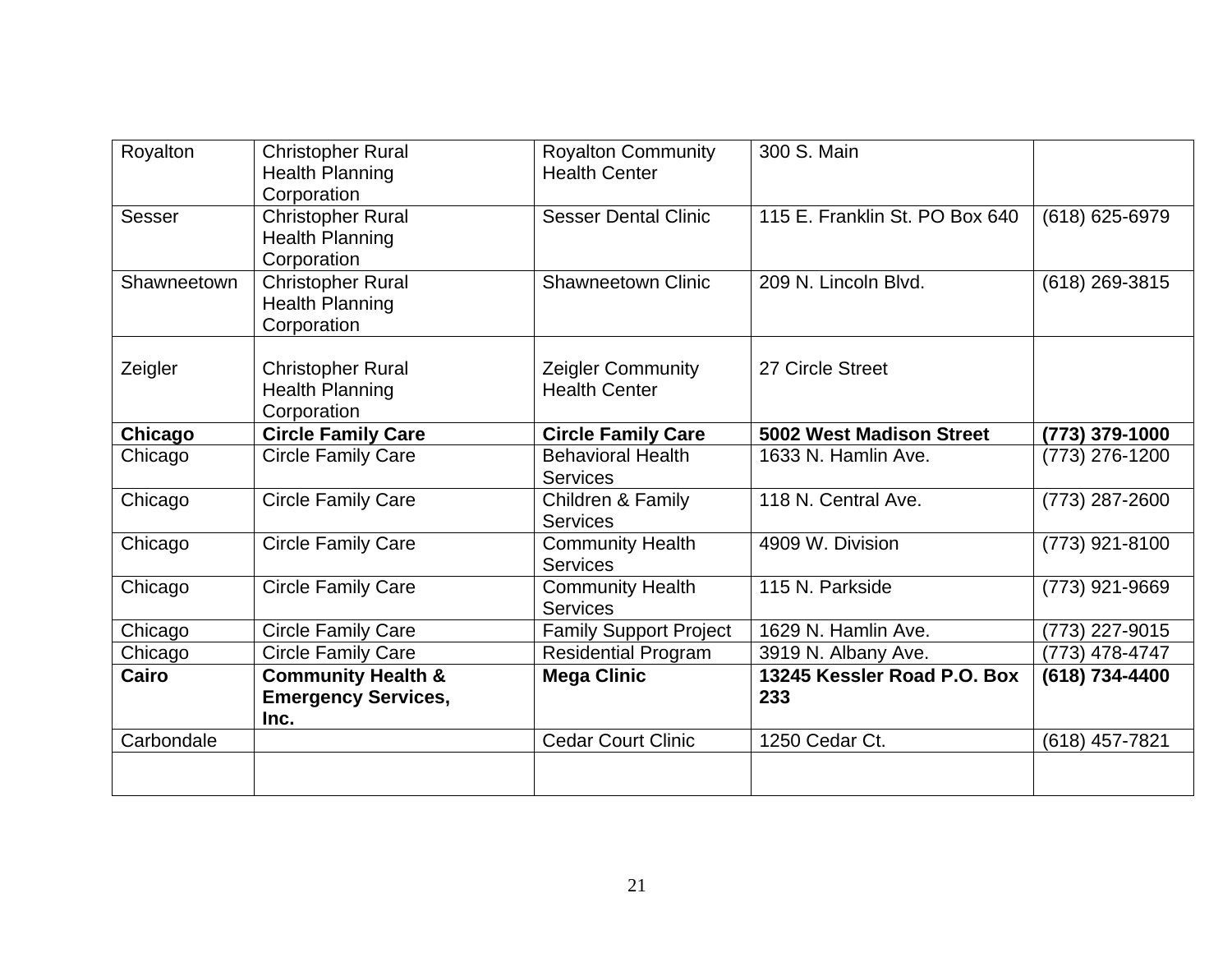| Cave-In-Rock  | <b>Community Health &amp;</b><br><b>Emergency Services,</b><br>Inc. | <b>Canal Street Health</b><br>Center   | Canal Street PO Box 146                     | $(618)$ 289-4602 |
|---------------|---------------------------------------------------------------------|----------------------------------------|---------------------------------------------|------------------|
| Golconda      | <b>Community Health &amp;</b><br><b>Emergency Services,</b><br>Inc. | <b>Pope County Medical</b><br>Clinic   | 217 South Adams Street PO<br><b>Box 237</b> | (618) 683-3781   |
| Pulaski       | <b>Community Health &amp;</b><br><b>Emergency Services,</b><br>Inc. | <b>Pulaski Clinic</b>                  | 100 Market St. PO Box 89                    | (618) 342-6767   |
| Rosiclare     | <b>Community Health &amp;</b><br><b>Emergency Services,</b><br>Inc. | <b>Hardin Dental Clinic</b>            | 226 Main St. PO Box 69                      | (618) 285-3930   |
| Rosiclare     | <b>Community Health &amp;</b><br><b>Emergency Services,</b><br>Inc. | <b>Hardin County Medical</b><br>Clinic | Ferrell Road PO Box 100                     | (618) 285-6191   |
| Tamms         | <b>Community Health &amp;</b><br><b>Emergency Services,</b><br>Inc. | <b>Tamms Health Center</b>             | Second & Russell St. PO Box<br>100          | (618) 747-2391   |
| <b>Ullin</b>  | <b>Community Health &amp;</b><br><b>Emergency Services,</b><br>Inc. | <b>Ullin Clinic</b>                    | 37 Rustic Campus Drive                      | (618) 634-9405   |
| Davenport, IA | <b>Community Health</b><br>Care, Inc.                               | <b>Community Health</b><br>Care, Inc.  | <b>500 West River Drive</b>                 | (563) 336-3000   |
| Davenport, IA | <b>Community Health</b><br>Care, Inc.                               | <b>Adult Rehab Center</b>              | 420 W. River Drive                          |                  |
| Davenport, IA | <b>Community Health</b><br>Care, Inc.                               | <b>Dental Clinic</b>                   | 125 Scott Street                            | (563) 336-3221   |
| Davenport, IA | <b>Community Health</b><br>Care, Inc.                               | Homeless Drop-In                       | Homeless Drop-In<br>303 W. 6th St.          | (563) 336-3000   |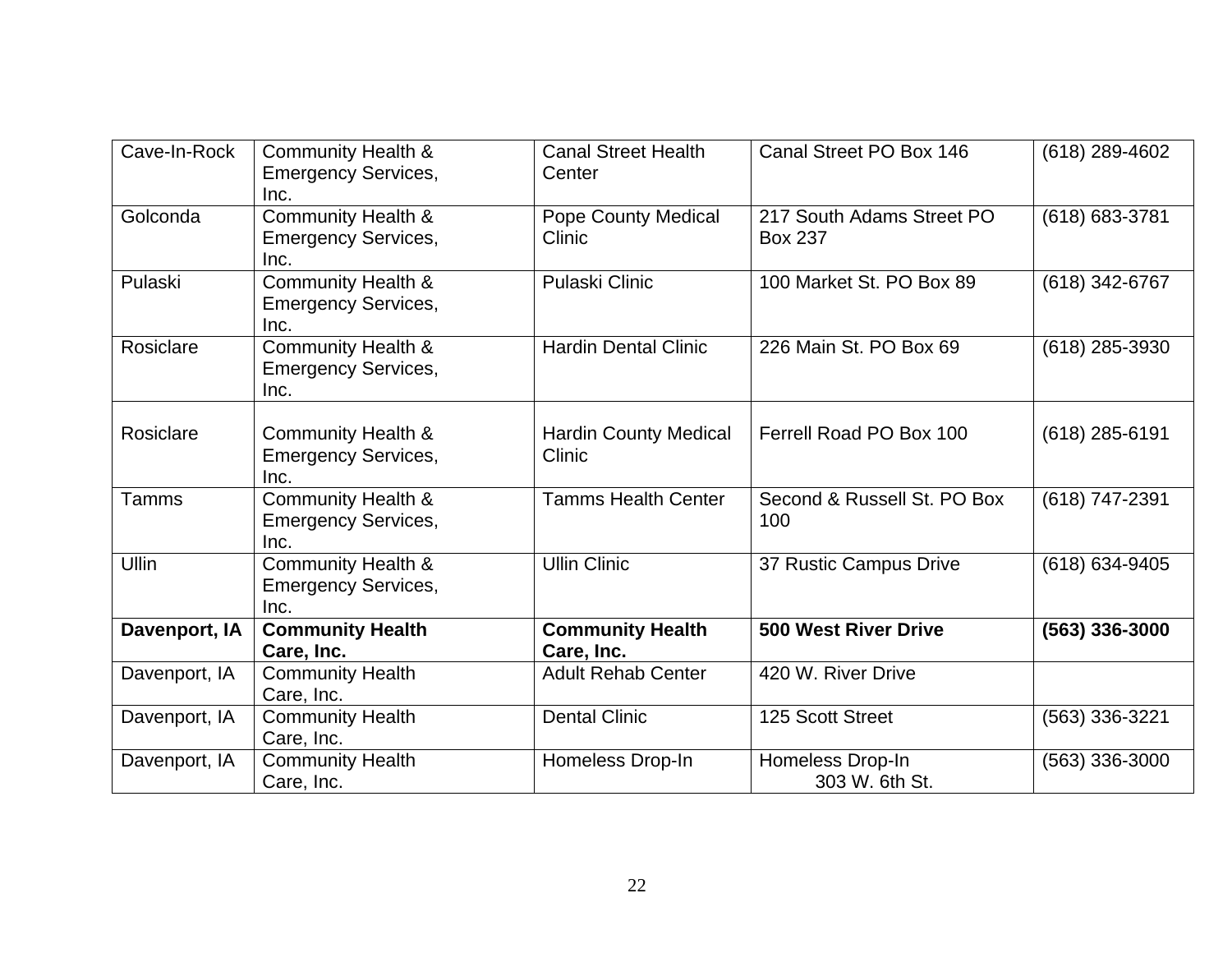| <b>Community Health</b>   | <b>Quad Cities Regional</b>                                                                                                                                                                                                                                                                                                                                                                                                                                           | 1351 W. Central Park Genesis                                                                                                                                                                                                                                                   | (563) 421-4244                                                                                                      |
|---------------------------|-----------------------------------------------------------------------------------------------------------------------------------------------------------------------------------------------------------------------------------------------------------------------------------------------------------------------------------------------------------------------------------------------------------------------------------------------------------------------|--------------------------------------------------------------------------------------------------------------------------------------------------------------------------------------------------------------------------------------------------------------------------------|---------------------------------------------------------------------------------------------------------------------|
|                           |                                                                                                                                                                                                                                                                                                                                                                                                                                                                       |                                                                                                                                                                                                                                                                                |                                                                                                                     |
|                           |                                                                                                                                                                                                                                                                                                                                                                                                                                                                       |                                                                                                                                                                                                                                                                                | (563) 327-2000                                                                                                      |
|                           |                                                                                                                                                                                                                                                                                                                                                                                                                                                                       |                                                                                                                                                                                                                                                                                |                                                                                                                     |
|                           |                                                                                                                                                                                                                                                                                                                                                                                                                                                                       |                                                                                                                                                                                                                                                                                |                                                                                                                     |
| Care, Inc.                | Center                                                                                                                                                                                                                                                                                                                                                                                                                                                                |                                                                                                                                                                                                                                                                                |                                                                                                                     |
| <b>Community Health</b>   | Illinois Homeless Drop-                                                                                                                                                                                                                                                                                                                                                                                                                                               | 929 14th St.                                                                                                                                                                                                                                                                   |                                                                                                                     |
| Care, Inc.                | In Clinic                                                                                                                                                                                                                                                                                                                                                                                                                                                             |                                                                                                                                                                                                                                                                                |                                                                                                                     |
|                           | Rock Island Clinic                                                                                                                                                                                                                                                                                                                                                                                                                                                    | 2750 11th St.                                                                                                                                                                                                                                                                  | (563) 327-2100                                                                                                      |
| Care, Inc.                |                                                                                                                                                                                                                                                                                                                                                                                                                                                                       |                                                                                                                                                                                                                                                                                |                                                                                                                     |
|                           |                                                                                                                                                                                                                                                                                                                                                                                                                                                                       | 801 N. Third Street                                                                                                                                                                                                                                                            | $(319)$ 753-2300                                                                                                    |
|                           | <b>Clinic</b>                                                                                                                                                                                                                                                                                                                                                                                                                                                         |                                                                                                                                                                                                                                                                                |                                                                                                                     |
| Inc.                      |                                                                                                                                                                                                                                                                                                                                                                                                                                                                       |                                                                                                                                                                                                                                                                                |                                                                                                                     |
|                           |                                                                                                                                                                                                                                                                                                                                                                                                                                                                       |                                                                                                                                                                                                                                                                                |                                                                                                                     |
|                           |                                                                                                                                                                                                                                                                                                                                                                                                                                                                       | 320 N. Third Street                                                                                                                                                                                                                                                            | (319) 752-5540                                                                                                      |
|                           |                                                                                                                                                                                                                                                                                                                                                                                                                                                                       |                                                                                                                                                                                                                                                                                |                                                                                                                     |
| Inc.                      |                                                                                                                                                                                                                                                                                                                                                                                                                                                                       |                                                                                                                                                                                                                                                                                |                                                                                                                     |
|                           | <b>Tri-State Medical</b>                                                                                                                                                                                                                                                                                                                                                                                                                                              |                                                                                                                                                                                                                                                                                | (217) 847-2112                                                                                                      |
|                           |                                                                                                                                                                                                                                                                                                                                                                                                                                                                       |                                                                                                                                                                                                                                                                                |                                                                                                                     |
| Inc.                      | Clinic                                                                                                                                                                                                                                                                                                                                                                                                                                                                |                                                                                                                                                                                                                                                                                |                                                                                                                     |
|                           |                                                                                                                                                                                                                                                                                                                                                                                                                                                                       |                                                                                                                                                                                                                                                                                | (319) 524-5734                                                                                                      |
|                           |                                                                                                                                                                                                                                                                                                                                                                                                                                                                       |                                                                                                                                                                                                                                                                                |                                                                                                                     |
| Inc.                      |                                                                                                                                                                                                                                                                                                                                                                                                                                                                       |                                                                                                                                                                                                                                                                                |                                                                                                                     |
|                           | <b>Tri-State Medical</b>                                                                                                                                                                                                                                                                                                                                                                                                                                              |                                                                                                                                                                                                                                                                                | (217) 256-3013                                                                                                      |
|                           |                                                                                                                                                                                                                                                                                                                                                                                                                                                                       |                                                                                                                                                                                                                                                                                |                                                                                                                     |
|                           | Clinic                                                                                                                                                                                                                                                                                                                                                                                                                                                                |                                                                                                                                                                                                                                                                                |                                                                                                                     |
|                           |                                                                                                                                                                                                                                                                                                                                                                                                                                                                       | 2905 North Main Street                                                                                                                                                                                                                                                         | (217) 422-9117                                                                                                      |
|                           |                                                                                                                                                                                                                                                                                                                                                                                                                                                                       |                                                                                                                                                                                                                                                                                |                                                                                                                     |
|                           | <b>Frances Nelson Health</b>                                                                                                                                                                                                                                                                                                                                                                                                                                          | 1306 North Carver Drive                                                                                                                                                                                                                                                        | (217) 356-1558                                                                                                      |
| <b>Improvement Center</b> | Center                                                                                                                                                                                                                                                                                                                                                                                                                                                                |                                                                                                                                                                                                                                                                                |                                                                                                                     |
|                           | Care, Inc.<br><b>Community Health</b><br>Care, Inc.<br><b>Community Health</b><br><b>Community Health</b><br><b>Community Health</b><br><b>Centers of SE lowa,</b><br><b>Community Health</b><br>Centers of SE Iowa,<br><b>Community Health</b><br>Centers of SE Iowa,<br><b>Community Health</b><br>Centers of SE Iowa,<br><b>Community Health</b><br>Centers of SE Iowa,<br>Inc.<br><b>Community Health</b><br><b>Improvement Center</b><br><b>Community Health</b> | <b>Virology Center</b><br><b>Moline Clinic</b><br><b>Christian Family Care</b><br><b>Burlington Medical</b><br><b>Burlington Dental Clinic</b><br>Group, Inc., Hamilton<br><b>Keokuk Office</b><br>Group, Inc., Warsaw<br><b>Community Health</b><br><b>Improvement Center</b> | <b>West Pavilion</b><br>1803 7th St.<br>2010 3rd Avenue<br>951 Broadway<br>400 North 17th Street<br>345 Polk Street |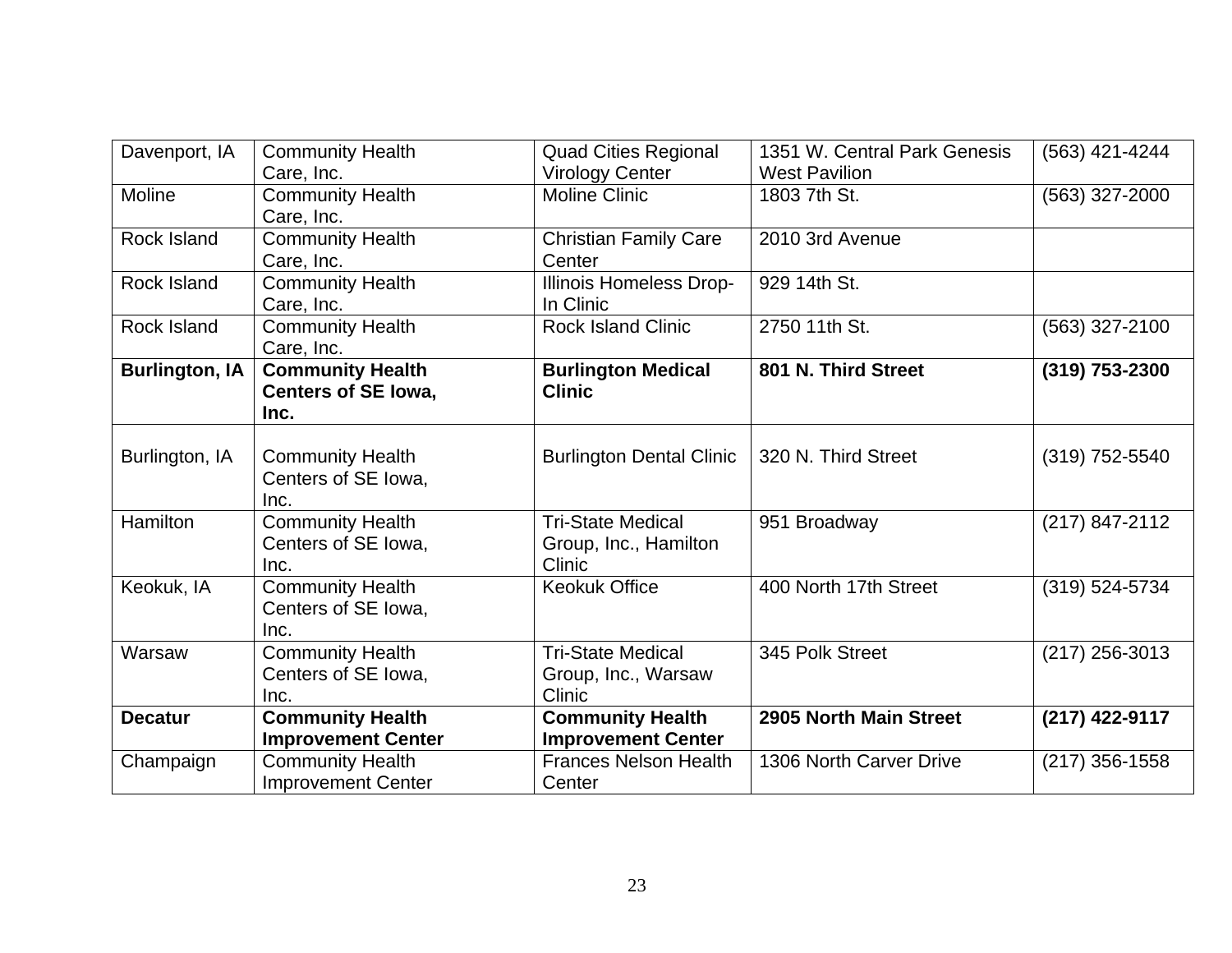| Decatur          | <b>Community Health</b>        | <b>Macon County Health</b>     | 1221 E. Condit St.            |                  |
|------------------|--------------------------------|--------------------------------|-------------------------------|------------------|
|                  | <b>Improvement Center</b>      | Department                     |                               |                  |
| Chicago          | <b>Community Health</b>        | <b>Community Health</b>        | 203 N. Wabash Avenue Suite    | (312) 795-0000   |
|                  | <b>Partnership of Illinois</b> | <b>Partnership of Illinois</b> | 300                           |                  |
| Aurora           | <b>Community Health</b>        | <b>Community Health</b>        | 157 S. Lincoln Suite L        | (630) 859-0015   |
|                  | Partnership of Illinois        | Partnership of Illinois        |                               |                  |
| Hoopeston        | <b>Community Health</b>        | <b>Community Health</b>        | 622 S. Eight Avenue PO Box    | $(217)$ 283-5523 |
|                  | Partnership of Illinois        | Partnership of Illinois        | 368                           |                  |
| Mendota          | <b>Community Health</b>        | <b>Community Health</b>        | 605 6th Street                |                  |
|                  | Partnership of Illinois        | Partnership of Illinois        |                               |                  |
| Momence          | <b>Community Health</b>        | <b>Community Health</b>        | 122 E. Washington             | (815) 472-2181   |
|                  | Partnership of Illinois        | Partnership of Illinois        |                               |                  |
| Princeville      | <b>Community Health</b>        | <b>Princeville Medical</b>     | 223 E. Main St.               | (309) 385-4371   |
|                  | Partnership of Illinois        | Center                         |                               |                  |
|                  |                                |                                |                               |                  |
| Woodstock        | <b>Community Health</b>        | <b>Community Health</b>        | 220 N. Benton                 | (815) 337-9640   |
|                  | Partnership of Illinois        | Partnership of Illinois        |                               |                  |
| <b>Rockford</b>  | <b>Crusader Central</b>        | <b>Crusader Central</b>        | <b>1200 West State Street</b> | $(815)$ 490-1606 |
|                  | <b>Clinic Association</b>      | <b>Clinic Association</b>      |                               |                  |
| <b>Belvidere</b> | <b>Crusader Central Clinic</b> | <b>Crusader Clinic</b>         | 1050 Logan Avenue             | (815) 547-1930   |
|                  | Association                    | <b>Belvidere</b>               |                               |                  |
| Freeport         | <b>Crusader Central Clinic</b> | <b>Crusader Community</b>      | 10 West Linden                | (815) 599-8414   |
|                  | Association                    | <b>Clinic of NW Illinois</b>   |                               |                  |
| Rockford         | <b>Crusader Central Clinic</b> | <b>BEST Living Center</b>      | 1513 4th Avenue               |                  |
|                  | Association                    |                                |                               |                  |
| Rockford         | <b>Crusader Central Clinic</b> | <b>Brewington Oaks</b>         | 505 Seminary Road             |                  |
|                  | Association                    |                                |                               |                  |
| Rockford         | <b>Crusader Central Clinic</b> | <b>Carpenter's Place</b>       | 1149 Railroad Avenue          |                  |
|                  | Association                    |                                |                               |                  |
|                  |                                |                                |                               |                  |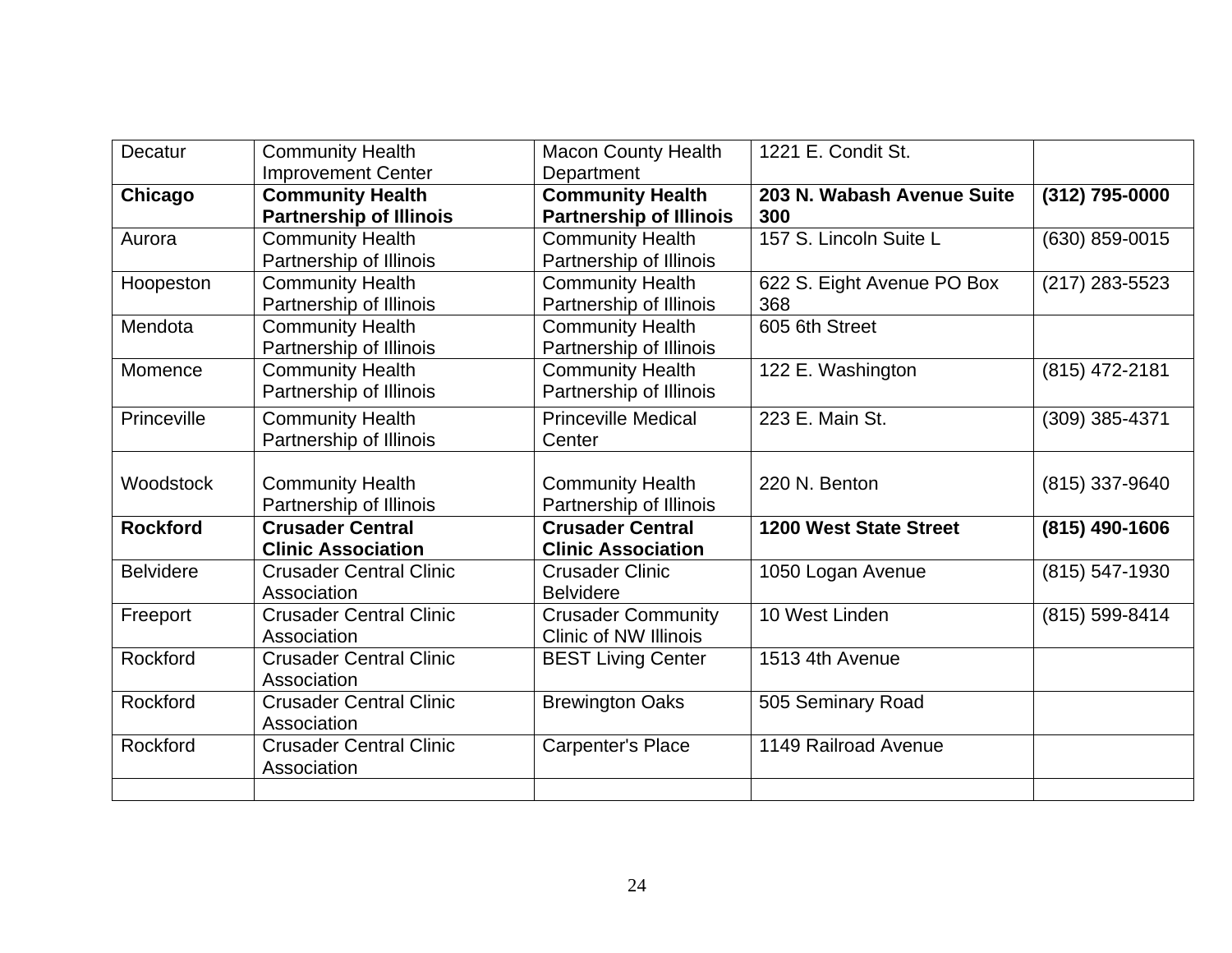| Rockford | <b>Crusader Central Clinic</b><br>Association | <b>Christian Care Center</b>                  | 730 W. State Street       |                |
|----------|-----------------------------------------------|-----------------------------------------------|---------------------------|----------------|
| Rockford | <b>Crusader Central Clinic</b><br>Association | Columbia                                      | 304 1/2 East State Street |                |
| Rockford | <b>Crusader Central Clinic</b><br>Association | <b>Crusader Central Clinic</b><br>Association | 1100 Broadway             | (815) 490-1600 |
| Rockford | <b>Crusader Central Clinic</b><br>Association | <b>Crusader PPP Clinic</b>                    | 2500 North Rockton Avenue | (815) 971-6201 |
| Rockford | <b>Crusader Central Clinic</b><br>Association | Ekstrom's<br>Confectionary                    | 628 Seventh Street        |                |
| Rockford | <b>Crusader Central Clinic</b><br>Association | <b>Grand Hotel</b>                            | 1146 Broadway             |                |
| Rockford | <b>Crusader Central Clinic</b><br>Association | <b>Janet Wattles Center</b>                   | 526 W. State              |                |
| Rockford | <b>Crusader Central Clinic</b><br>Association | Jubilee Center                                | 412 N. Church St.         |                |
| Rockford | <b>Crusader Central Clinic</b><br>Association | Lafayette Hotel                               | 411 Mulberry              |                |
| Rockford | <b>Crusader Central Clinic</b><br>Association | <b>Lincoln Hotel</b>                          | 212 N. Church Street      |                |
| Rockford | <b>Crusader Central Clinic</b><br>Association | Lydia House                                   | 405 S. Fourth Street      |                |
| Rockford | <b>Crusader Central Clinic</b><br>Association | <b>Metro Christian Center</b>                 | 607 Walnut Street         |                |
| Rockford | <b>Crusader Central Clinic</b><br>Association | <b>Red Cross Shelter</b>                      | 809 Cedar Street          |                |
| Rockford | <b>Crusader Central Clinic</b><br>Association | <b>Rescue Mission</b>                         | 121 S. Madison            |                |
|          |                                               |                                               |                           |                |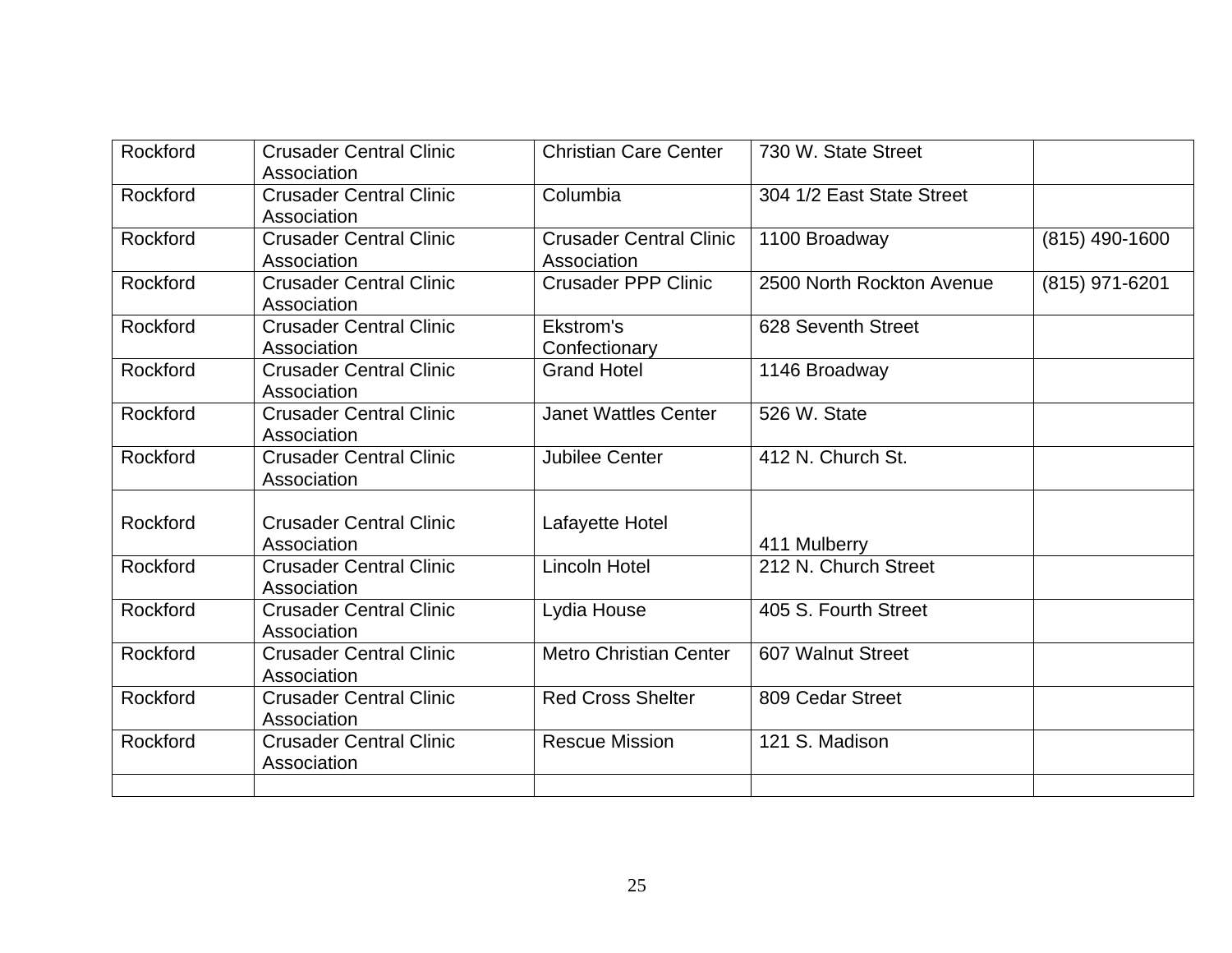| Rockford | <b>Crusader Central Clinic</b><br>Association | <b>Rock River Pantry</b>                            | 1080 Short Elm                   |                  |
|----------|-----------------------------------------------|-----------------------------------------------------|----------------------------------|------------------|
| Rockford | <b>Crusader Central Clinic</b><br>Association | <b>Rockford Rescue</b><br><b>Mission</b>            | 715 W. State St.                 |                  |
| Rockford | <b>Crusader Central Clinic</b><br>Association | Saint Elizabeth's Center                            | 1505 S. Main Street              |                  |
| Rockford | <b>Crusader Central Clinic</b><br>Association | <b>Salvation Army</b>                               | 1720 18th St.                    |                  |
| Rockford | <b>Crusader Central Clinic</b><br>Association | <b>Shelter Care Ministries</b>                      | 412 N. Church St.                |                  |
| Rockford | <b>Crusader Central Clinic</b><br>Association | The Mill                                            | 3445 Elmwood Road                |                  |
| Rockford | <b>Crusader Central Clinic</b><br>Association | <b>Trinity House</b>                                | 620 Kishwaukee                   |                  |
| Rockford | <b>Crusader Central Clinic</b><br>Association | <b>WAVE</b>                                         | 516 Green St.                    |                  |
| Rockford | <b>Crusader Central Clinic</b><br>Association | <b>Winnebago County</b><br>Health Dept.             | 401 Division                     | (815) 490-1876   |
| Rockford | <b>Crusader Central Clinic</b><br>Association | <b>Zion Pantry</b>                                  | 925 Fifth Street                 |                  |
| Chicago  | <b>Erie Family Health</b><br>Center, Inc.     | <b>Erie Family Health</b><br>Center, Inc            | <b>1701 West Superior Street</b> | (312) 666-3494   |
| Chicago  | <b>Erie Family Health</b><br>Center, Inc.     | Erie De Diego School-<br><b>Based Health Center</b> | 1313 N. Claremont Ave.           |                  |
| Chicago  | <b>Erie Family Health</b><br>Center, Inc.     | Erie Senior Drop-In<br>Center                       | 838 N. Noble St.                 |                  |
| Chicago  | <b>Erie Family Health</b><br>Center, Inc.     | Erie Teen Health<br>Center                          | 1523 W. Chicago Ave.             | $(312)$ 491-2400 |
|          |                                               |                                                     |                                  |                  |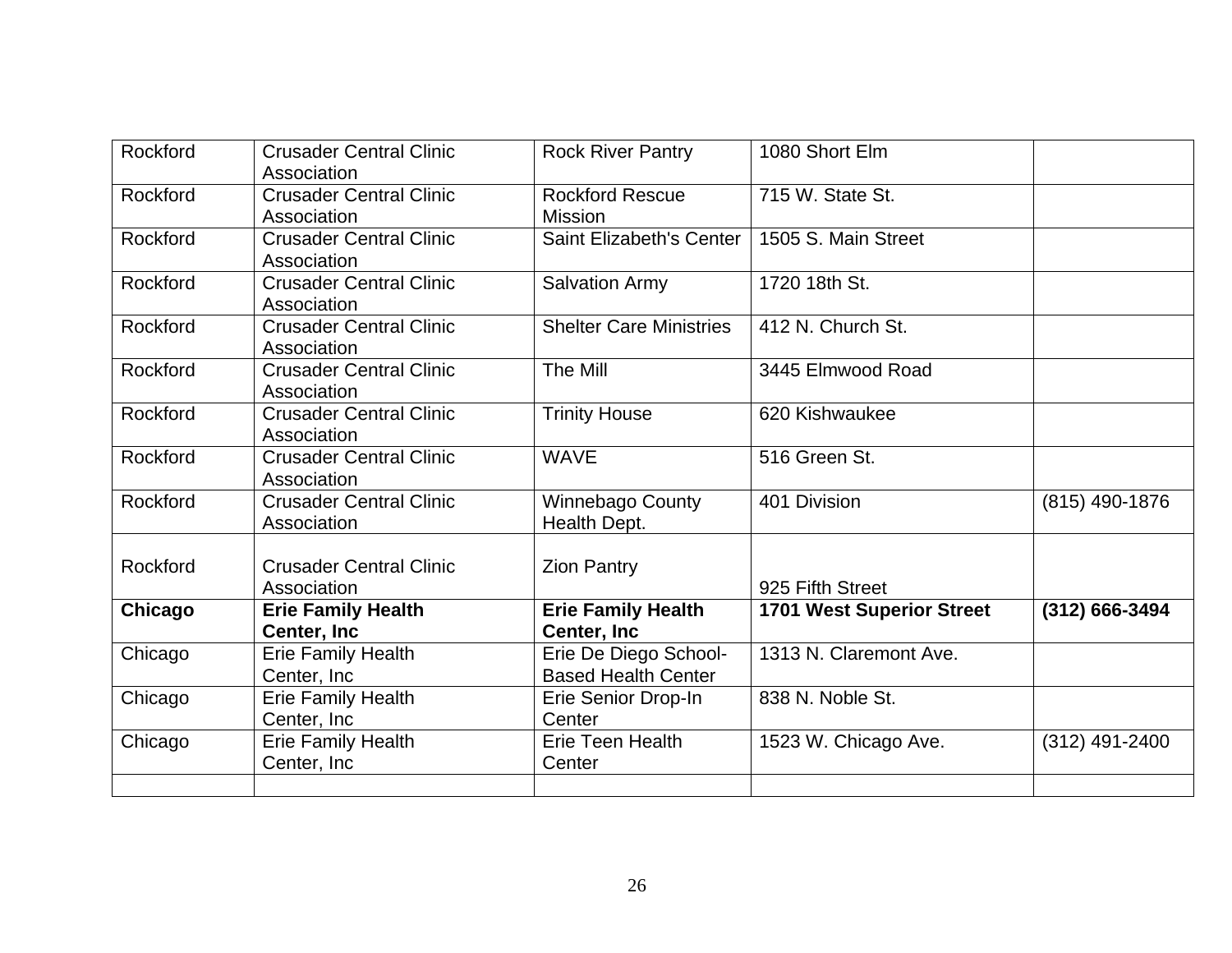| Chicago       | Erie Family Health<br>Center, Inc.                 | Erie Westside Center                                              | 646 N. Lawndale Ave.                          | (312) 666-3494 |
|---------------|----------------------------------------------------|-------------------------------------------------------------------|-----------------------------------------------|----------------|
| Chicago       | <b>Erie Family Health</b><br>Center, Inc.          | <b>Frazier Elementary</b><br><b>School-Based Health</b><br>Center | 4027 West Grenshaw Street                     | (312) 666-3494 |
| Chicago       | <b>Erie Family Health</b><br>Center, Inc.          | <b>Helping Hands Center</b>                                       | 4759 N. Kedzie                                |                |
| Chicago       | <b>Erie Family Health</b><br>Center, Inc.          | <b>Humboldt Park Family</b><br><b>Health Center</b>               | 2750 W. North Ave. Suite 218                  | (312) 666-3494 |
| <b>Harvey</b> | <b>Family Christian</b><br><b>Health Center</b>    | <b>Family Christian</b><br><b>Health Center</b>                   | 15620 S. Wood St.                             | (708) 596-5177 |
| Chicago       | <b>Friend Family Health</b><br>Center, Inc.        | <b>Friend Family Health</b><br>Center, Inc.                       | 800 East 55th Street                          | (773) 702-2193 |
| Chicago       | Friend Family Health<br>Center, Inc.               | <b>Friend Family Health</b><br>Center, Inc.                       | 5843 S. Western Ave.                          | (773) 434-8600 |
|               |                                                    |                                                                   |                                               |                |
| <b>Elgin</b>  | <b>Greater Elgin Family</b><br><b>Care Center</b>  | <b>Greater Elgin Family</b><br><b>Care Center</b>                 | 370 Summit Street Suite 1                     | (847) 608-1344 |
| Peoria        | <b>Heartland Community</b><br><b>Health Clinic</b> | <b>Heartland Community</b><br><b>Health Clinic</b>                | 1701 West Garden Street                       | (309) 680-7600 |
| Peoria        | <b>Heartland Community</b><br><b>Health Clinic</b> | Fayette's Human<br><b>Service Center Site</b>                     | 228 Northeast Jefferson<br>Avenue             |                |
| Peoria        | <b>Heartland Community</b><br><b>Health Clinic</b> | Neighborhood House<br><b>Site</b>                                 | 1020 South Matthew Street                     |                |
| Chicago       | <b>Heartland Health</b><br>Outreach, Inc.          | <b>Heartland Health</b>                                           | <b>1015 West Lawrence Avenue</b><br>4th Floor | (773) 275-2060 |
| Chicago       | <b>Heartland Health</b><br>Outreach, Inc.          | Outreach, Inc.<br><b>ACT Residential</b>                          | 4730 N. Winthrop                              | (773) 506-1548 |
| Chicago       | <b>Heartland Health</b><br>Outreach, Inc.          | Program<br>Am I My Brother's<br>Keeper                            | 12107 S. Halsted St.                          | (773) 995-1903 |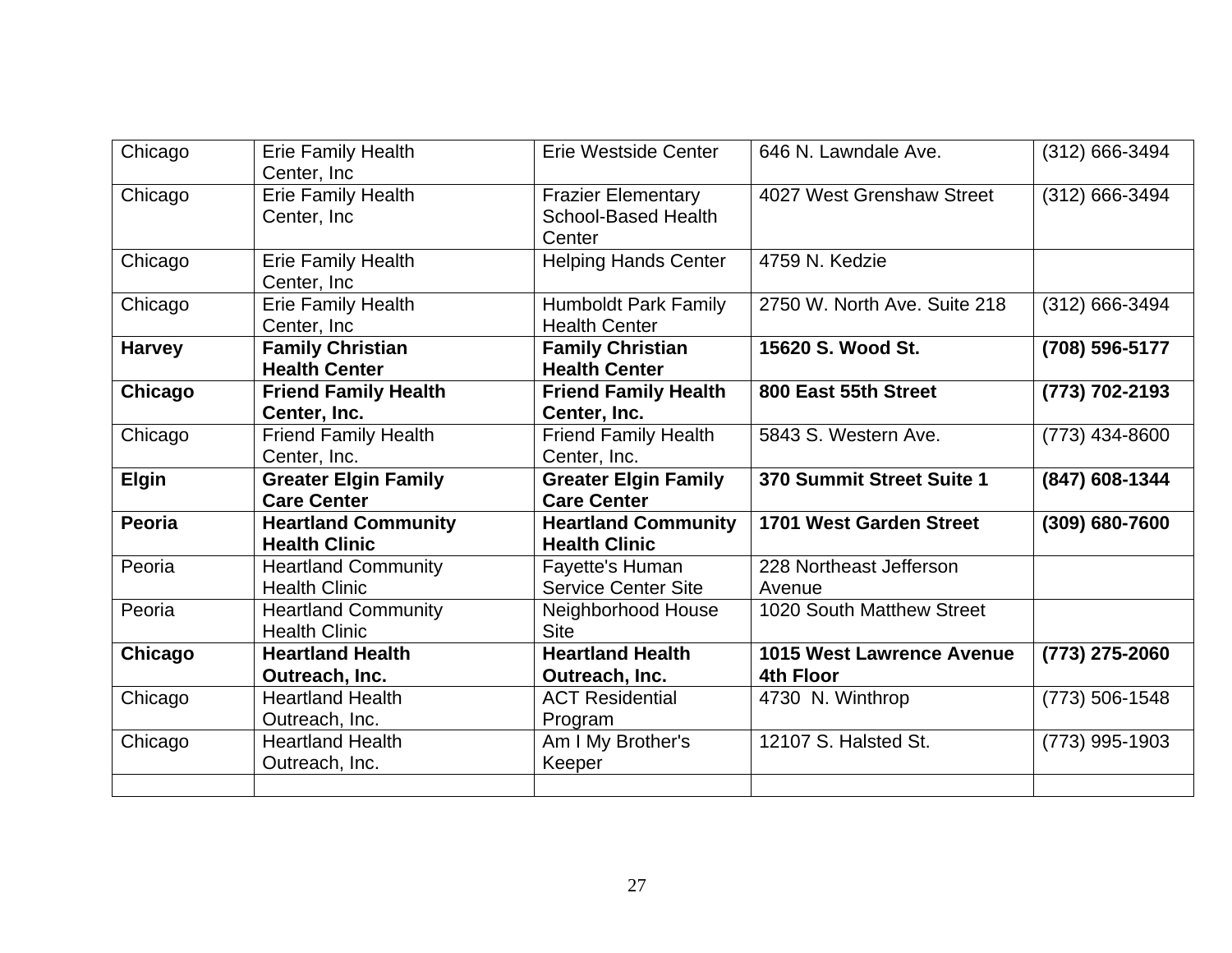| Chicago | <b>Heartland Health</b> | Am I My Brother's         | 1939 W. 59th St.      | $(773)$ 434-2519   |
|---------|-------------------------|---------------------------|-----------------------|--------------------|
|         | Outreach, Inc.          | Keeper                    |                       |                    |
| Chicago | <b>Heartland Health</b> | <b>Austin YMCA</b>        | 501 N. Central Ave.   | (773) 287-9120     |
|         | Outreach, Inc.          |                           |                       |                    |
| Chicago | <b>Heartland Health</b> | <b>CFHC - Dental</b>      | 9204 S. Commercial    |                    |
|         | Outreach, Inc.          |                           |                       |                    |
| Chicago | <b>Heartland Health</b> | Chicago Family Health     | 9119 S. Exchange Ave. | (773) 768-5000     |
|         | Outreach, Inc.          | Center                    |                       |                    |
| Chicago | <b>Heartland Health</b> | Chicago Temple            | 77 W. Washington Ave  | $(312)$ 236-4548   |
|         | Outreach, Inc.          |                           |                       |                    |
| Chicago | <b>Heartland Health</b> | <b>Circle Family Care</b> | 4909 W. Division St.  | (773) 921-8100     |
|         | Outreach, Inc.          |                           |                       |                    |
| Chicago | <b>Heartland Health</b> | Connections/ACCESS        | 4750 N. Sheridan Rd.  | $(773)$ 271-1073   |
|         | Outreach, Inc.          |                           |                       |                    |
| Chicago | <b>Heartland Health</b> | <b>Core Center</b>        | 2020 W. Harrison      | $(312) 572 - 4520$ |
|         | Outreach, Inc.          |                           |                       |                    |
| Chicago | <b>Heartland Health</b> | Cornerstone               | 4628 N. Clifton       | (773) 271-8163     |
|         | Outreach, Inc.          | <b>Community Outreach</b> |                       |                    |
| Chicago | <b>Heartland Health</b> | El Shaddai Women and      | 4821 W. Chicago Ave.  | $(773)$ 261-5609   |
|         | Outreach, Inc.          | <b>Children's Shelter</b> |                       |                    |
| Chicago | <b>Heartland Health</b> | <b>Excellent Way</b>      | 2510 E. 79th St       | (773) 375-0215     |
|         | Outreach, Inc.          |                           |                       |                    |
|         |                         |                           |                       |                    |
| Chicago | <b>Heartland Health</b> | <b>Family Rescue</b>      | 3234 E. 91st St.      | (773) 375-1918     |
|         | Outreach, Inc.          |                           |                       |                    |
| Chicago | <b>Heartland Health</b> | <b>Family Restoration</b> | 9519 S. Commercial    |                    |
|         | Outreach, Inc.          | House                     |                       |                    |
| Chicago | <b>Heartland Health</b> | Feed, Clothe, Help the    | 1234 W. 59th St.      |                    |
|         | Outreach, Inc.          | <b>Needy</b>              |                       |                    |
|         |                         |                           |                       |                    |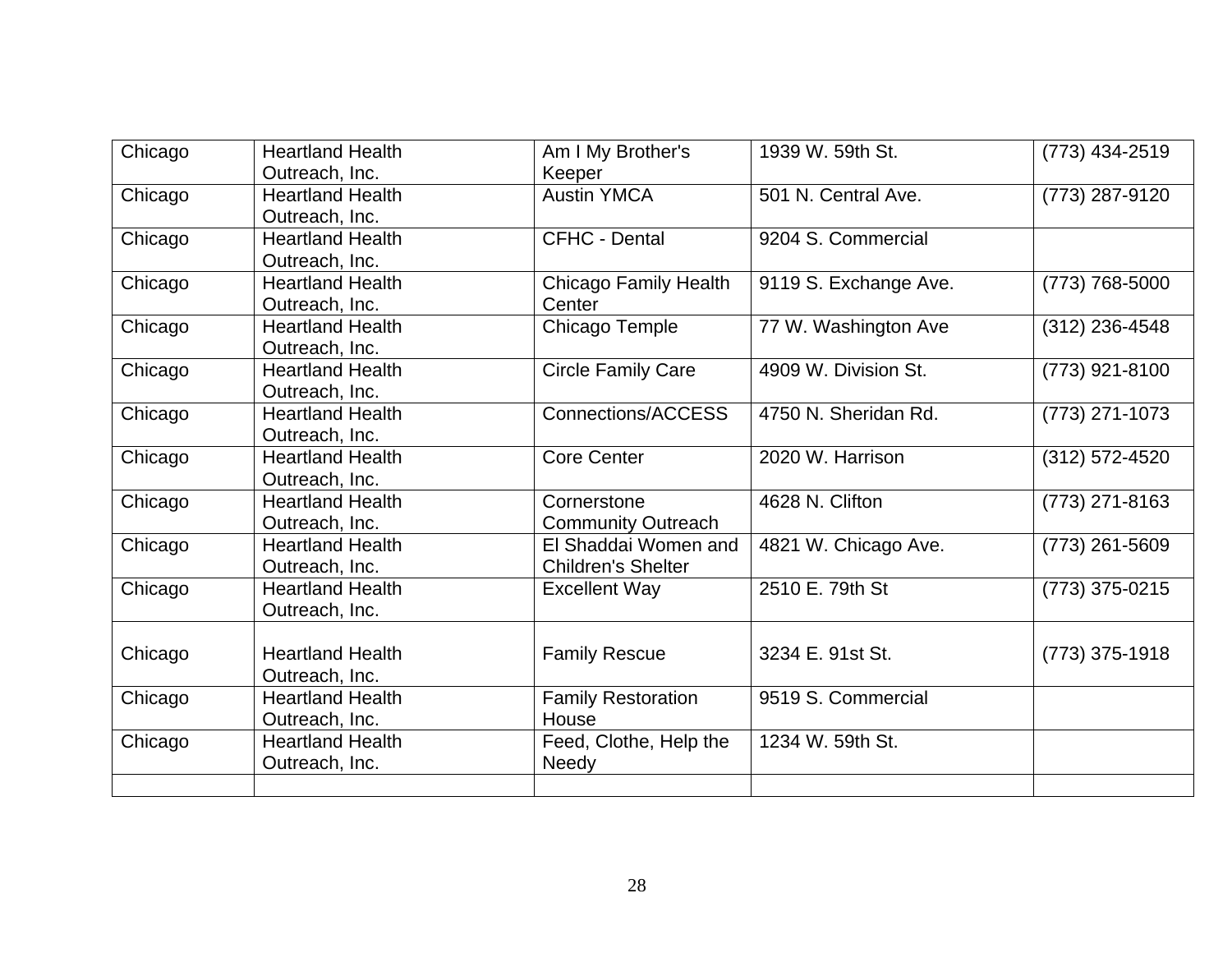| Chicago | <b>Heartland Health</b> | Franciscan House of          | 2715 W. Harrison              | (773) 265-6683     |
|---------|-------------------------|------------------------------|-------------------------------|--------------------|
|         | Outreach, Inc.          | Mary and Joseph              |                               |                    |
| Chicago | <b>Heartland Health</b> | <b>Fraternite Notre Dame</b> | 502 N. Central Ave.           | (773) 261-0101     |
|         | Outreach, Inc.          |                              |                               |                    |
| Chicago | <b>Heartland Health</b> | <b>God's Helping Hands</b>   | 820 W. Chicago Ave.           | (773) 287-4542     |
|         | Outreach, Inc.          |                              |                               |                    |
| Chicago | <b>Heartland Health</b> | Habilitative Systems'        | 415 S. Kilpatrick             | (773) 261-2252     |
|         | Outreach, Inc.          | Willie Mae Johnson           |                               |                    |
|         |                         | Transitional                 |                               |                    |
| Chicago | <b>Heartland Health</b> | Hand-N-Hand Outreach         | 4207 W. Carroll               |                    |
|         | Outreach, Inc.          |                              |                               |                    |
| Chicago | <b>Heartland Health</b> | <b>Hope House</b>            | 3551 W. Roosevelt Rd.         | (773) 521-8442     |
|         | Outreach, Inc.          |                              |                               |                    |
| Chicago | <b>Heartland Health</b> | Hope Village                 | 7852 S. Essex                 |                    |
|         | Outreach, Inc.          |                              |                               |                    |
| Chicago | <b>Heartland Health</b> | <b>Howard Brown</b>          | 4025 N. Sheridan Ave.         | (773) 388-1600     |
|         | Outreach, Inc.          |                              |                               |                    |
| Chicago | <b>Heartland Health</b> | Interfaith House             | 3456 W. Franklin Blvd.        | $(773) 533 - 6013$ |
|         | Outreach, Inc.          |                              |                               |                    |
| Chicago | <b>Heartland Health</b> | It Takes a Village           | 544 w. 123rd St.              | (773) 928-6840     |
|         | Outreach, Inc.          |                              |                               |                    |
| Chicago | <b>Heartland Health</b> | Joshua Transformation        | 3330 W. Carroll               | (773) 722-0179     |
|         | Outreach, Inc.          | Center                       |                               |                    |
| Chicago | <b>Heartland Health</b> | Lambb House                  | 11407 S. Edbrooke             | (773) 821-7989     |
|         | Outreach, Inc.          |                              |                               |                    |
| Chicago | <b>Heartland Health</b> | <b>Luck Care</b>             | 1701 W. Monterey Ave. Suite 1 | (773) 233-5850     |
|         | Outreach, Inc.          |                              |                               |                    |
| Chicago | <b>Heartland Health</b> | <b>Lutheran Social</b>       | 5517 N. Kenmore Ave.          | (773) 275-7962     |
|         | Outreach, Inc.          | <b>Services</b>              |                               |                    |
|         |                         |                              |                               |                    |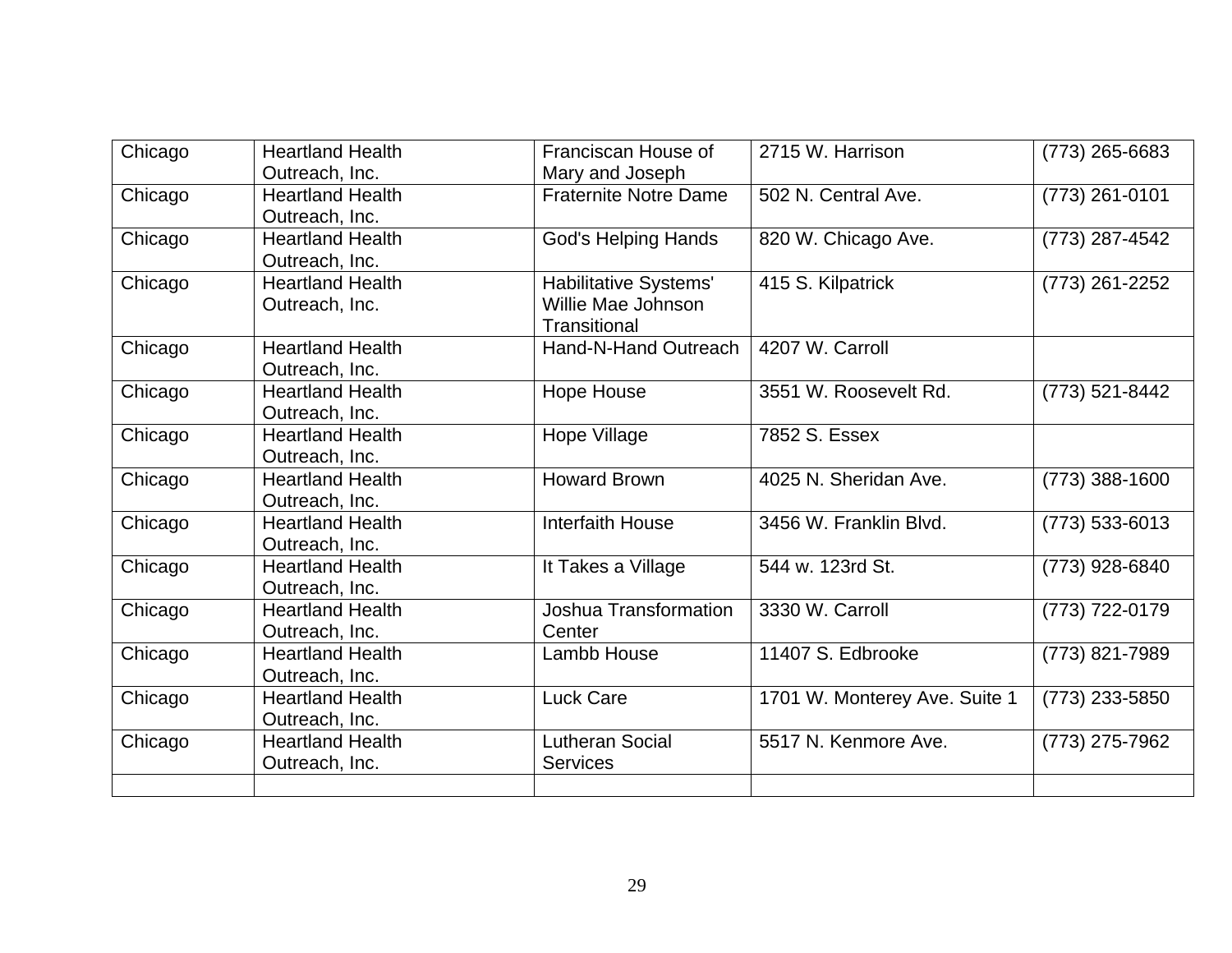| Chicago | <b>Heartland Health</b><br>Outreach, Inc. | Marjorie Kovler Center                         | 1331 W. Albian          | $(773)$ 381-4070 |
|---------|-------------------------------------------|------------------------------------------------|-------------------------|------------------|
| Chicago | <b>Heartland Health</b><br>Outreach, Inc. | <b>Marquard Center</b>                         | 1645 W. LeMoyne         | (773) 278-6724   |
| Chicago | <b>Heartland Health</b><br>Outreach, Inc. | <b>Matthew House</b>                           | 3722 S. Indiana         | (773) 536-2528   |
| Chicago | <b>Heartland Health</b><br>Outreach, Inc. | Neapolitan Light House                         | PO Box 24709            | (773) 638-0228   |
| Chicago | <b>Heartland Health</b><br>Outreach, Inc. | New Beginnings<br><b>Transitional Homes</b>    | 3450 W. Lake St.        | (773) 722-0531   |
| Chicago | <b>Heartland Health</b><br>Outreach, Inc. | New City Health Center                         | 1958 W. 51st St.        |                  |
| Chicago | <b>Heartland Health</b><br>Outreach, Inc. | <b>Oneness Center</b>                          | 1609 W. Homan           |                  |
| Chicago | <b>Heartland Health</b><br>Outreach, Inc. | Pathways Home                                  | 1207 W. Leland          | (773) 334-7117   |
| Chicago | <b>Heartland Health</b><br>Outreach, Inc. | <b>Permanent Housing</b>                       | 1200 W. Pratt           | (773) 743-3713   |
| Chicago | <b>Heartland Health</b><br>Outreach, Inc. | <b>PRO Center</b>                              | 2650 W. Hirsch, 2nd Fl. | (773) 862-6220   |
| Chicago | <b>Heartland Health</b><br>Outreach, Inc. | <b>Rafael Center - North</b>                   | 4850 N. Sheridan Ave.   | (773) 751-4000   |
| Chicago | <b>Heartland Health</b><br>Outreach, Inc. | <b>Rafael Center - South</b>                   | 4659 S. Drexel          |                  |
| Chicago | <b>Heartland Health</b><br>Outreach, Inc. | <b>Roseland Christian</b><br><b>Ministries</b> | 10838 W. Michigan Ave.  |                  |
| Chicago | <b>Heartland Health</b><br>Outreach, Inc. | <b>Rubicon Transitional</b><br>Living          | 4256 W. Grenshaw        |                  |
|         |                                           |                                                |                         |                  |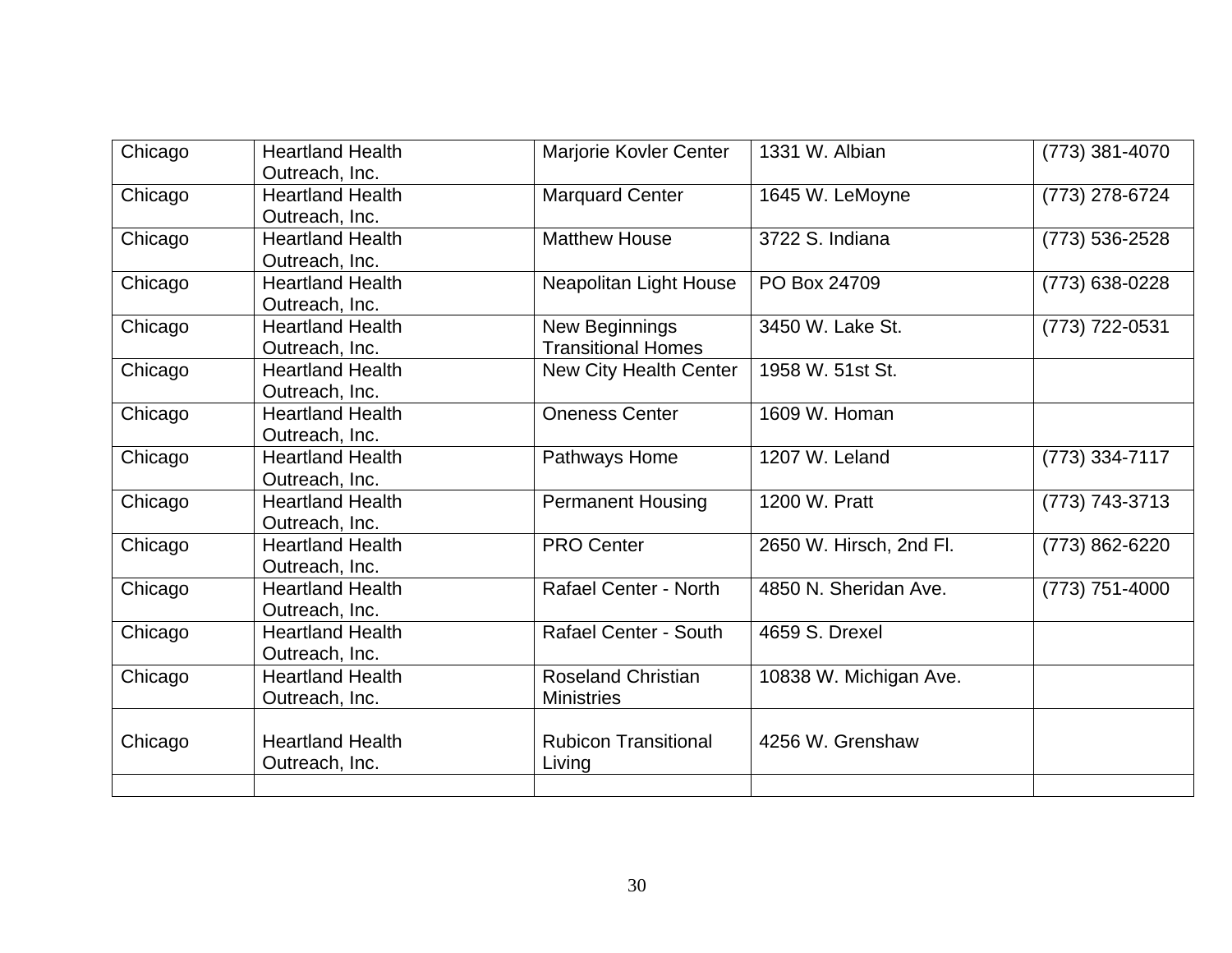| Chicago | <b>Heartland Health</b><br>Outreach, Inc. | <b>Salvation Army</b><br>Evangeline Booth<br>Lodge     | 800 W. Lawrence Ave. | (773) 275-9383     |
|---------|-------------------------------------------|--------------------------------------------------------|----------------------|--------------------|
| Chicago | <b>Heartland Health</b><br>Outreach, Inc. | <b>Sisters of Sobriety</b>                             | 5017 W. North Ave    |                    |
| Chicago | <b>Heartland Health</b><br>Outreach, Inc. | South Side Resource<br>Center                          | 6220 S. Damen        | (773) 734-4033     |
| Chicago | <b>Heartland Health</b><br>Outreach, Inc. | Spang Center at<br><b>Goldie's Place</b>               | 6230 N. Clark        |                    |
| Chicago | <b>Heartland Health</b><br>Outreach, Inc. | Spang Center for Oral<br>Health - Englewood            | 641 W. 63rd St.      | (773) 488-4277     |
| Chicago | <b>Heartland Health</b><br>Outreach, Inc. | Spang Center for Oral<br>Health - Howard Area          | 7648 N. Paulina Ave. | (773) 262-6622     |
| Chicago | <b>Heartland Health</b><br>Outreach, Inc. | Spang Center for Oral<br>Health - Uptown               | 845 W. Wilson Ave.   | (773) 728-7264     |
| Chicago | Heartland Health<br>Outreach, Inc.        | Spang Center for Oral<br>Health - West Town            | 2418 W. Division St. | (773) 252-6413     |
| Chicago | <b>Heartland Health</b><br>Outreach, Inc. | St. Sylvester's Church                                 | 2915 W. Palmer       | (773) 278-8253     |
| Chicago | <b>Heartland Health</b><br>Outreach, Inc. | <b>STAIRS</b>                                          | 4411 N. Ravenswood   | (773) 728-5960     |
| Chicago | <b>Heartland Health</b><br>Outreach, Inc. | <b>Sylvia's Center</b>                                 | 4615 N. Clifton Ave. | (773) 506-6396     |
| Chicago | <b>Heartland Health</b><br>Outreach, Inc. | T.A.B. House                                           | 1621 W. Walnut St.   | $(312) 666 - 8110$ |
| Chicago | <b>Heartland Health</b><br>Outreach, Inc. | <b>Thelma's Place</b>                                  | 8040 S. Western      |                    |
| Chicago | <b>Heartland Health</b><br>Outreach, Inc. | <b>Tom Seay Salvation</b><br>Army Center and<br>Corps. | 1025 W. Sunnyside    | (773) 721-6182     |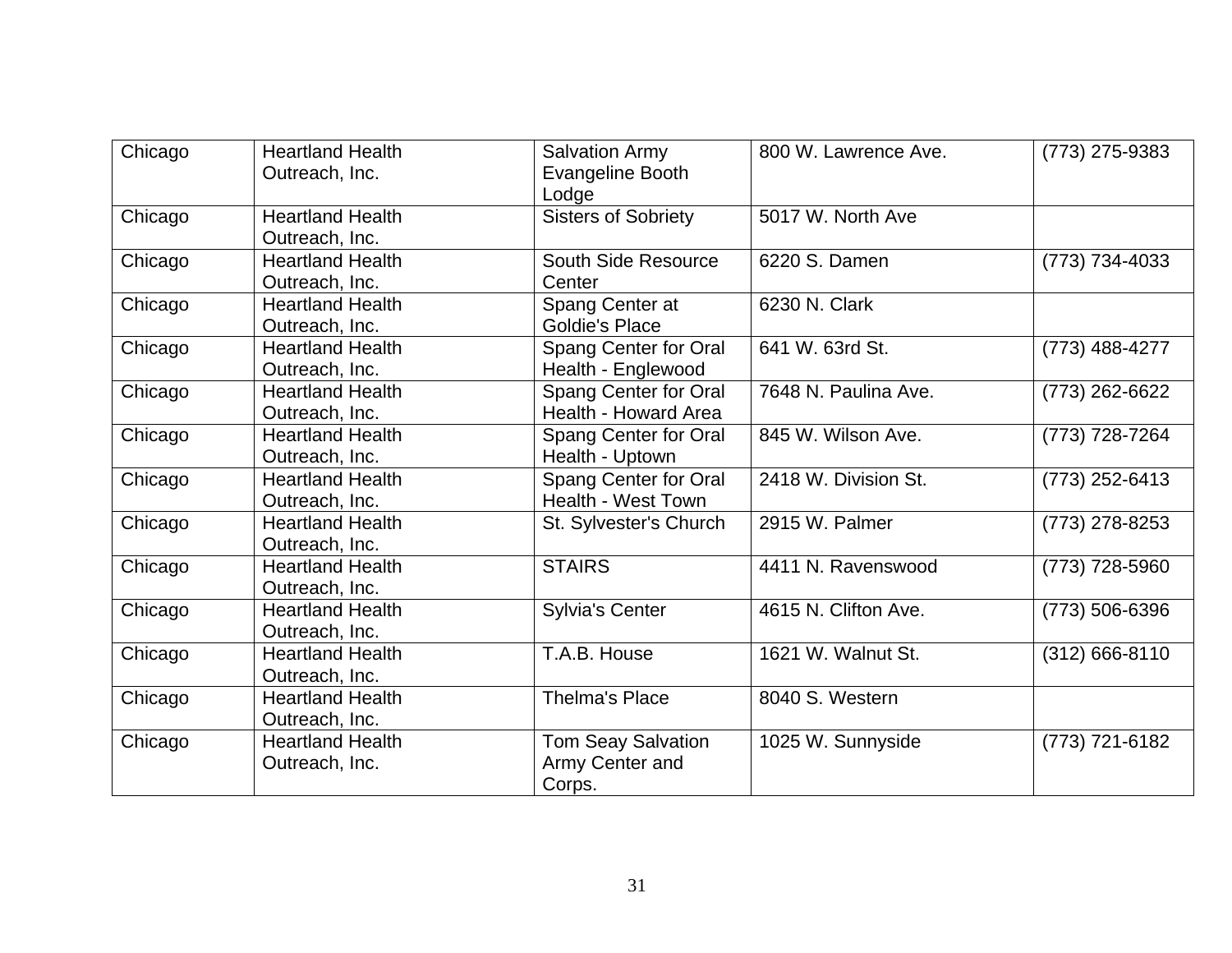| Chicago           | <b>Heartland Health</b>        | <b>Walls Memorial</b>       | 200 S. Sacremento Blvd.          | (773) 533-2721 |
|-------------------|--------------------------------|-----------------------------|----------------------------------|----------------|
|                   | Outreach, Inc.                 | <b>Overnight Shelter</b>    |                                  |                |
| Chicago           | <b>Heartland Health</b>        | <b>WSHC</b>                 | 3435 W. Van Buren                | (773) 265-5279 |
|                   | Outreach, Inc.                 |                             |                                  |                |
| Palatine          | <b>Heartland Health</b>        | Journeys from PADS to       | 1140 E. Northwest Hwy            | (847) 963-9163 |
|                   | Outreach, Inc.                 | Hope                        |                                  |                |
| Chicago           | <b>Heartland</b>               | <b>Uptown International</b> | <b>1015 West Lawrence Avenue</b> | (773) 275-2060 |
|                   | <b>International Health</b>    | <b>Center</b>               |                                  |                |
|                   | <b>Center</b>                  |                             |                                  |                |
| Chicago           | <b>Heartland International</b> | <b>Howard Brown Health</b>  | 4025 N. Sheridan Ave.            |                |
|                   | <b>Health Center</b>           | Center                      |                                  |                |
| Chicago           | <b>Heartland International</b> | Senn High School            | 5900 N. Glenwood Ave.            |                |
|                   | <b>Health Center</b>           |                             |                                  |                |
| Chicago           | <b>Heartland International</b> | Spang Center for Oral       | 7648 N Paulina                   |                |
|                   | <b>Health Center</b>           | Health - Howard Area        |                                  |                |
| Chicago           | <b>Heartland International</b> | Spang Center for Oral       | 845 W Wilson Ave                 |                |
|                   | <b>Health Center</b>           | Health - North              |                                  |                |
| Oquawka           | <b>Henderson County</b>        | <b>Henderson County</b>     | <b>Highway 164 P.O. Box 118</b>  | (309) 867-2202 |
|                   | <b>Rural Health Center,</b>    | <b>Rural Health Center,</b> |                                  |                |
|                   | Inc.                           | Inc.                        |                                  |                |
|                   | <b>Henderson County</b>        | Lindo Clinic                | One Valley Street                | (309) 627-2502 |
| <b>Biggsville</b> | Rural Health Center,           |                             |                                  |                |
|                   | Inc,                           |                             |                                  |                |
| Stronghurst       | <b>Henderson County</b>        | <b>Stronghurst Dental</b>   | 101 South Division               | (309) 924-2424 |
|                   | Rural Health Center,           | Clinic                      |                                  |                |
|                   | Inc.                           |                             |                                  |                |
| Chicago           | <b>Howard Brown Health</b>     | <b>Howard Brown Health</b>  | 4025 North Sheridan Road         | (773) 388-1600 |
|                   | <b>Center</b>                  | <b>Center</b>               |                                  |                |
| Chicago           | <b>Howard Brown Health</b>     | Broadway Youth Center       | 3179 North Broadway              |                |
|                   | Center                         |                             |                                  |                |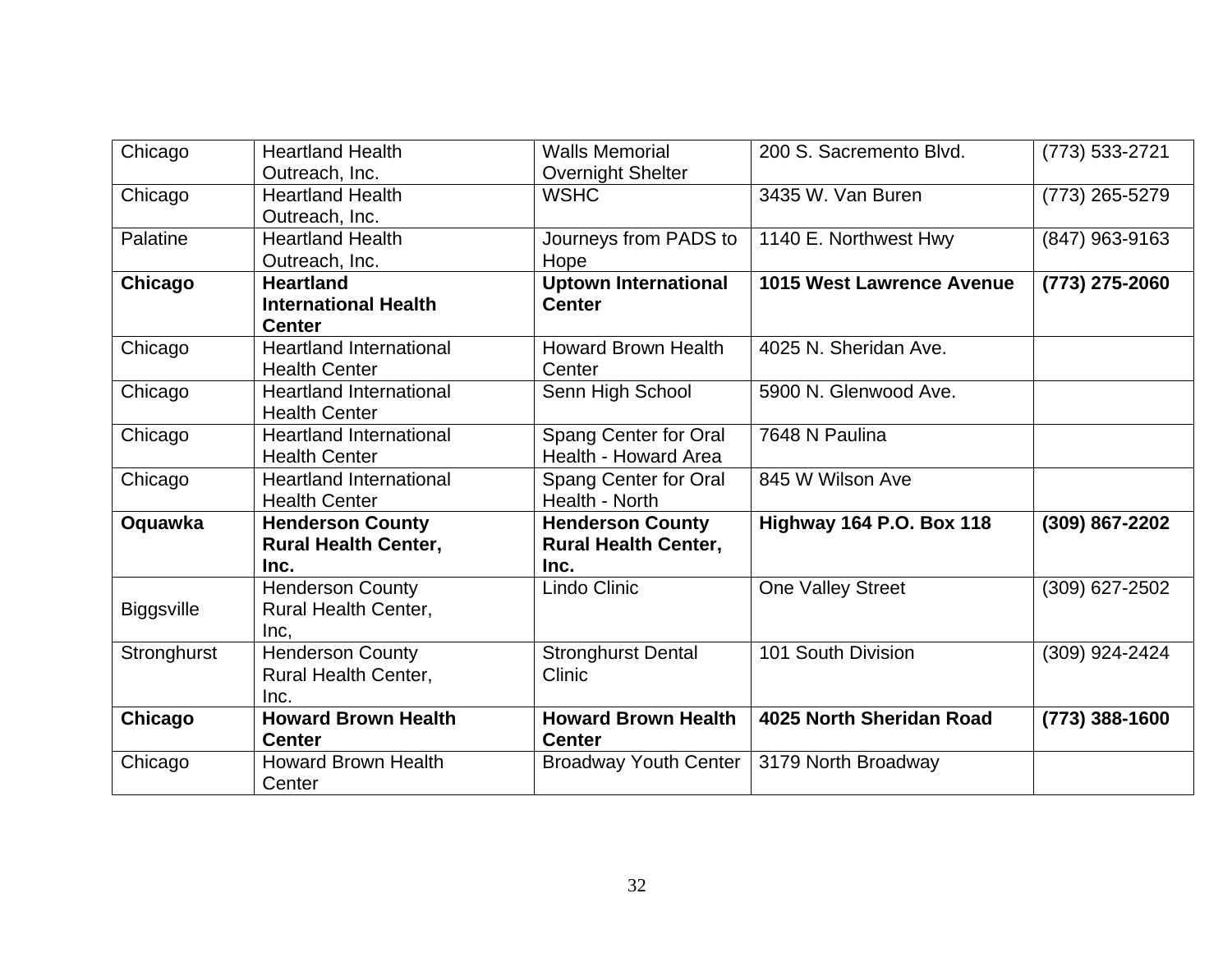| Chicago                           | <b>Howard Brown Health</b><br>Center               | <b>Triad Clinic</b>                                 | 3000 N. Halsted Suite 711         | (773) 296-8400 |
|-----------------------------------|----------------------------------------------------|-----------------------------------------------------|-----------------------------------|----------------|
| Chicago                           | <b>Infant Welfare Society</b><br>of Chicago        | <b>Infant Welfare Society</b><br>of Chicago         | <b>3600 West Fullerton Avenue</b> | (773) 782-2800 |
| Waukegan                          | <b>Lake County Health</b><br><b>Department/CHC</b> | <b>Lake County Health</b><br><b>Department/CHC</b>  | <b>3010 Grand Avenue</b>          | (847) 377-8073 |
| <b>Great Lakes</b>                | Lake County Health<br>Department/CHC               | <b>WIC Clinic</b>                                   | 2446 Great Lakes De.              | (847) 688-5879 |
| North Chicago                     | Lake County Health<br>Department/CHC               | North Chicago<br><b>Community Health</b><br>Center  | 2215 14th Street                  | (847) 473-4030 |
| <b>Round Lake</b><br><b>Beach</b> | Lake County Health<br>Department/CHC               | Mid-Lakes Medical &<br>Dental Building              | 224 West Clarendon Drive          | (847) 546-6662 |
| Waukegan                          | Lake County Health<br>Department/CHC               | <b>Belvidere Medical</b><br><b>Building</b>         | 2400 Belvidere Rd.                | (847) 360-6512 |
| Waukegan                          | Lake County Health<br>Department/CHC               | <b>WIC Office</b>                                   | 2303 Dodge Ave.                   | (847) 360-5921 |
| Zion                              | Lake County Health<br>Department/CHC               | <b>Northeast Satellite</b><br><b>Health Center</b>  | 1819 27th St.                     | (847) 872-1918 |
| Chicago                           | <b>Lawndale Christian</b><br><b>Health Center</b>  | <b>Lawndale Christian</b><br><b>Health Center</b>   | 3860 West Ogden Avenue            | (773) 843-2718 |
| Chicago                           | Lawndale Christian<br><b>Health Center</b>         | <b>Farragut High School</b><br><b>Health Center</b> | 2345 S. Christiana Ave.           | (773) 843-3000 |
| Chicago                           | Lawndale Christian<br><b>Health Center</b>         | Homan Square<br><b>Community Center</b>             | 3517 W. Arthington                | (773) 843-3000 |
| Chicago                           | <b>Mercy Family Health</b><br><b>Center</b>        | <b>Mercy Family Health</b><br><b>Center</b>         | 2525 South Michigan Avenue        | (312) 567-2360 |
| Chicago                           | Mercy Family Health<br>Center                      | Mercy Health and<br><b>Wellness Center</b>          | 2323 S. Wentworth                 | (312) 842-0100 |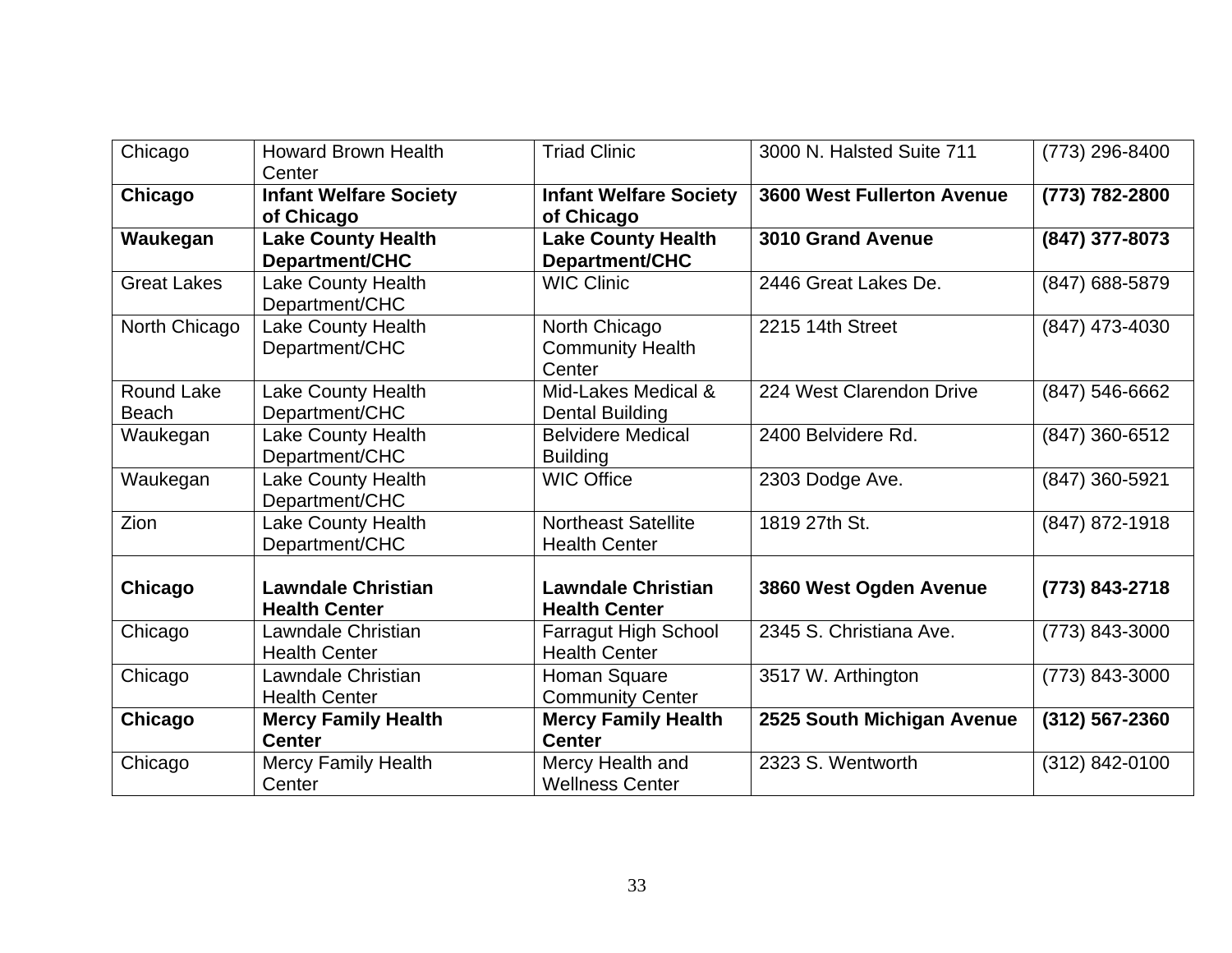| Chicago | <b>Mile Square Health</b>  | <b>Mile Square Health</b>     | 2045 West Washington Blvd. | (312) 413-1832     |
|---------|----------------------------|-------------------------------|----------------------------|--------------------|
|         | <b>Center</b>              | <b>Center</b>                 | <b>Room 406</b>            |                    |
| Chicago | Mile Square Health         | <b>Better Care for</b>        | 2022 W. Washington Blvd.   | (773) 534-7685     |
|         | Center                     | Youth/Suder                   |                            |                    |
|         |                            | <b>Elementary School</b>      |                            |                    |
|         |                            | Center                        |                            |                    |
| Chicago | Mile Square Health         | James Jordan Family           | 2102 W. Monroe St.         | (312) 355-1026     |
|         | Center                     | <b>Life Center</b>            |                            |                    |
| Chicago | Mile Square Health         | <b>Near West Family</b>       | 2310 W. Roosevelt Rd.      | (312) 432-4080     |
|         | Center                     | Center                        |                            |                    |
| Chicago | Mile Square Health         | Smyth Joyner School           | 1059 W. 13th St            |                    |
|         | Center                     | <b>Based Clinic</b>           |                            |                    |
| Chicago | Mile Square Health         | Young Women's                 | 2641 S. Calumet            |                    |
|         | Center                     | Leadership Charter            |                            |                    |
|         |                            | <b>School Clinic</b>          |                            |                    |
| Chicago | <b>Near North Health</b>   | <b>Winfield Moody</b>         | 1276 North Clybourn        | (312) 337-1073     |
|         | <b>Service Corporation</b> | <b>Health Center</b>          |                            |                    |
| Chicago | <b>Near North Health</b>   | <b>Chicago Nutrition</b>      | 1924 W. Chicago Ave.       | (773) 227-8022     |
|         | <b>Service Corporation</b> | <b>Education Center</b>       |                            |                    |
|         |                            |                               |                            |                    |
| Chicago | <b>Near North Health</b>   | <b>Cottage View Health</b>    | 4829 S. Cottage Grove Ave. | $(773) 548 - 1170$ |
|         | <b>Service Corporation</b> | Center                        |                            |                    |
| Chicago | <b>Near North Health</b>   | Drop-In Center                | 933 N. Sedgewick Suite 105 | (312) 266-0041     |
|         | <b>Service Corporation</b> |                               |                            |                    |
| Chicago | <b>Near North Health</b>   | <b>Flannery Senior Clinic</b> | 1531 N. Clybourn Ave. Room | (312) 664-9920     |
|         | <b>Service Corporation</b> |                               | 401                        |                    |
| Chicago | <b>Near North Health</b>   | <b>Humboldt Park WIC</b>      | 2650 W. Hirsch St.         | (773) 862-4890     |
|         | <b>Service Corporation</b> |                               |                            |                    |
| Chicago | <b>Near North Health</b>   | <b>Komed Holman Health</b>    | 4259 S. Berkeley St.       | $(773)$ 268-7600   |
|         | <b>Service Corporation</b> | Center                        |                            |                    |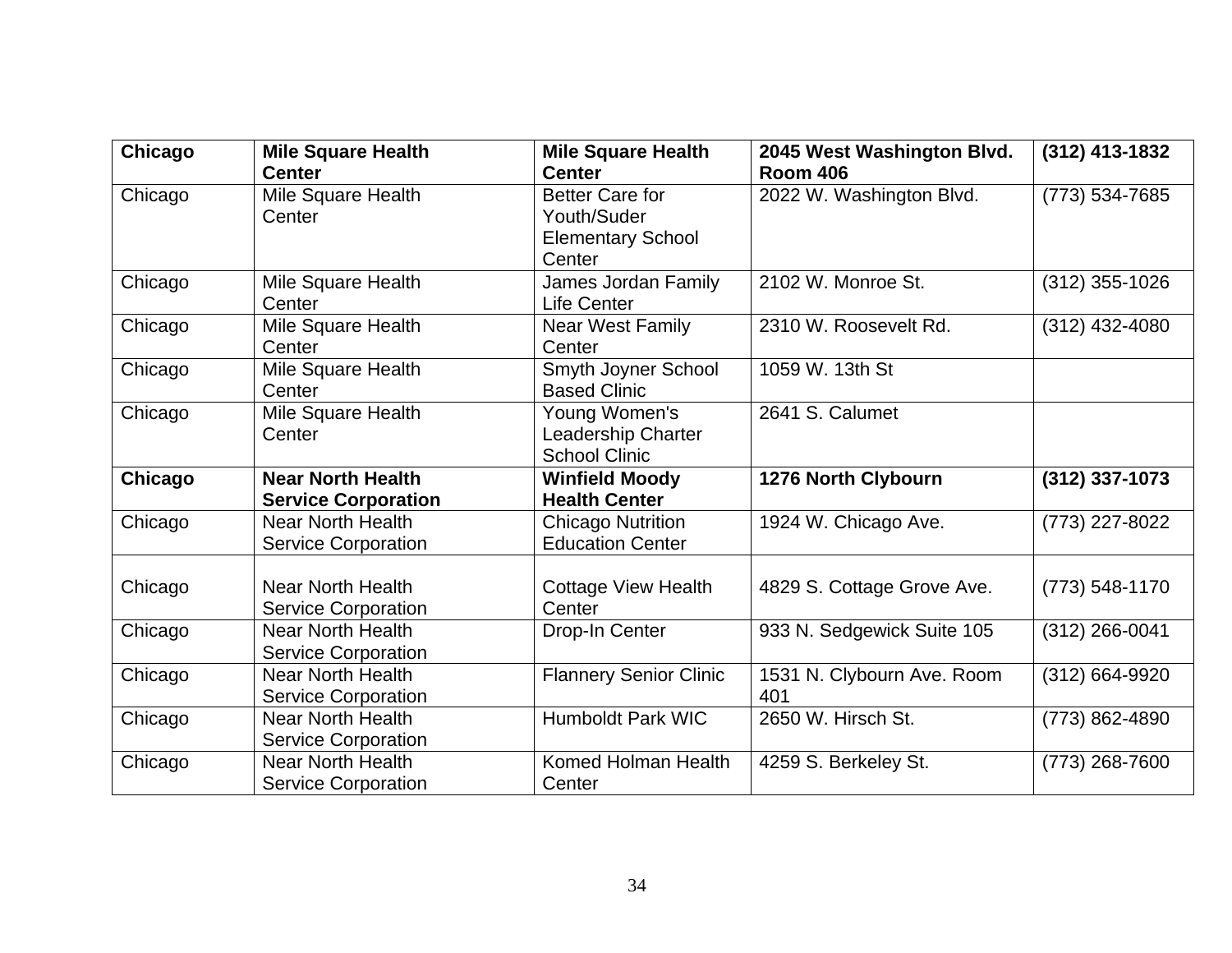| Chicago  | <b>Near North Health</b>   | Louise Landau Health         | 3645 W. Chicago Ave. 1st Floor | (773) 826-3450 |
|----------|----------------------------|------------------------------|--------------------------------|----------------|
|          | <b>Service Corporation</b> | Center                       |                                |                |
| Chicago  | <b>PCC Community</b>       | <b>Lake Street Family</b>    | <b>14 West Lake Street</b>     | (708) 383-0113 |
|          | <b>Wellness Center</b>     | <b>Health Center</b>         |                                |                |
| Chicago  | <b>PCC Community</b>       | <b>Austin Family Health</b>  | 335 N. Mason Ave.              | (773) 378-3347 |
|          | <b>Wellness Center</b>     | Center                       |                                |                |
| Chicago  | <b>PCC Community</b>       | <b>PCC Erie Court Health</b> | 1 Erie Court, Suite 6040       |                |
|          | <b>Wellness Center</b>     | Center                       |                                |                |
| Chicago  | <b>PCC Community</b>       | Salud Family Health          | 5359 W. Fullerton              | (773) 836-2785 |
|          | <b>Wellness Center</b>     | Center                       |                                |                |
| Oak Park | <b>PCC Community</b>       | <b>West Suburban</b>         | 3 Erie Court                   |                |
|          | <b>Wellness Center</b>     | Hospital                     |                                |                |
| Chicago  | <b>PrimeCare</b>           | <b>PrimeCare West Town</b>   | 1431 North Western Suite 406   | (312) 491-5086 |
|          | <b>Community Health,</b>   |                              |                                |                |
|          | Inc.                       |                              |                                |                |
| Chicago  | <b>PrimeCare Community</b> | <b>PrimeCare Fullerton</b>   | 3924 W. Fullerton Ave.         | (773) 276-2229 |
|          | Health, Inc.               |                              |                                |                |
| Chicago  | <b>PrimeCare Community</b> | <b>PrimeCare Northwest</b>   | 4235 W. North Ave.             | (773) 278-6868 |
|          | Health, Inc.               |                              |                                |                |
|          |                            |                              |                                |                |
| Anna     | <b>Rural Health, Inc.</b>  | <b>Rural Health, Inc.</b>    | <b>513 North Main Street</b>   | (618) 833-4471 |
| Anna     | Rural Health, Inc.         | Anna-Jonesboro               | 608 S. Main                    | (618) 833-8502 |
|          |                            | Comm. High School            |                                |                |
|          |                            | Clinic                       |                                |                |
| Cobden   | Rural Health, Inc.         | <b>Cobden Medical Center</b> | 103 N. Appleknocker            | (618) 893-2614 |
| Dongola  | Rural Health, Inc.         | Dongola Medical              | 318 N. Highway 51 PO Box 277   | (800) 209-0125 |
|          |                            | Center                       |                                |                |
| Herrin   | Rural Health, Inc.         | Southern Illinois            | 3303 Logan Dr.                 | (618) 993-5767 |
|          |                            | <b>OB/GYN Services</b>       |                                |                |
|          |                            |                              |                                |                |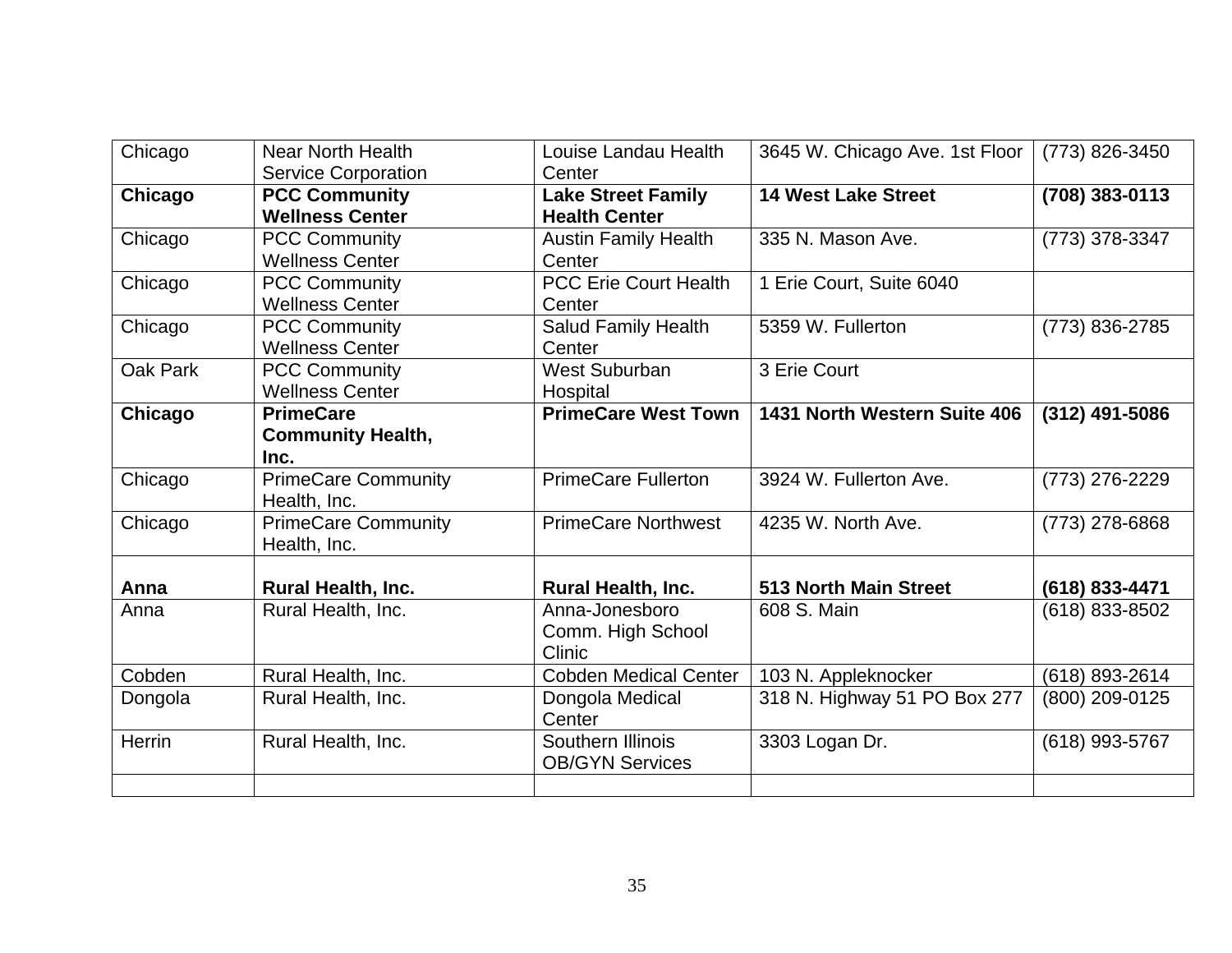| Junction           | Rural Health, Inc.    | <b>Gallatin County</b><br><b>Wellness Center</b> | 5175 Highway 13            | (618) 272-7132 |
|--------------------|-----------------------|--------------------------------------------------|----------------------------|----------------|
| Vienna             | Rural Health, Inc.    | Vienna Medical Clinic                            | 803 N. First St.           | (800) 209-0126 |
| <b>Carterville</b> | <b>Shawnee Health</b> | <b>Shawnee Health</b>                            | PO Box 577, 109 California | (618) 985-8221 |
|                    | <b>Service</b>        | <b>Service</b>                                   | <b>Street</b>              |                |
| Carbondale         | <b>Shawnee Health</b> | <b>Adolescent Health</b>                         | 101 S. Wall St.            | (618) 529-2621 |
|                    | Service               | Center                                           |                            |                |
| Carbondale         | <b>Shawnee Health</b> | Eurma C. Hayes Center                            | 441 East Willow            | (618) 529-9459 |
|                    | Service               |                                                  |                            |                |
| Carbondale         | <b>Shawnee Health</b> | Shawnee Obstetrics &                             | 202 West Jackson Street    | 618) 457-0465  |
|                    | Service               | <b>Gynecology Center</b>                         |                            |                |
| Carbondale         | <b>Shawnee Health</b> | <b>Terrier Care</b>                              | 1301 East Walnut Street    | (618) 457-3371 |
|                    | Service               |                                                  |                            |                |
| Carterville        | <b>Shawnee Health</b> | <b>Carterville Family</b>                        | 1006 S. Division St.       | (618) 985-4841 |
|                    | Service               | Practice                                         |                            |                |
| Carterville        | <b>Shawnee Health</b> | Shawnee Alliance for                             | 6355 Brandhorst Dr.        | (618) 985-8322 |
|                    | Service               | <b>Seniors</b>                                   |                            |                |
| Cobden             | <b>Shawnee Health</b> | <b>Farmworker Health</b>                         | 8125 Old Highway 51        | (618) 893-4811 |
|                    | Service               | Center                                           |                            |                |
| <b>Grand Tower</b> | <b>Shawnee Health</b> | <b>Grand Tower Health</b>                        | 624 Front St., PO Box 69   | (618) 565-2232 |
|                    | Service               | Center                                           |                            |                |
| Marion             | <b>Shawnee Health</b> | Marion Unit #2                                   | 1501 South Carbon Street   | (618) 993-2321 |
|                    | Service               | <b>Wellness Center</b>                           |                            |                |
| <b>Marion</b>      | <b>Shawnee Health</b> | Shawnee Behavioral                               | 311 Williamson County      | (618) 997-3647 |
|                    | Service               | <b>Health Service</b>                            | Parkway                    |                |
| Murphysboro        | <b>Shawnee Health</b> | Murphysboro Health                               | 7 South Hospital Dr.       | (618) 687-3418 |
|                    | Service               | Center                                           |                            |                |
| Murphysboro        | <b>Shawnee Health</b> | <b>Shawnee Dental Center</b>                     | 4 S. Hospital Dr.          | (618) 684-2321 |
|                    | Service               | at Murphysboro                                   |                            |                |
|                    |                       |                                                  |                            |                |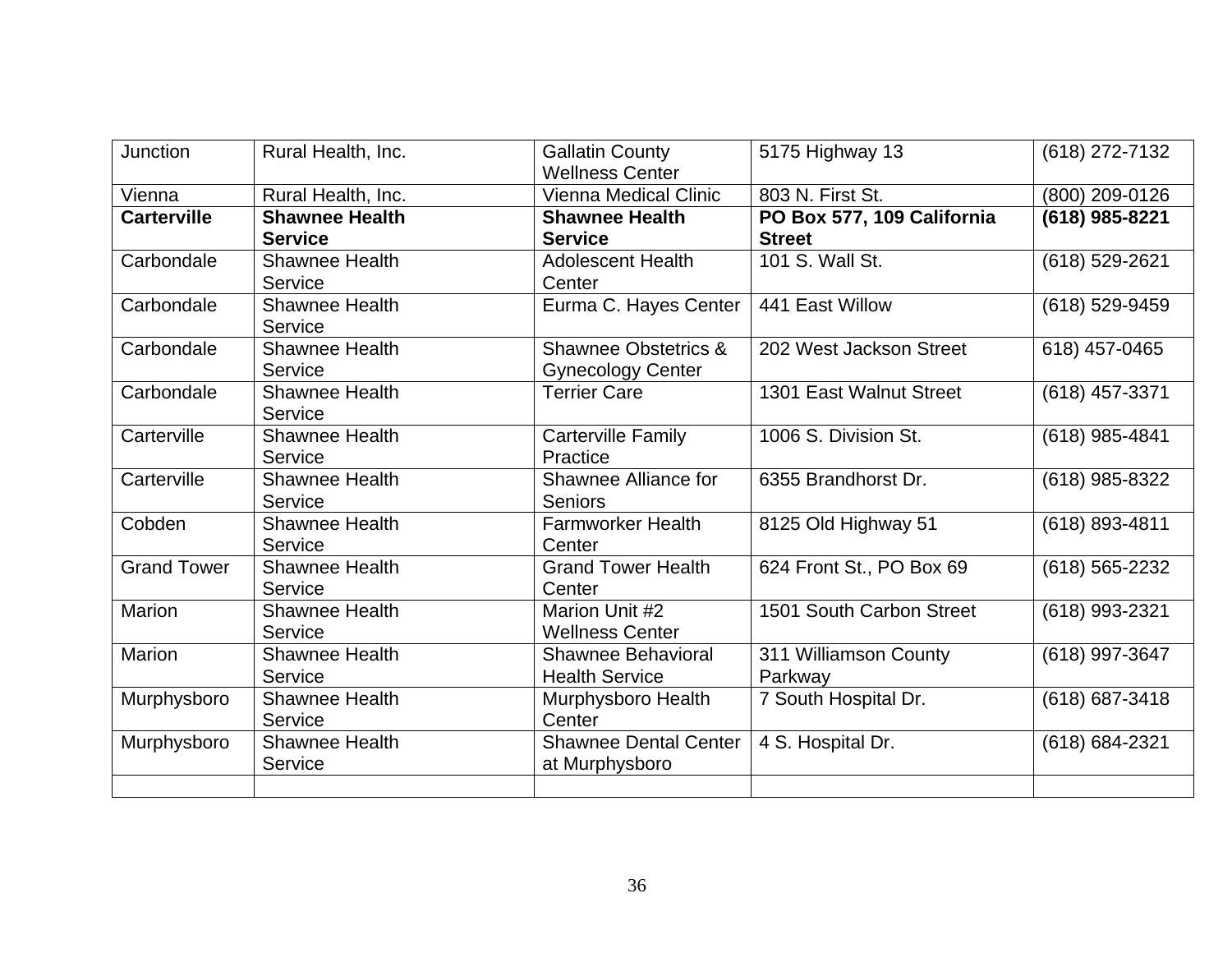| East St. Louis    | <b>Southern Illinois</b><br><b>Healthcare</b><br>Foundation, Inc. | <b>Southern Illinois</b><br><b>Healthcare</b><br>Foundation, Inc.        | 8080 State Street          | $(618)$ 397-3303 |
|-------------------|-------------------------------------------------------------------|--------------------------------------------------------------------------|----------------------------|------------------|
| Alton             | Southern Illinois<br>Healthcare Foundation,<br>Inc.               | <b>Alton Health Center</b>                                               | 550 Landmarks Blvd.        | $(618)$ 463-5905 |
| Alton             | Southern Illinois<br>Healthcare Foundation,<br>Inc.               | The Women's Health<br>Center                                             | 2 Memorial Drive Suite 105 | $(618)$ 465-2550 |
| <b>Belleville</b> | Southern Illinois<br>Healthcare Foundation,<br>Inc.               | <b>Belleville Pediatrics &amp;</b><br><b>Adolescent Health</b><br>Center | 2900 Frank Scott Parkway   | (618) 233-3205   |
| <b>Belleville</b> | Southern Illinois<br>Healthcare Foundation,<br>Inc.               | <b>West Belleville Center</b>                                            | 7210 W. Main St            | $(618)$ 398-8840 |
| Cahokia           | Southern Illinois<br>Healthcare Foundation,<br>Inc.               | <b>Cahokia Health Center</b>                                             | 818 Upper Cahokia Road     |                  |
| Cahokia           | Southern Illinois<br>Healthcare Foundation,<br>Inc.               | Cahokia Sr. High<br>School                                               | 800 Range Lane             | (618) 337-3117   |
| Centreville       | Southern Illinois<br>Healthcare Foundation,<br>Inc.               | <b>Adult Care Center</b>                                                 | 6010 Bond Ave              | $(618)$ 337-8153 |
| Centreville       | Southern Illinois<br>Healthcare Foundation,<br>Inc.               | Family Care Center -<br><b>Touchette Regional</b><br>Hospital            | 5900 Bond Ave.             | $(618)$ 332-5369 |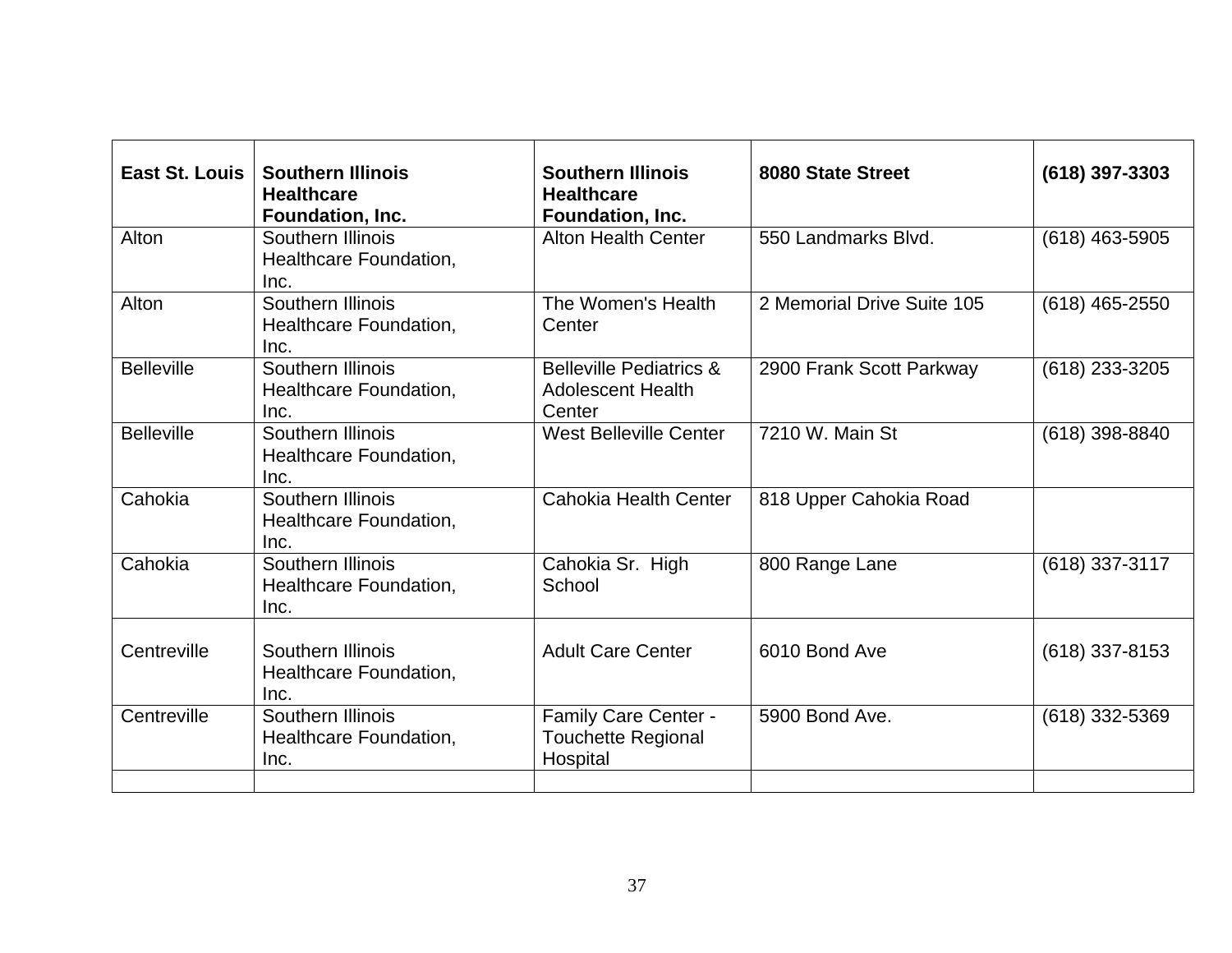| Centreville          | Southern Illinois<br>Healthcare Foundation,<br>Inc. | Mother/Child Center &<br>Quick Care II | 6000 Bond Ave.            | (618) 332-2740     |
|----------------------|-----------------------------------------------------|----------------------------------------|---------------------------|--------------------|
| East Alton           | Southern Illinois<br>Healthcare Foundation,<br>Inc. | <b>Bethalto Health Center</b>          | 2 Terminal Drive Suite #8 | $(618)$ 258-0485   |
| East St. Louis       | Southern Illinois<br>Healthcare Foundation,<br>Inc. | East St. Louis Sr. High<br>School      | 4901 State St.            | (618) 274-1920     |
| East St. Louis       | Southern Illinois<br>Healthcare Foundation,<br>Inc. | <b>Quick Care I Clinic</b>             | 2001 State St.            | (618) 671-0207     |
| East St. Louis       | Southern Illinois<br>Healthcare Foundation,<br>Inc. | <b>State Street Center</b>             | 2001 State St.            | (618) 271-9191     |
| East St. Louis       | Southern Illinois<br>Healthcare Foundation,<br>Inc. | <b>Windsor Health Center</b>           | 100 N. 8th St.            | (618) 274-9105     |
| <b>Fairmont City</b> | Southern Illinois<br>Healthcare Foundation,<br>Inc. | <b>Fairmont City Health</b><br>Center  | 2568 N. 41st St.          | $(618)$ 482-4015   |
| <b>Granite City</b>  | Southern Illinois<br>Healthcare Foundation,<br>Inc. | <b>Koch Health Clinic</b>              | 2100 Madison Ave.         | $(618)$ 452-3301   |
| Salem                | Southern Illinois<br>Healthcare Foundation,<br>Inc. | <b>Salem Medical Center</b>            | 1275 Hawthorne Rd.        | $(618) 548 - 4545$ |
|                      |                                                     |                                        |                           |                    |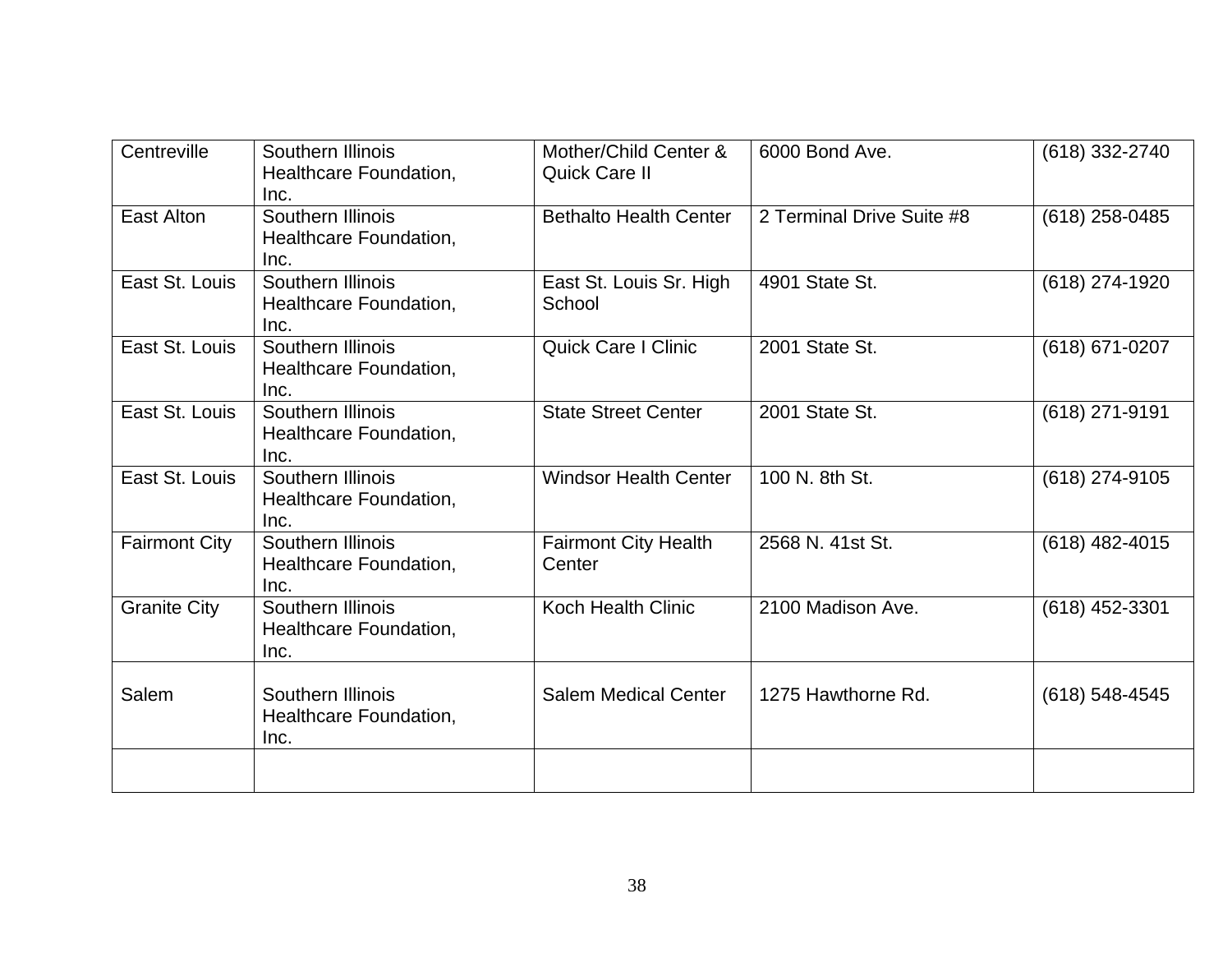| Vandalia           | Southern Illinois<br>Healthcare Foundation,<br>Inc.                   | Family Health Center of<br>Vandalia                                   | 727 W. Jackson                                        | (618) 283-3144   |
|--------------------|-----------------------------------------------------------------------|-----------------------------------------------------------------------|-------------------------------------------------------|------------------|
| Washington<br>Park | Southern Illinois<br>Healthcare Foundation,<br>Inc.                   | <b>Washington Park</b><br><b>Health Center</b>                        | 5540 Bunkham Rd.                                      | (618) 875-4701   |
| East St. Louis     | <b>Southern Illinois</b><br><b>Regional Wellness</b><br><b>Center</b> | <b>Southern Illinois</b><br><b>Regional Wellness</b><br><b>Center</b> | 100 North 8th Street Suite 238                        | (618) 874-3120   |
| East St. Louis     | Southern Illinois<br><b>Regional Wellness</b><br>Center               | Christian Activity Center                                             | 540 North 6th Street                                  |                  |
| Washington<br>Park | Southern Illinois<br><b>Regional Wellness</b><br>Center               | <b>Health and Opportunity</b><br>Center                               | 1835 Kingshighway                                     | (618) 482-7922   |
|                    |                                                                       |                                                                       |                                                       |                  |
| Chicago            | <b>TCA Health, Inc</b>                                                | <b>TCA Health, Inc.</b>                                               | 1029 East 130th Street                                | (773) 995-6300   |
| Chicago            | <b>TCA Health, Inc</b>                                                | Maternal & Child Health<br>Center                                     | 1106 E. 79th St.                                      | (773) 488-3048   |
| Chicago            | <b>TCA Health, Inc</b>                                                | <b>School-Based Health</b><br>Center, Carver High<br>School           | 13100 S. Doty Rd.                                     | $(773)$ 535-5357 |
| Chicago            | <b>TCA Health, Inc</b>                                                | <b>South Shore Nutrition</b><br>Center                                | 1802 E. 71st St.                                      | (773) 363-2500   |
| Aurora             | <b>Visiting Nurse</b><br><b>Association of Fox</b><br><b>Valley</b>   | <b>Visiting Nurse</b><br><b>Association of Fox</b><br><b>Valley</b>   | <b>1245 Corporate Boulevard</b><br>Suite 500          | (630) 978-9835   |
| Aurora             | <b>Visiting Nurse</b><br><b>Association of Fox</b><br>Valley          | <b>Back to School Fair</b>                                            | Jack Harkness Center 60 South<br><b>Fourth Street</b> |                  |